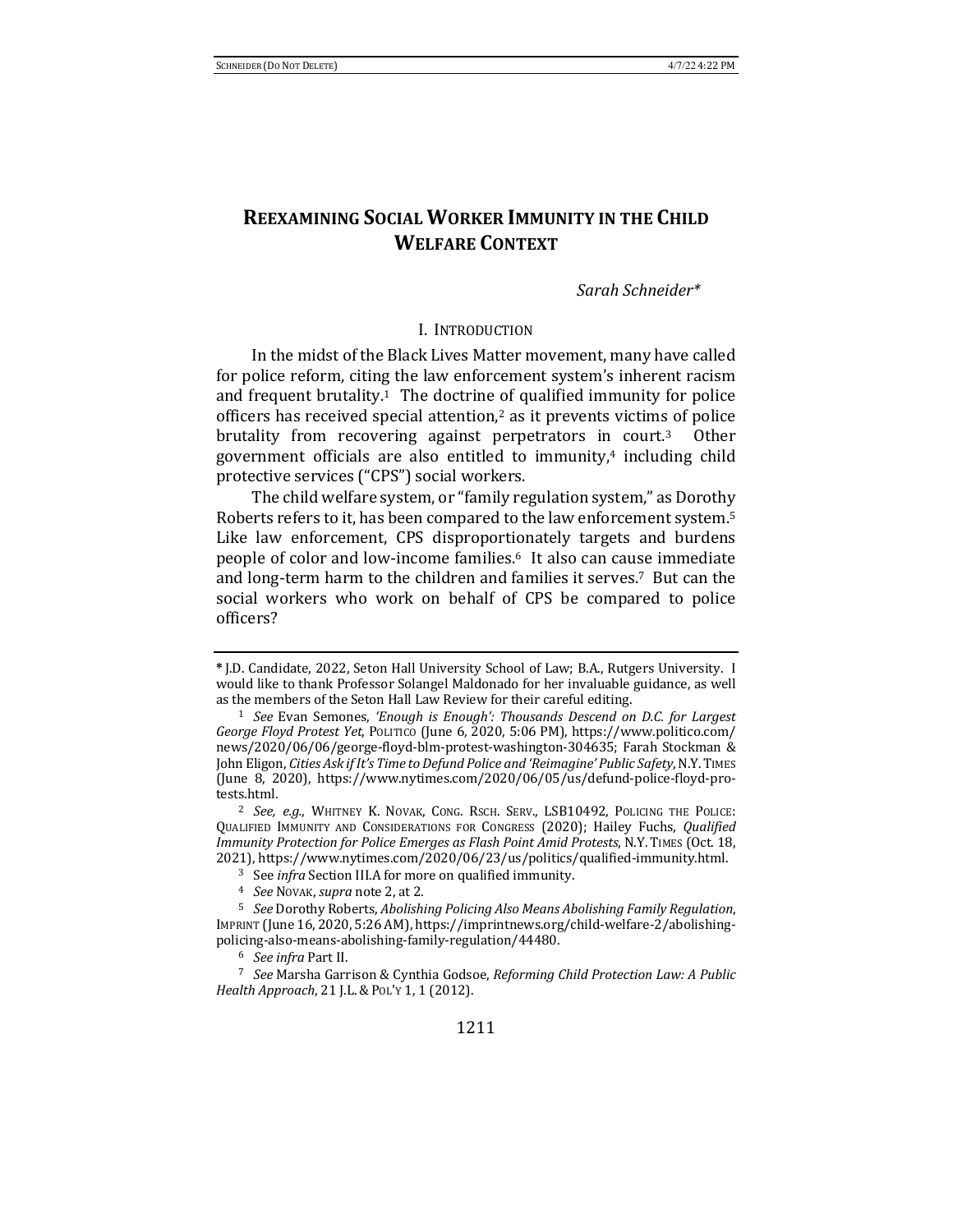CPS caseworkers, like police, are forced to make difficult, quick decisions.<sup>8</sup> Like police, they respond to calls—some of which are intentionally false, some of which are misguided. $9$  Like police, most social workers are white,<sup>10</sup> presenting a problem because children of color are disproportionately represented in the child welfare system.<sup>11</sup> Social workers and police may be no more biased than the rest of the U.S. population, but their implicit and explicit biases have a detrimental effect on the people they are supposed to serve.<sup>12</sup> Lastly, as mentioned, CPS social workers also may be entitled to qualified immunity as government officials when they violate someone's constitutional rights.13 

Yet CPS social workers face unique challenges. As discussed later in this Comment,<sup>14</sup> social workers are overworked, underpaid, and subject to the stress of working for a bureaucratic system. In addition, the system gives them overwhelmingly broad discretion over serious decisions affecting families, and they are prone to compassion fatigue and burnout.<sup>15</sup> Given the similarities and differences between the CPS and law enforcement systems and between police and social workers, this Comment examines social worker qualified and absolute immunity.16

<sup>10</sup> *See* Stephanie Smith Ledesma, *The Vanishing of the African American Family: "Reasonable Efforts" and Its Connection to the Disproportionality of the Child Welfare*  System, 9 CHARLESTON L. REV. 29, 51 (2014) ("[M]any of 'the professionals in the [CPS] system are by and large well-educated, middle class, and predominately white.""); SHELLEY HYLAND & ELIZABETH DAVIS, U.S. DEP'T JUST., LOCAL POLICE DEPARTMENTS, 2016: PERSONNEL 6 (2019) (reporting that 71.5 percent of full-time local police officers are white); see also Child, Family, and School Social Workers, DATA USA, https://datausa.io/profile/soc/child-family-and-school-social-workers (reporting that 57.9 percent of child, family, and school social workers are white (non-Hispanic)) (last visited Jan. 17, 2021).

11 *See infra Part II.* 

12 *See* Vivek Sankaran, *With Child Welfare, Racism is Hiding in the Discretion*, IMPRINT (June 21, 2020, 11:00 PM), https://imprintnews.org/child-welfare-2/with-child-welfare-racism-is-hiding-in-the-discretion/44616; see also Rebecca Jean Featherston et al., Interventions to Mitigate Bias in Social Work Decision-Making: A Systematic Review, RSCH. Soc. WORK PRAC. 741, 742 (2019).

<sup>13</sup> *See* Rudolph Alexander, *Social Workers and Immunity from Civil Lawsuits*, 40 Soc. WORK 648 (1995). For an overview of immunity, see *infra* Section III.A.

<sup>16</sup> See *infra* Section III.A for a discussion and explanation of immunity.

<sup>&</sup>lt;sup>8</sup> *See* Graham v. Connor, 490 U.S. 386, 397 (1989) ("[P]olice officers are often forced to make split-second judgments  $\dots$ ").

<sup>&</sup>lt;sup>9</sup> *See* Child.'s Bureau, U.S. Dep't of Health & Hum. Servs., Child Maltreatment 2019, at 16 (2019) [hereinafter CHILD MALTREATMENT], https://www.acf.hhs.gov/cb/ report/child-maltreatment-2019; see also infra Part 0 for a discussion of misguided reports influenced by bias and assumptions.

<sup>14</sup> *See infra* Section III.C.

<sup>15</sup> *See infra* Section III.C.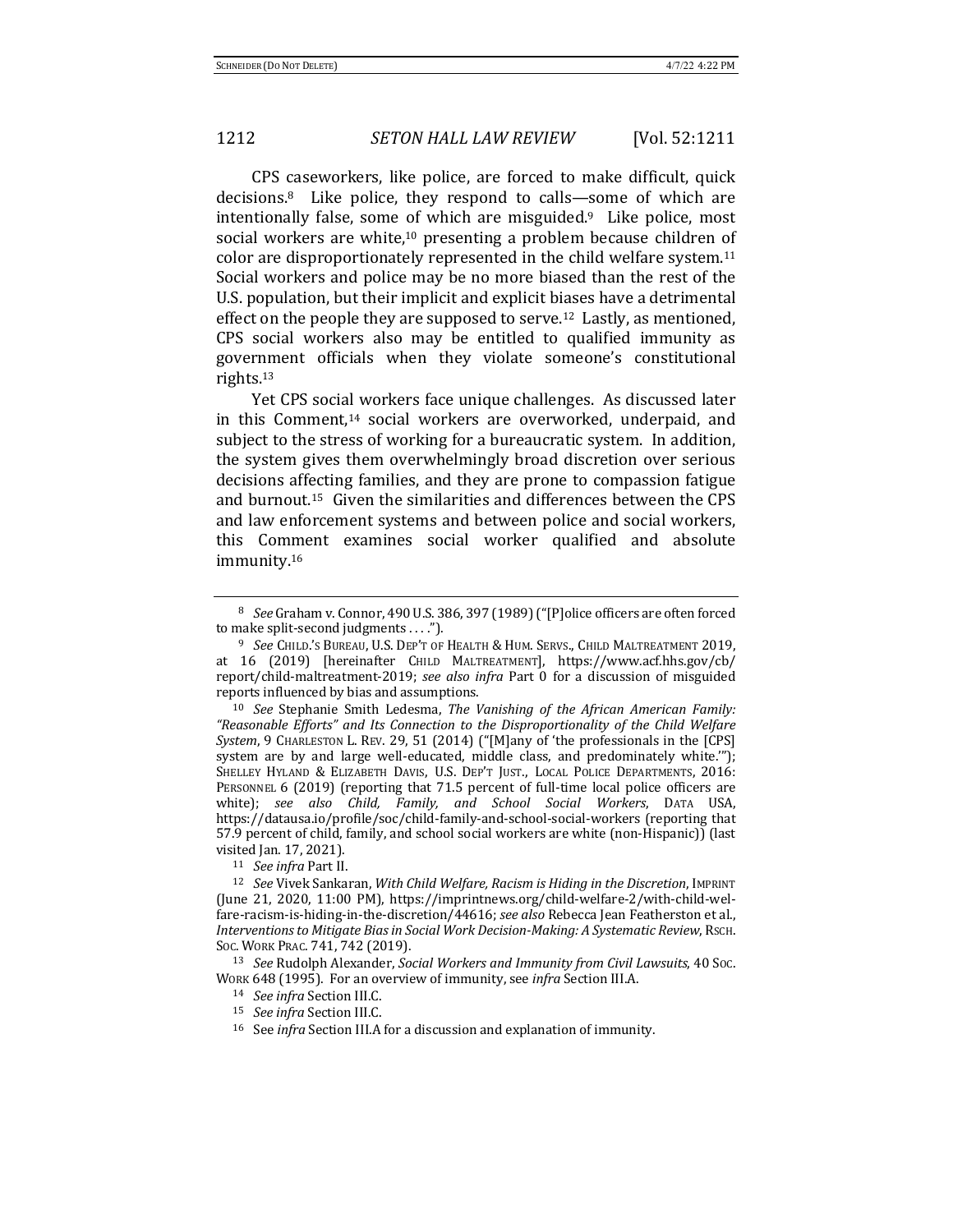The child welfare system is a group of services, largely the responsibility of the states, designed to help keep children safe from harm in the home.<sup>17</sup> When the state, through CPS, investigates a family under suspicion of abuse or neglect, it must respect the family's constitutional rights.<sup>18</sup> Specifically, it must ensure that it does not infringe on a parent's Fourteenth Amendment liberty interest in the care and custody of a child or the Fourth Amendment protection from illegal searches and seizures.<sup>19</sup> A social worker who investigates a family without a warrant may violate the child's Fourth Amendment right against illegal searches and seizures.<sup>20</sup> A social worker who removes a child without justification violates the parent's Fourteenth Amendment right to familial association.<sup>21</sup> Although federal law through  $\S$  1983<sup>22</sup>—allows individuals to sue state actors for violations of their constitutional rights, courts have granted social workers qualified immunity when the constitutional right is not "clearly established."<sup>23</sup> When social workers perform acts "intimately associated with the judicial  $\ldots$  process,"<sup>24</sup> such as initiating court proceedings, a court may also grant them absolute or quasi-judicial immunity.25

The idea that CPS and its workers can and do commit acts against families that violate the Constitution runs counter to the intended

 $22$  In relevant part, 42 U.S.C. § 1983 states:

<sup>&</sup>lt;sup>17</sup> See Child Welfare Info. Gateway, U.S. Dep't of Health & Hum. Servs., How the Child WELFARE SYSTEM WORKS 1-2 (Feb. 2013) [hereinafter How THE CHILD WELFARE SYSTEM WORKS], https://www.childwelfare.gov/pubPDFs/cpswork.pdf.

<sup>&</sup>lt;sup>18</sup> See Teri Dobbins Baxter, *Constitutional Limits on the Right of Government Investigators to Interview and Examine Alleged Victims of Child Abuse or Neglect*, 21 Wm. & MARY BILL OF RTS. J. 125, 125–27 (2012).

<sup>&</sup>lt;sup>19</sup> *See* U.S. Const. amends. IV, XIV.

<sup>&</sup>lt;sup>20</sup> *See, e.g.*, Good v. Dauphin Cnty. Soc. Servs. for Children & Youth, 891 F.2d 1087, 1089 (3d Cir. 1989); Calabretta v. Floyd, 189 F.3d 808, 810 (9th Cir. 1999).

<sup>21</sup> *See, e.g.*, Schulkers v. Kammer, 955 F.3d 520, 539–40 (6th Cir. 2020); *see also* Troxel v. Granville, 530 U.S. 57, 65 (2000) (explaining that "the interest of parents in the care, custody, and control of their children" is a fundamental liberty protected by the Fourteenth Amendment).

Every person who, under color of any statute, ordinance, regulation, custom, or usage,  $\dots$  subjects  $\dots$  any citizen  $\dots$  to the deprivation of any rights, privileges, or immunities secured by the Constitution and laws, shall be liable to the party injured in an action at law, [or] suit in equity

<sup>.</sup> . . . 42 U.S.C. § 1983.

 $23$  See Section III.A for a discussion of qualified immunity and the definition of "clearly established."

 $24$  Imbler v. Pachtman, 424 U.S. 409, 430 (1976).

<sup>&</sup>lt;sup>25</sup> *See, e.g.*, Turner v. Lowen, No. 19-6235, 2020 U.S. App. LEXIS 23446, at \*9 (6th Cir. July 24, 2020); *see also infra* Section III.A.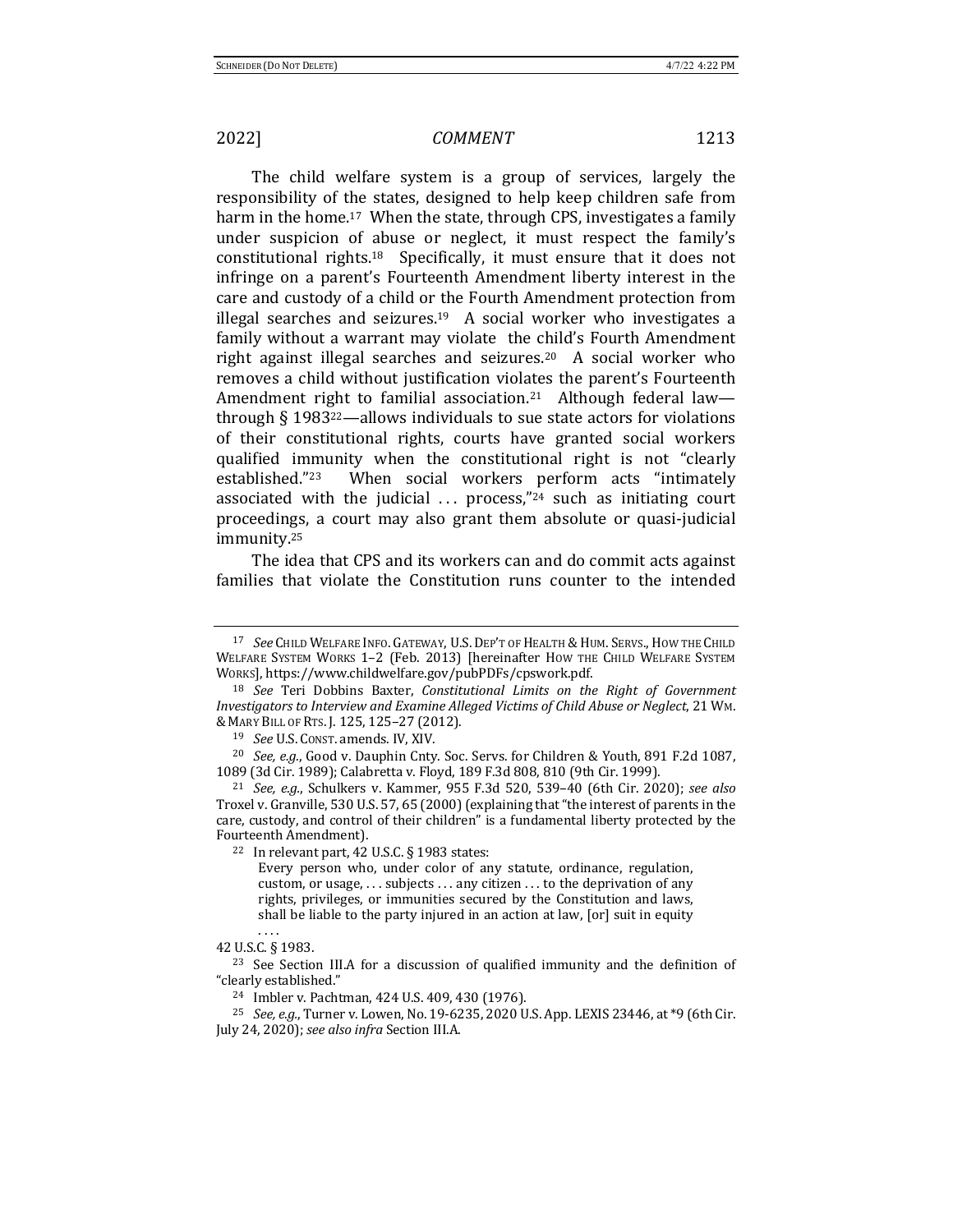purpose of CPS; the system is intended to protect children and help families.<sup>26</sup> Many people in this country who do not live in fear of CPS knocking on their door may believe that it is accomplishing that goal. The "master narrative," after all, is that children need saving from "bad parents."<sup>27</sup> Many Americans believe that if CPS has investigated a family, the parent or parents must be either lazy, drug-addicted, or monstrous.<sup>28</sup> But this is not the perception of the system for many of its greatly surveilled low-income families and families of color, who distrust it.<sup>29</sup> To them, the disproportionality is no mystery.<sup>30</sup>

Of course, there is undoubtedly an interest in protecting children from the kind of severe abuse that we see in the news.<sup>31</sup> Those cases are horrific. Yet, at the same time, physical abuse cases constitute only 10.3 percent of maltreatment cases.<sup>32</sup> Most cases—61 percent—are neglect cases that can be traced to poverty. $33$  What we do not often see on the news are the families who suffer as a result of unwarranted state intervention. This Comment focuses on how the CPS system can affirmatively harm the families it is meant to help. Part II will provide background on some of those harms, including those resulting from

<sup>&</sup>lt;sup>26</sup> *See* How THE CHILD WELFARE SYSTEM WORKS, *supra* note 17, at 1.

<sup>&</sup>lt;sup>27</sup> Ledesma, *supra* note 10, at 33 (citing Matthew I. Fraidin, *Stories Told and Untold:* Confidentiality Laws and the Master Narrative of Child Welfare, 63 ME. L. REV. 1, 2 (2010); Cynthia Godsoe, *Parsing Parenthood*, 17 LEWIS & CLARK L. REV. 113, 121 (2013)).

<sup>28</sup> *See id.* at 31.

<sup>&</sup>lt;sup>29</sup> Tanya Asim Cooper, *Racial Bias in the American Foster Care System: The National Debate*, 97 MARQ. L. REV. 215, 238 (2013).

 $30$  "For [Black and Native Americans at risk for removal] there is no riddle of overrepresentation of these children in foster care; African Americans 'get the short end of the stick on every indicia of social well-being: life span, morbidity, incarceration, education, victimization by crime, income, wealth, you name it!"" *Id.* at 239 (footnotes omitted) (citing Child Advocacy Program, *Race & Child Welfare: Disproportionality*, *Disparity, Discrimination: Re-Assessing the Facts*, Re-Thinking the Policy Options, HARV. L. SCH., (Jan. 28–29, 2011), https://cap.law.harvard.edu/events-and-conferences/capconferences/race-and-child-welfare/conference-videos/).

<sup>&</sup>lt;sup>31</sup> *See, e.g.*, Anemona Hartocollis, *Couple Who Tortured 12 Children in Their California Home Are Sentenced to Life*, N.Y. TIMES (Apr. 19, 2019), https://www.nytimes.com/  $2019/04/19/$ us/turpin-family.html (describing the charges brought against parents of the twelve Turpin children); Garret Therolf, *How Officials Failed to Save Gabriel Fernandez From Years of Abuse, Torture*, L.A. TIMES (Apr. 8, 2016), https:// www.latimes.com/local/lanow/la-me-ln-gabriel-fernandez-torture-case-20160407 story.html; THE TRIALS OF GABRIEL FERNANDEZ (Netflix documentary 2020) (describing the murder of Gabriel Fernandez by his mother and her boyfriend); Greg Blass, Opinion, Abuse, Cruelty, and a System That Failed a Child It Was Supposed to Protect, RIVERHEAD Loc. (Feb. 9, 2020, 7:05 AM), https://riverheadlocal.com/2020/02/09/thomas-valvadeath-questions-about-failed-syste/.

<sup>32</sup> CHILD MALTREATMENT, *supra* note 9, at 49.

<sup>33</sup> *Id.* See *infra* Section II.B for a brief discussion on the connection between poverty and neglect.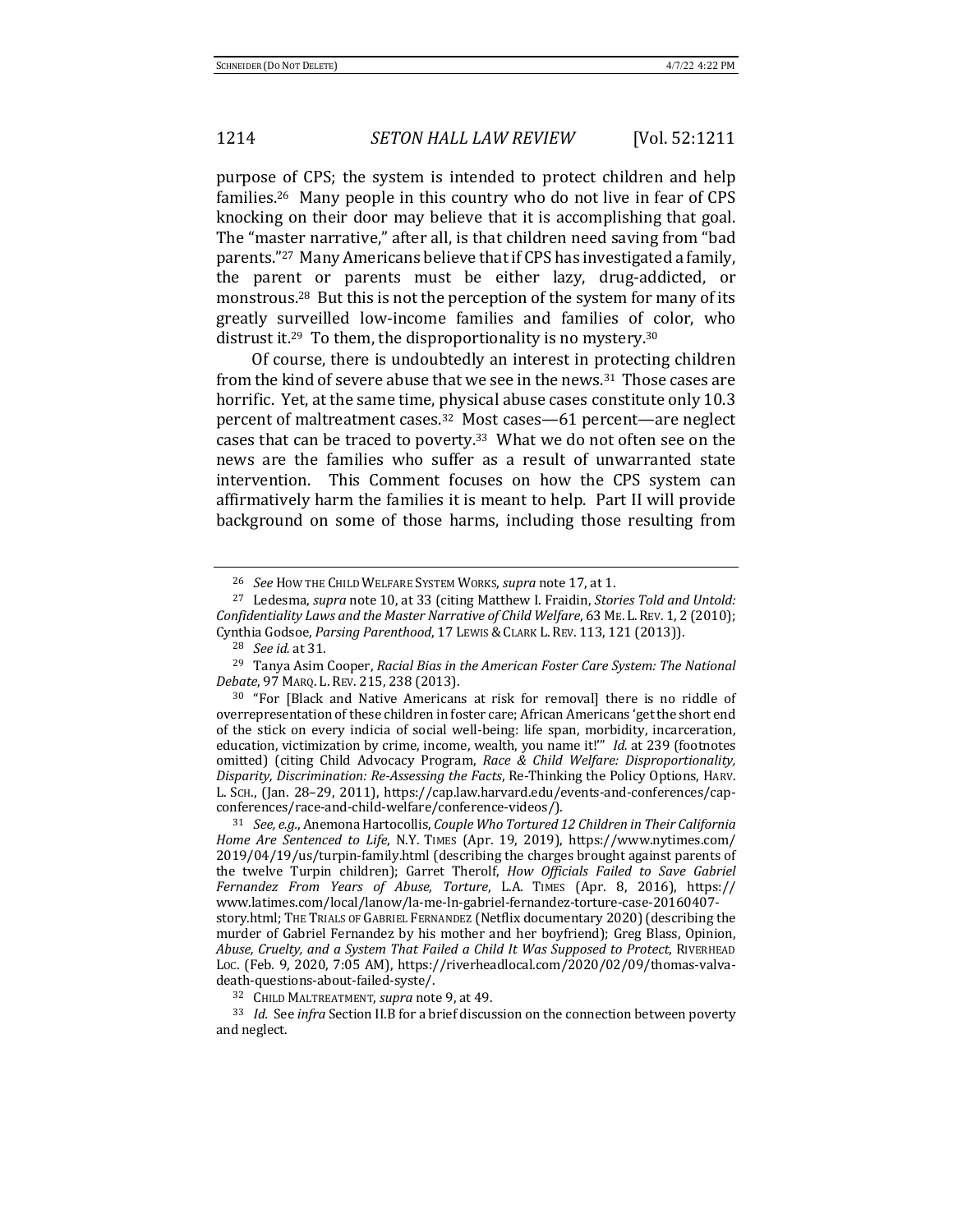removal from the home, safety plans, and investigations. Part IV discusses cases that highlight these harms. As we will see, both absolute and qualified immunities of social workers also play a role in these cases.

This Comment will examine social worker immunity and its rationales, how and under what circumstances courts have granted it, and how it may hinder progress in the system.<sup>34</sup> Given the difficult job CPS social workers have and the complexities of the system, this Comment ultimately argues that reform or elimination of qualified and absolute immunity is necessary but must be accompanied by significant changes to the system. Part II of this Comment will discuss in more detail the impact the child welfare system has on families—particularly those of color and those living in poverty. Part III will discuss the origins of both qualified and absolute immunity and the rationale for social worker immunity. Part IV will introduce and analyze recent cases involving social worker immunity to discuss the current state of the law, offer a look into social workers' jobs, and reveal flaws in the child welfare system. Finally, Part V will discuss pathways to limiting immunity for social workers as well as reforming the child welfare system by diversifying its workforce, affording less discretion to social workers, and narrowing its scope to well-grounded reports of physical or sexual abuse.

## II. THE CPS SYSTEM'S DISPARATE IMPACT ON FAMILIES

This Part provides an overview of the effects that the child welfare system has on families in America. First, it will provide an overview of removal from the home, safety plans, investigations, and their associated harms. Then, through statistics and some history, it serves to emphasize the broad and wide-reaching impact the child welfare system has on families while also addressing the reality many individual families face.

<sup>&</sup>lt;sup>34</sup> A variety of sources written by real parents and families affected by the CPS system will appear throughout this Comment. What I hope to accomplish by including these stories is to provide a look at the real lives beyond a court's recitation of events. So often in this system, social workers, courts, and society choose not to believe the stories of children and, especially, of their parents. *See* Michael Fitzgerald, *Rising Voices* for 'Family Power' Seek to Abolish the Child Welfare System, IMPRINT (July 8, 2020, 11:45 PM), https://imprintnews.org/child-welfare-2/family-power-seeks-abolish-cps-childwelfare/45141 ("'Family just aren't believed,' said Kristie Puckett-Williams, a campaign manager for North Carolina's American Civil Liberties Union and a formerly incarcerated mother who has faced CPS investigations.").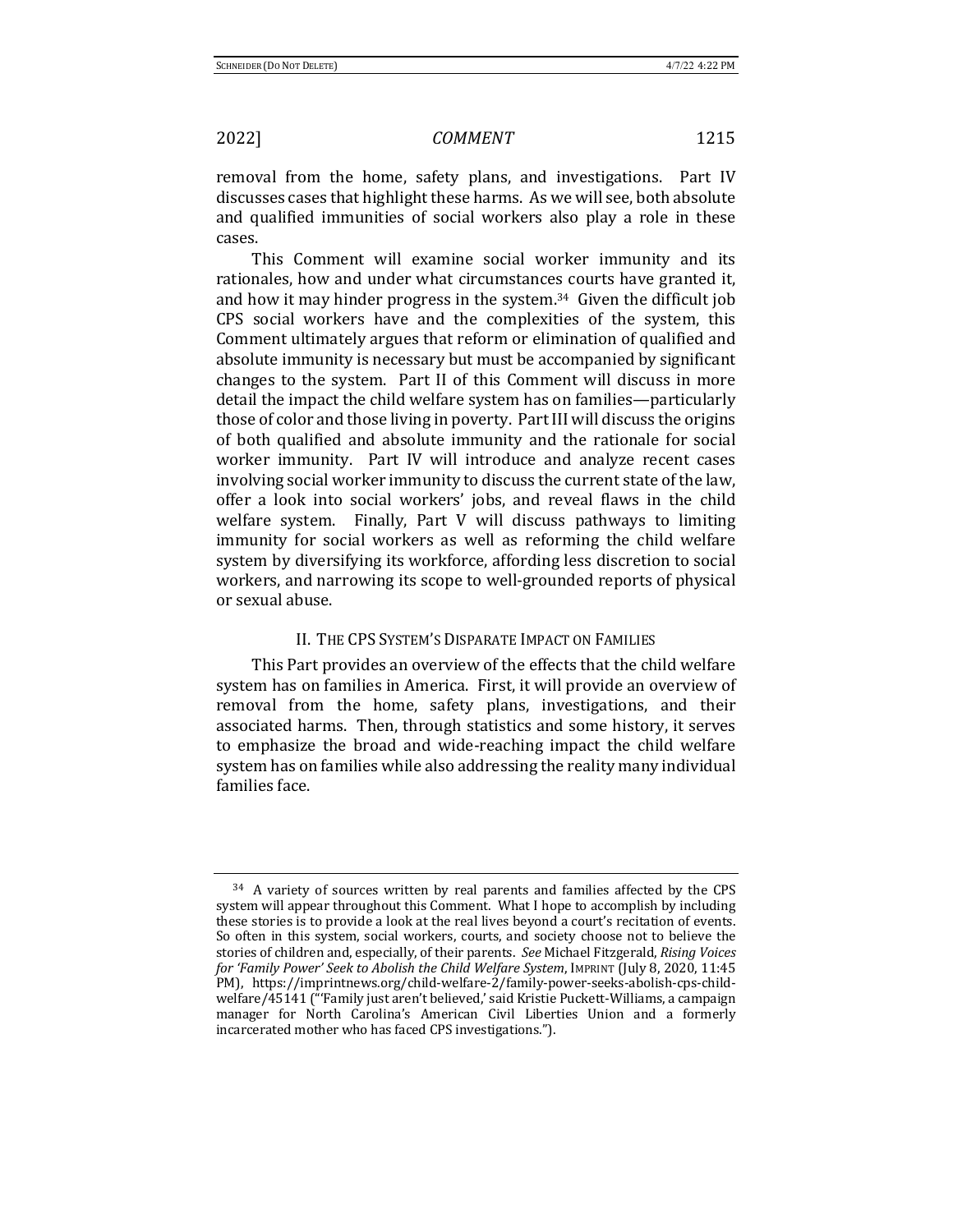Removal of children from their families is perhaps the most obvious harm associated with CPS.<sup>35</sup> The children that CPS separates from their families experience psychological trauma, for instance, in the form of separation and attachment disorders.<sup>36</sup> Research suggests that early childhood disruption of the bonding process can result in emotional distress at the time as well as aggression and depression later on.<sup>37</sup> Even without scientific labels, the pain a child feels while living away from their parent or parents can be understood on a basic emotional level; their foster parents are not their "real" parents.<sup>38</sup> Children of color suffer additional harm when they are removed from their communities. $39$  They are likely to experience identity issues relating to their cultural belonging, affecting their sense of identity and capacity.40

Grounds for removing a child from their home differ by state, but a removal may occur when, for instance, there is imminent danger to the child or risk of injury or death that case workers cannot alleviate by using available resources.<sup>41</sup> As another example, in New York City, social workers may carry out an emergency removal when they "determine $\lceil \cdot \rceil$  the child is not safe" at home.<sup>42</sup> In some jurisdictions, social workers must file a petition in juvenile court in order to remove.<sup>43</sup> Nothing in practice, however, stops workers from threatening

<sup>38</sup> See Trivedi, *supra* note 35, at 528 (citing Jason B. Whiting & Robert E. Lee III, Voices from the System: A Qualitative Study of Foster Children's Stories, 52 FAM. REL. 288, 292 (2003)). 

39 *See* Ledesma, *supra* note 10, at 42.

<sup>40</sup> *Id.*

<sup>35</sup> *See* Shanta Trivedi, *The Harm of Child Removal*, 43 N.Y.U.REV. L.&SOC. CHANGE 523, 528 (2019). 

<sup>36</sup> *Id.*

<sup>37</sup> See id. (citing Miriam R. Spinner, *Maternal-Infant Bonding*, 24 CANADIAN FAM. PHYSICIAN 1151, 1151 (1978)). Studies have also shown that these children are more likely to experience "low educational attainment, homelessness, unemployment, economic hardship, unplanned pregnancies, mental health disorders, and criminal justice involvement." Alan J. Dettlaff & Reiko Boyd, *Racial Disproportionality and* Disparities in the Child Welfare System: Why Do They Exist, and What Can Be Done to *Address Them?*, 692 ANNALS AM. ACAD. POL.&SOC. SCI. 253, 255 (2020).

<sup>&</sup>lt;sup>41</sup> *Removal of a Child*, N.J. DEP'T CHILD. & FAM. POL'Y MANUAL, https://www.nj.gov/ dcf/policy\_manuals/CPP-II-C-2-700\_issuance.shtml (also requiring that workers err on the side of removal and listing examples of when removal should be considered) (last visited Mar. 14, 2022).

<sup>&</sup>lt;sup>42</sup> Will ACS Take My Child?, ADMIN. CHILD SERVS., https://www1.nyc.gov/site/acs/ child-welfare/will-acs-take-my-child.page (last visited Mar. 14, 2022). But see Yasmeen Khan, *Family Separations in Our Midst*, WNYC (Apr. 17, 2019), https://www.wnyc.org/ story/child-removals-emergency-powers/ (revealing ACS caseworkers abuse discretion in deciding what constitutes an emergency).

<sup>43</sup> *See, e.g.*, TENN. CODE ANN. § 37-1-166 (2020).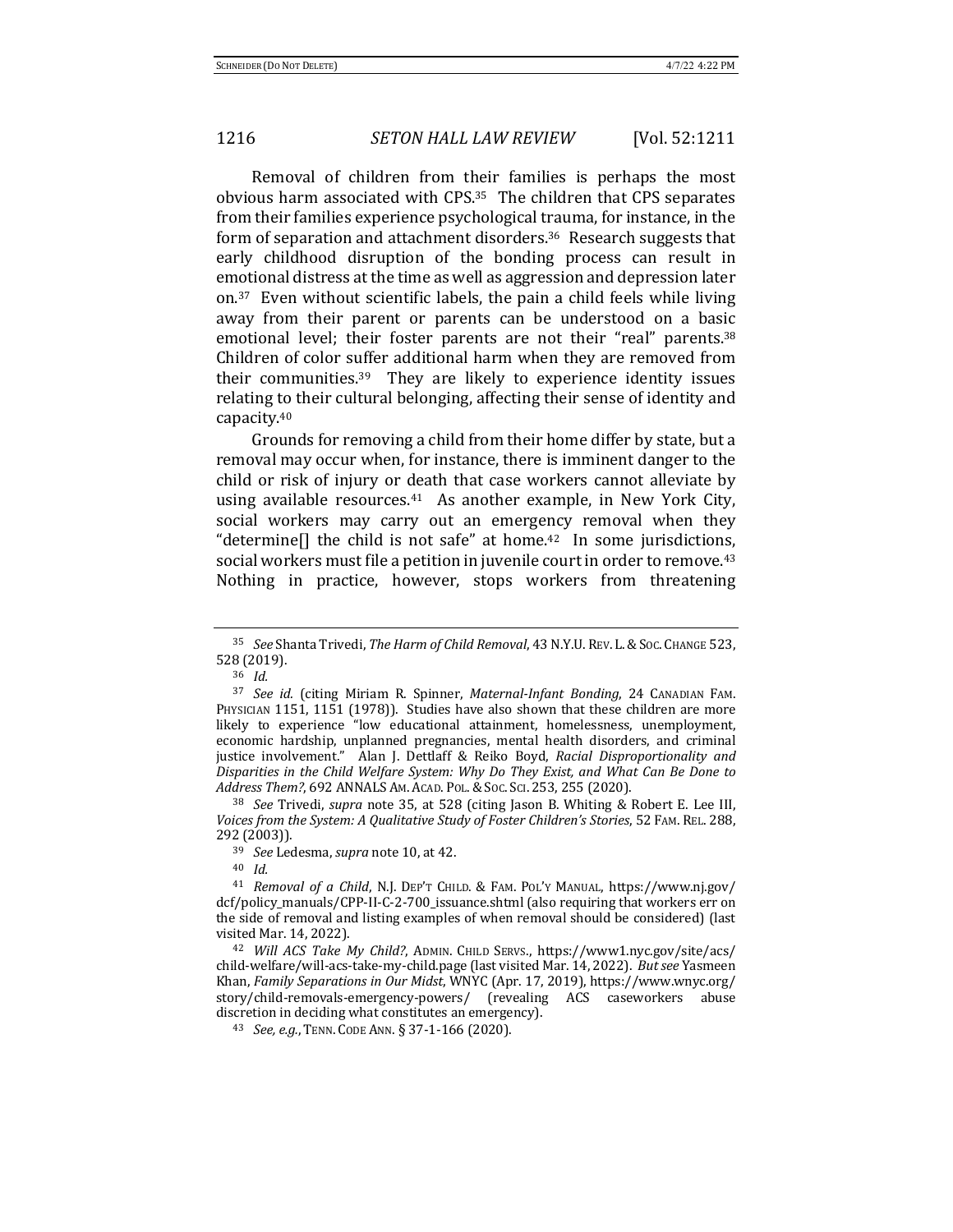removal;<sup>44</sup> and that can be a significant problem when safety plans are involved.45

Safety plans, also referred to as protection plans, are "agreements" between CPS authorities and parents intended to keep children safe."46 CPS workers may develop plans with the parent and child, as well as other people who can keep the family safe.<sup>47</sup> Sometimes, safety plans require no change of custody.<sup>48</sup> Some, however, require that custody of the child be shifted to a relative.<sup>49</sup> As discussed in cases later in this Comment, $50$  this puts a tremendous burden on parents and extended family members.<sup>51</sup> In cases where removal does not occur, where CPS sets up a safety plan, the risk that a family's constitutional rights will be violated remains; these plans have the potential to be invasive, overbearing, and coercive.<sup>52</sup> Often, parents sign them with the belief that CPS will take their children away if they refuse.<sup>53</sup> The plan's requirements can also be excessive, making it difficult for parents to comply and keep a job at the same time.<sup>54</sup>

Even without the threat of removal or a safety plan, a mere accusation of abuse or neglect is enough to terrify a parent.<sup>55</sup> The

<sup>47</sup> *Id.*

<sup>49</sup> *See id.* at 849.

<sup>51</sup> *See* DIANE L. REDLEAF, THEY TOOK THE KIDS LAST NIGHT 23 (2018) (explaining that the burden often falls on grandparents, whose lives are disrupted as a result of the safety plan).

52 *See, e.g., id.* (discussing the coerciveness of safety plans).

53 *Id.* at 2, 23; see generally Soledad A. McGrath, Differential Response in Child *Protection Services: Perpetuating the Illusion of Voluntariness*, 42 U. MEM. L. REV. 629 (2012).

54 *See, e.g.*, MOVEMENT FOR FAM. POWER, HOW THE FOSTER SYSTEM HAS BECOME GROUND ZERO FOR THE U.S. DRUG WAR 5-7 (2020) [hereinafter GROUND ZERO], https://static1.square space.com/static/5be5ed0fd274cb7c8a5d0cba/t/5eead939ca509d4e36a89277/1592 449422870/MFP+Drug+War+Foster+System+Report.pdf. "Service plans" of this kind are not discussed at length in this Comment, but are relevant to the surveillance and regulation families, discussed in Part II. *Id.* at 5. Ground Zero tells the story of a woman whose service plan, which she needed to complete to regain custody of her children, included parenting classes, anger management classes, parenting classes for children with special needs, participation in a drug treatment program, submission to surprise visits from CPS, participation in all court proceedings and conferences and more. *Id.* All of this was in response to her truthfully telling a CPS worker that she smoked cannabis once in a while; most of the classes were not needed and did not apply to her. *Id.* 

55 *See* REDLEAF, *supra* note 51, at xviii.

<sup>44</sup> *See* Joshua Gupta-Kagan, *America's Hidden Foster Care System*, 72 STAN. L. REV. 841, 876 (2020).

<sup>45</sup> *See id.* at 848.

<sup>46</sup> *See id*.

<sup>48</sup> *See id.* at 848 n.25.

<sup>&</sup>lt;sup>50</sup> *See* Schulkers v. Kammer, 955 F.3d 520 (6th Cir. 2020); *infra* Part IV.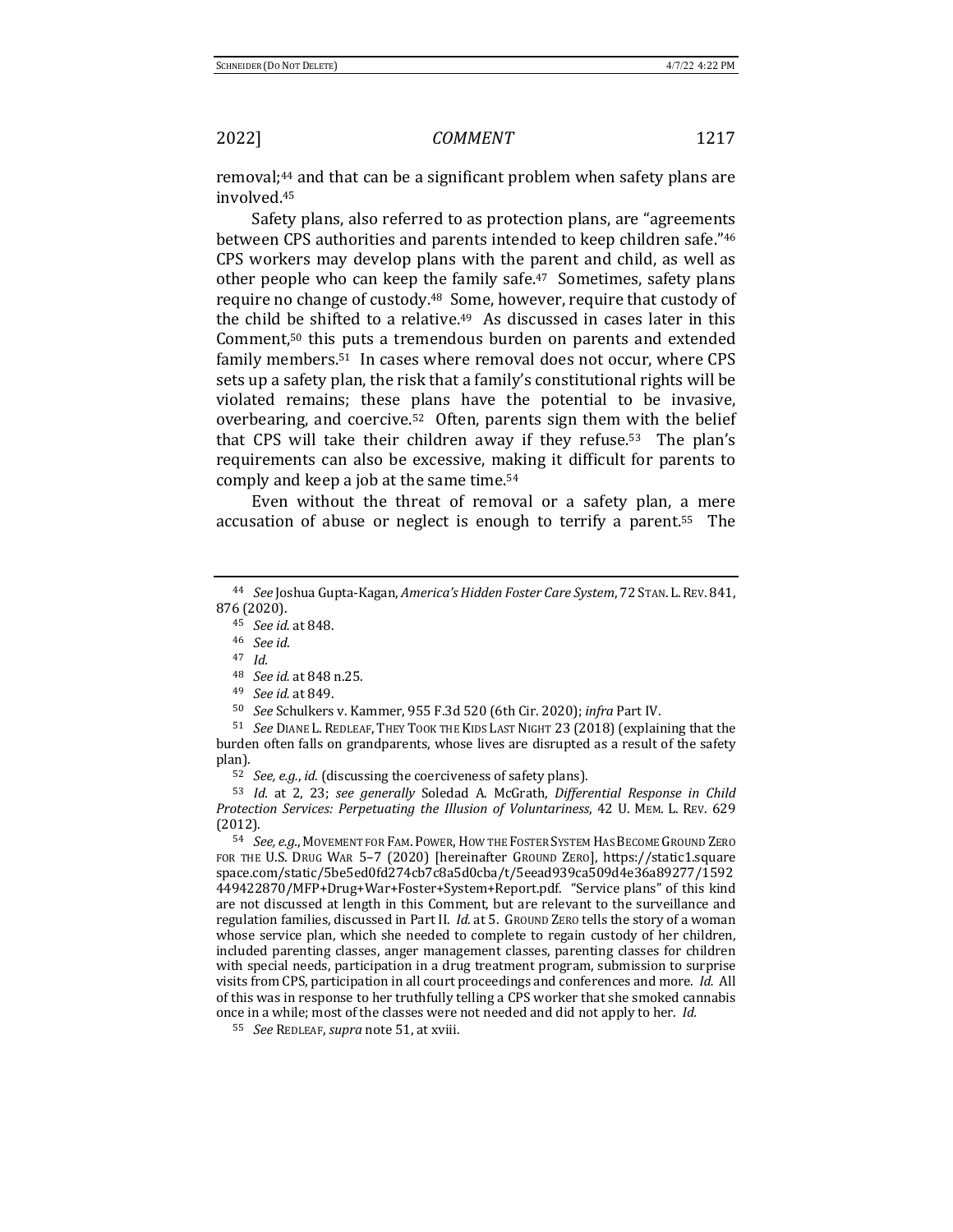ensuing investigation can also be traumatic.<sup>56</sup> Investigations and interviews occur after a call comes in and the child abuse hotline workers screen it for relevance.<sup>57</sup> A CPS worker contacts the child (or another person who may have information) within a specified timeframe, which varies by jurisdiction.<sup>58</sup> The ensuing investigation and interviews serve to provide a determination or disposition about the alleged maltreatment.<sup>59</sup> Dispositions include: substantiated, where the allegation of maltreatment or risk thereof is supported by law or policy; unsubstantiated, where there is insufficient evidence to conclude that the child was maltreated or at risk; and intentionally false, where the person alleging maltreatment knew the allegation was not true.<sup>60</sup> Investigations and interviews can be invasive and violate the Fourth Amendment, just as a police officer's investigation might.<sup>61</sup> According to law Professor Teri Dobbins Baxter, interviews are searches, and when the child is temporarily taken into custody for an interview, that is a seizure.<sup>62</sup> Therefore, a social worker needs a warrant or consent to perform them. $63$  There is a debate surrounding whether there is a special needs exception for child abuse investigations, which is discussed in Part IV. The cases discussed in Part IV show that social workers may interview children at school without their parents' consent.64 Sometimes investigations can be disturbingly invasive, involving the examination of children's bodies,<sup>65</sup> or otherwise terrifying for children.<sup>66</sup>

<sup>60</sup> *Id.*

<sup>61</sup> *See* Baxter, *supra* note 18, at 125.

<sup>&</sup>lt;sup>56</sup> Baxter, *supra* note 18, at 125, 127 ("[R]esearch has shown that investigations, particularly those that are unnecessarily intrusive or that separate children from their caregivers, can be traumatic and psychologically harmful to the children as well as damaging to the family as a whole.") (footnote omitted) (citing Doriane Lambelet Coleman, *Storming the Castle to Save the Children: The Ironic Costs of a Child Welfare Exception to the Fourth Amendment*, 47 WM. & MARY L. REV. 413, 415, 418–19, 421 (2005)).

<sup>57</sup> CHILD MALTREATMENT, *supra* note 9, at 6.

<sup>58</sup> *Id.* at 10.

<sup>59</sup> *Id.* at 16-17.

<sup>62</sup> *Id.* at 125–26.

<sup>63</sup> *See id.* at 126.

<sup>&</sup>lt;sup>64</sup> *See* Schulkers v. Kammer, 955 F.3d 520, 530 (6th Cir. 2020); Capp v. Cnty. of San Diego, 940 F.3d 1046, 1051 (9th Cir. 2019); Doe v. Woodard, 912 F.3d 1278, 1285-86 (10th Cir. 2019).

<sup>65</sup> *See Doe*, 912 F.3d at 1278; Doriane Lambelet Coleman, *Storming the Castle to Save*  the Children: The Ironic Costs of a Child Welfare Exception to the Fourth Amendment, 47 WM. & MARY L. REV. 413, 415 (2005).

<sup>&</sup>lt;sup>66</sup> See Schulkers, 955 F.3d at 530 (telling how the children CPS interviewed at school were afraid of being taken away from their parents).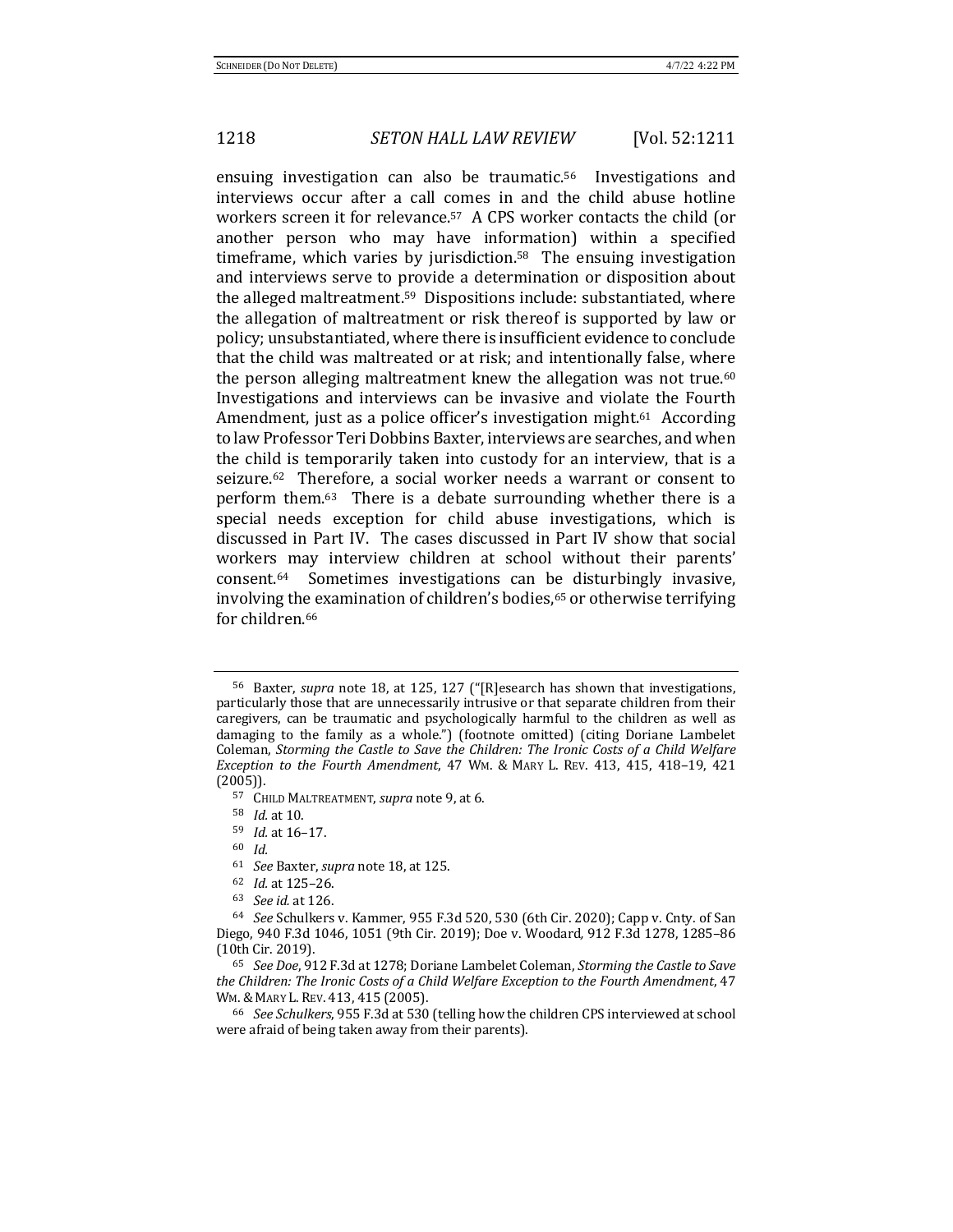Removals, safety plans, and investigations all contribute to the difficulties CPS-involved families face. To provide a better picture of who these families are and how they become involved in the system, the remainder of this Part discusses the history, statistics, and issues that help explain the system's disparities.

### A. *History and Race*

It is difficult to know where to start when discussing the history of the child welfare system. If one were to focus on the separation of children from their families, then the history would begin with slavery<sup>67</sup> and continue with the removal of Native American children from their homes in the late 19th century and well into the 20th century.<sup>68</sup> America has a long history of removing children of color from their families.<sup>69</sup> The CPS system as we know it (and for the purposes of this Comment), however, began in the  $1960s$ .<sup>70</sup> In 1962, Henry Kempe and his colleagues published "The Battered-Child Syndrome," which created awareness of child abuse, gave doctors a way to understand it, and provided information on how to report it.<sup>71</sup> Not long after, with society's heightened awareness of physical and sexual abuse, Congress passed the Child Abuse Prevention and Treatment Act of 1974 ("CAPTA").<sup>72</sup> This law conditioned federal funds on the states setting up systems to investigate reports of child neglect (physical, emotional, and academic) and abuse.<sup>73</sup> With this passage, reports to CPS skyrocketed from 10,000 in 1967 to 300,000 by 1975.<sup>74</sup> Now, the numbers are even higher: in 2019, approximately 4,378,000 referrals were made to CPS.<sup>75</sup>

The disproportionality of the child welfare system is still apparent today. It is so obvious that, as Dorothy Roberts notes, if you observed the system without knowing the CPS system had the purpose of helping children, "you would have to conclude that it is an institution designed

<sup>&</sup>lt;sup>67</sup> See Laura Briggs, Taking Children: A History of American Terror 19 (2020) ("[T]he threat that children could be taken from kin and caregivers was one of the 'essential features' of enslavement, as . . . W.E.B. DuBois wrote . . . .").

<sup>68</sup> *See id.* at 50-51, 56.

<sup>&</sup>lt;sup>69</sup> See generally id. at 67 (detailing America's history of taking children as a way to oppress Black, Native American, and Latinx families); see also Detlaff & Boyd, supra note 37, at 258-59.

<sup>&</sup>lt;sup>70</sup> Michael S. Wald, *Beyond CPS: Developing an Effective System for Helping Children in* "Neglectful" Families, 41 CHILD ABUSE & NEGLECT 49, 53 (2015).

<sup>71</sup> *See* C. Henry Kempe et al., *The Battered-Child Syndrome*, 181 J. AM. MED. Ass'n 17 (1962), *reprinted in* 9 CHILD ABUSE & NEGLECT 143 (1985).

<sup>72</sup> *See* Wald, *supra* note 70, at 53.

<sup>73</sup> *See id.*

<sup>74</sup> *Id.*

<sup>75</sup> CHILD MALTREATMENT, *supra* note 9, at 7.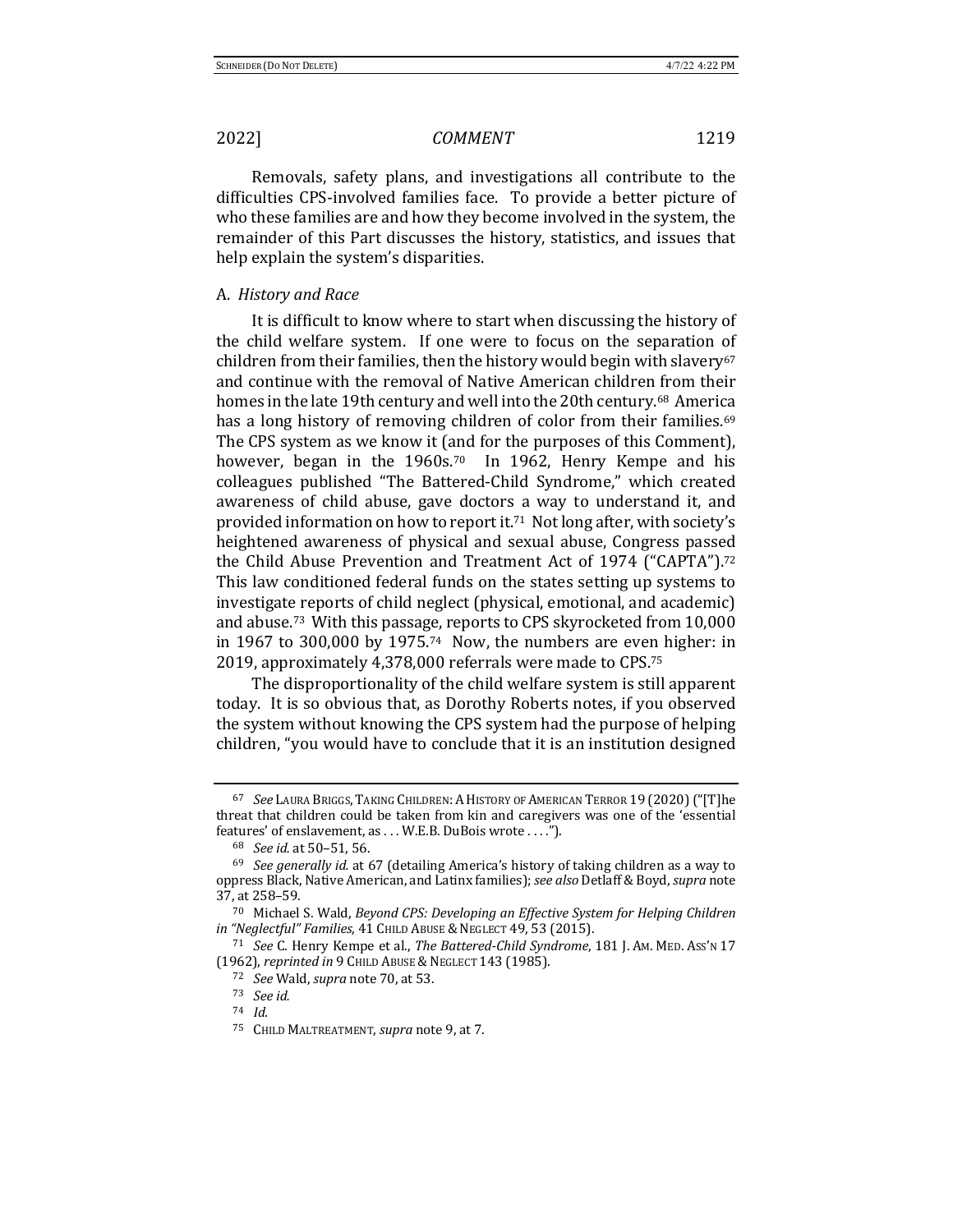to monitor, regulate, and punish poor Black families."<sup>76</sup> At every juncture of the CPS system—reporting, investigation, substantiation, and foster care placement and exit—children of color are overrepresented.<sup>77</sup> In 2020, Black children made up 14 percent of the child population, $78$  yet they made up 23 percent of the foster care population.<sup>79</sup> Similarly, Native American and Alaska Native children made up 1 percent of the child population<sup>80</sup> yet constituted 2 percent of the foster care population. $81$  Aside from removals, mere investigation numbers show the disparity. 37 percent of all children will experience a CPS investigation before turning eighteen.<sup>82</sup> That number alone is disquieting. But perhaps more jarring is this fact: 53 percent of Black children experience an investigation by the time they turn eighteen.<sup>83</sup>

<sup>79</sup> CHILD.'S BUREAU, U.S. DEP'T OF HEALTH & HUM. SERVS., THE AFCARS REPORT 2 (2021) [hereinafter AFCARS REPORT], https://www.acf.hhs.gov/sites/default/files/ documents/cb/afcarsreport28.pdf. The same was true of 2019, CHILD.'s BUREAU, U.S. DEP'T OF HEALTH & HUM. SERVS., THE AFCARS REPORT 2 (2020), https://www.acf.hhs.gov/ sites/default/files/documents/cb/afcarsreport27.pdf, and 2018, Sankaran, *supra* note 12. This disproportionality has improved, however; in 2009, Black children constituted 30 percent of the foster care population. CHILD.'S BUREAU, U.S. DEP'T OF HEALTH & HUM. SERVS., THE AFCARS REPORT 2 (2009), https://www.acf.hhs.gov/sites/default/files/ documents/cb/afcarsreport17.pdf. 

81 AFCARS REPORT, *supra* note 79, at 2. It should be noted, however, that this disproportionality has improved since the enactment of the Indian Child Welfare Act (ICWA) in 1978; in the 1970s, 25 percent to 35 percent of all Native children were removed. About ICWA, NAT'L INDIAN CHILD WELFARE Ass'N, https://www.nicwa.org/abouticwa/ (last visited Apr. 23, 2021). Also, compare these numbers to non-Hispanic white children, who make up 50 percent of the child population, CHILD POPULATION BY RACE IN THE UNITED STATES, *supra* note 78, yet constitute 43 percent of the foster care population, AFCARS REPORT, *supra* note 79, at 2. Hispanic or Latinx children are 26 percent of the child population, CHILD POPULATION BY RACE IN THE UNITED STATES, *supra* note 78, and 22 percent of the foster care population, AFCARS REPORT, *supra* note 79, at 2. Asian children make up 5 percent of the child population, CHILD POPULATION BY RACE IN THE UNITED STATES, *supra* note 78, and 1 percent of the foster care population, AFCARS REPORT, *supra* note 79, at 2. 

82 Hyunil Kim et al., *Lifetime Prevalence of Investigating Child Maltreatment Among US Children, AM. J. PUB. HEALTH 274, 277 (2017).* 

<sup>83</sup> *Id.* Compare that number to 32 percent of Hispanic children, 28.2 percent of white children, 23.4 percent of Native American children, and 10.2 percent of Asian or Pacific Islander children. *Id.* 

<sup>&</sup>lt;sup>76</sup> DOROTHY ROBERTS, SHATTERED BONDS: THE COLOR OF CHILD WELFARE 6 (2002).

<sup>77</sup> Cooper, *supra* note 29, at 258.

<sup>&</sup>lt;sup>78</sup> CHILD POPULATION BY RACE IN THE UNITED STATES, KIDS COUNT, https://datacenter. kidscount.org/data/tables/103-child-population-by-race#detailed/1/any/false/574, 1729,37,871,870,573,869,36,868,867/68,69,67,12,70,66,71,72/423,424 (last updated Sept. 2021).

<sup>80</sup> CHILD POPULATION BY RACE IN THE UNITED STATES, *supra* note 78.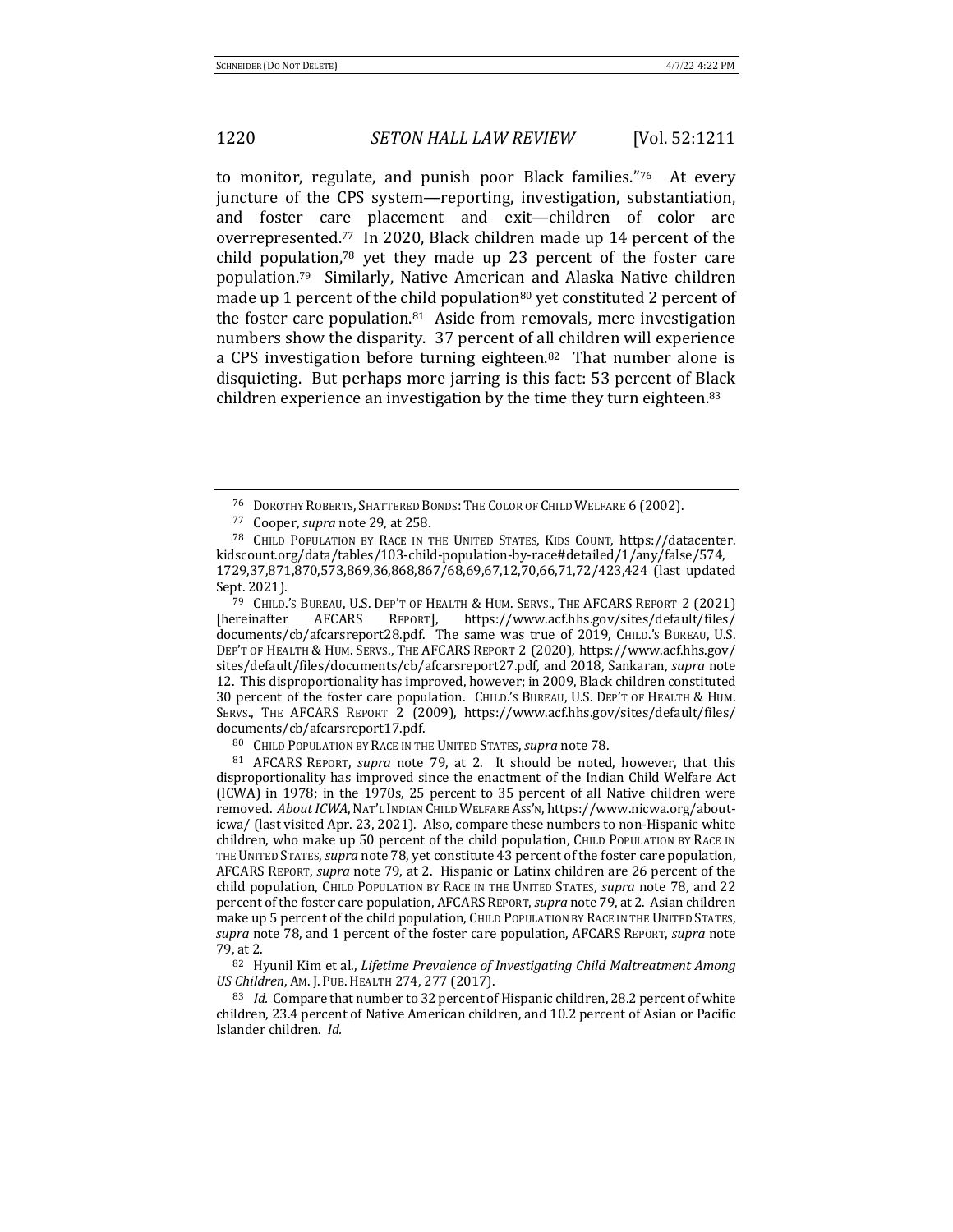### B. *Poverty*

Low-income families and communities are also overrepresented in the child welfare system. $84$  It may be that a causal connection exists between poverty and CPS involvement.<sup>85</sup> For instance, some research suggests that parents under high chronic stress due to poverty are more vulnerable to alcohol abuse, which may inhibit parenting capacity.<sup>86</sup> But states frequently define neglect as a failure to provide food, clothing, shelter, medical care, or supervision. $87$  Often what workers consider a failure is simply an *inability* to find adequate housing, $88 \text{ food}, 89 \text{ or a}$ babysitter.<sup>90</sup> Indigent parents, therefore, live in fear of CPS knocking at their doors.<sup>91</sup>

There are also a few aspects of poverty that make indigent parents more likely to be surveilled and reported and therefore

<sup>84</sup> *See* Kelley Fong, *Child Welfare Involvement and Contexts of Poverty: The Role of* Parental Adversities, Social Networks, and Social Services, 72 CHILD. & YOUTH SERVS. REV. 5, 5 (2017); Maren K. Dale, *Addressing the Underlying Issue of Poverty in Child-Neglect* Cases, Am. BAR Ass'N (Apr. 10, 2014), https://www.americanbar.org/groups/litigation/ committees/childrens-rights/articles/2014/addressing-underlying-issue-povertychild-neglect-cases/. 

<sup>85</sup> *See* Fong, *supra* note 84, at 5.

<sup>86</sup> *See id.* at 6.

<sup>87</sup> CHILD WELFARE INFO. GATEWAY, U.S. DEP'T OF HEALTH & HUM. SERVS., DEFINITIONS OF CHILD ABUSE AND NEGLECT 2 (Mar. 2019), https://www.childwelfare.gov/pubPDFs/ define.pdf.

<sup>88</sup> *See* Amy Dworsky, *Families at the Nexus of Housing and Child Welfare*, STATE PoL'Y ADVOC. & REFORM CTR. (Nov. 2014), http://childwelfaresparc.org/wp-content/uploads/ 2014/12/Families-at-the-Nexus-of-Housing-and-Child-Welfare.pdf (explaining the relationship between housing and child welfare system involvement).

<sup>89</sup> *See* Sharkkarah Harrison, *The Do's and Don'ts of Parenting While Poor*, RISE (Nov. 6, 2017), https://www.risemagazine.org/2017/11/the-dos-and-donts-of-parentingwhile-poor/ (advising parents to "try to have food in your home at all times.").

<sup>&</sup>lt;sup>90</sup> Elizabeth Brico, *Poverty Isn't Neglect, But the State Took My Children Anyway*, TALK POVERTY (Nov. 16, 2018), https://talkpoverty.org/2018/11/16/poverty-neglect-statetook-children/ (written by a parent who had her children removed for neglect due to poverty). 

<sup>&</sup>lt;sup>91</sup> *See id.*; Katherine Joyce, *The Crime of Parenting While Poor*, New Republic (Feb. 25, 2019), https://newrepublic.com/article/153062/crime-parenting-poor-new-yorkcity-child-welfare-agency-reform; Emma S. Ketteringham, *Live in a Poor Neighborhood?* Better Be a Perfect Parent, N.Y. TIMES (Aug. 22, 2017), https://www.nytimes.com/ 2017/08/22/opinion/poor-neighborhoods-black-parents-child-services.html?\_r=0. See Harrison, *supra* note 89, for an article on the steps poor parents need to take in order to avoid a CPS investigation. It is also worth noting that the COVID-19 pandemic has sent 2.5 million children below the poverty line since May 2020. Jason DeParle, 8 Million Have Slipped Into Poverty Since May as Federal Aid Has Dried Up, N.Y. TIMES (Oct. 15, 2020), https://www.nytimes.com/2020/10/15/us/politics/federal-aid-poverty-levels .html?smtyp=cur&smid=tw-nytimes. Thus, the problem has been exacerbated.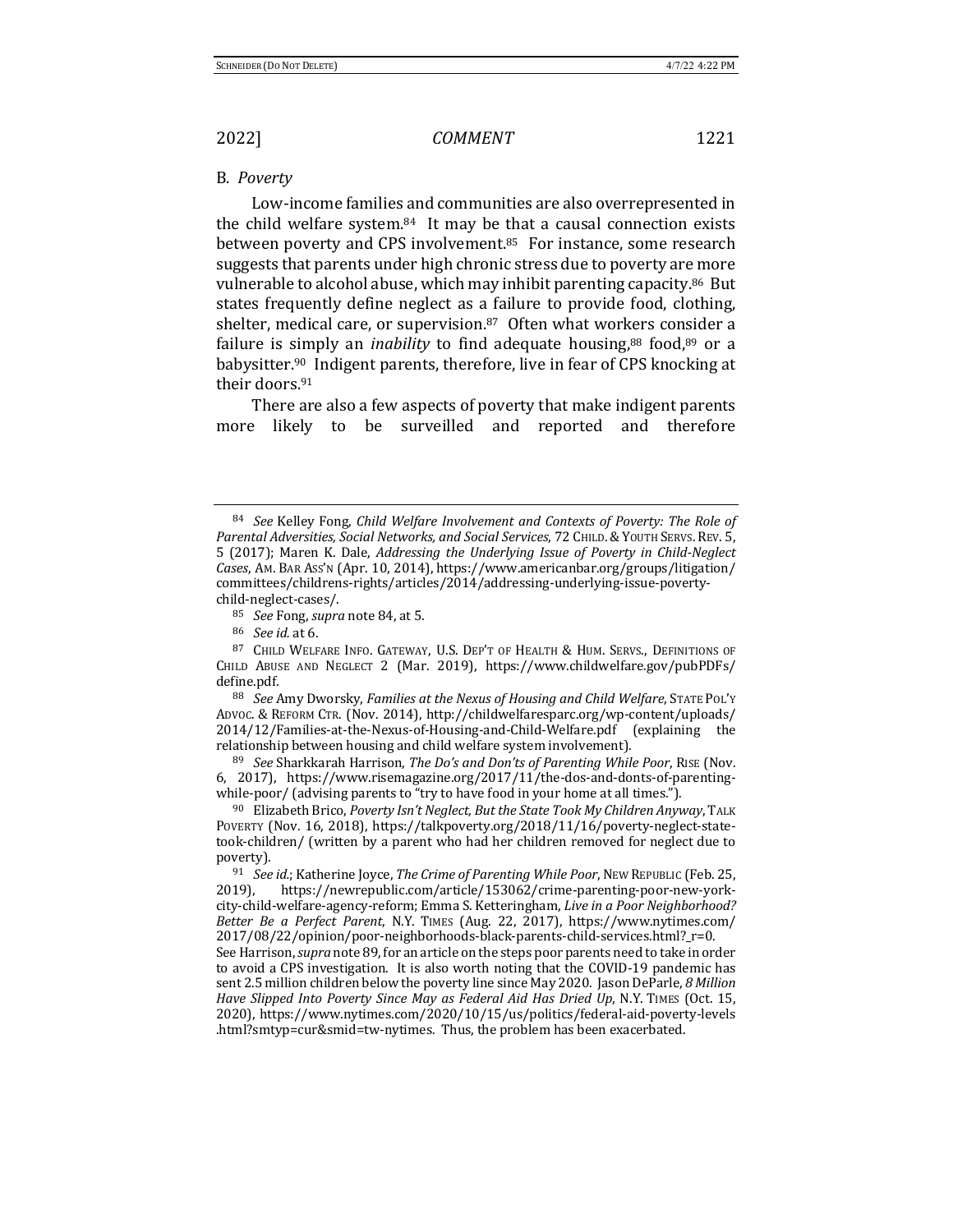overrepresented.<sup>92</sup> Bias has a role.<sup>93</sup> Mandatory reporters, like doctors,<sup>94</sup> may be more inclined to report perceived maltreatment based on social class.<sup>95</sup> Additionally, low-income families often use public programs, causing them to come into contact with public officials (who also may be mandatory reporters)<sup>96</sup> more often; this consequently increases their visibility and the chances that someone will report them to CPS.97

### C. *Mandatory and Anonymous Reporting*

Inside and outside the context of poverty, mandated reporting has been subject to some controversy.<sup>98</sup> The laws surrounding mandatory reporting put the burden on mandated reporters like teachers, daycare workers, and doctors<sup>99</sup> to report suspected abuse and neglect.<sup>100</sup> In addition to the sense of guilt that likely accompanies a failure to act in the face of suspected neglect or abuse, forty-nine states, Washington, D.C., American Samoa, Guam, the Northern Mariana Islands, Puerto Rico, and the Virgin Islands impose some kind of penalty on mandatory reporters who knowingly or willfully fail to report suspected child maltreatment.<sup>101</sup> Moreover, at least some of these reporters likely feel they are helping the family by calling  $CPS$ .<sup>102</sup>

<sup>&</sup>lt;sup>92</sup> *See* Fong, *supra* note 84, at 6 ("[W]elfare sanctions or employment changes predict ... investigation, but not additional child welfare involvement, suggesting that economic factors may shape the  $\dots$  report more so than the underlying behavior.").

<sup>93</sup> *See id.* 

<sup>&</sup>lt;sup>94</sup> See Child Welfare Info. Gateway, U.S. Dep't of Health & Hum. Servs., Mandatory REPORTERS OF CHILD ABUSE AND NEGLECT 2 (Apr. 2019) [hereinafter MANDATORY REPORTERS], https://www.childwelfare.gov/pubPDFs/manda.pdf.

<sup>&</sup>lt;sup>95</sup> *See* Fong, *supra* note 84, at 6.

<sup>96</sup> MANDATORY REPORTERS, *supra* note 94, at 2.

<sup>97</sup> *See* Ledesma, *supra* note 10, at 47; Fong, *supra* note 84, at 6; *see also* CHILD WELFARE INFO. GATEWAY, U.S. DEP'T OF HEALTH & HUM. SERVS., RACIAL DISPROPORTIONALITY AND DISPARITY IN CHILD WELFARE 6 (Nov. 2016), https://www.childwelfare.gov/pubpdfs/racial\_disproportionality.pdf.

<sup>98</sup> *See* Gary B. Melton, *Mandated Reporting: A Policy Without Reason*, 29 CHILD ABUSE & NEGLECT 9, 10 (2005); Kathryn S. Krase, *Differences in Racially Disproportionate Reporting of Child Maltreatment Across Report Sources*, 7 J. PUB. CHILD WELFARE 351 (2013).

<sup>99</sup> *See* MANDATORY REPORTERS, *supra* note 94, at 2.

<sup>100</sup> *See* Harrison, *supra* note 89.

<sup>101</sup> CHILD WELFARE INFO. GATEWAY, U.S. DEP'T OF HEALTH & HUM. SERVS., PENALTIES FOR FAILURE TO REPORT AND FALSE REPORTING OF CHILD ABUSE AND NEGLECT 2 (Feb. 2019) [hereinafter PENALTIES], https://www.childwelfare.gov/pubPDFs/report.pdf. In most states, the failure is a misdemeanor, but in Florida it is a felony. *Id.* 

<sup>&</sup>lt;sup>102</sup> *See* Melton, *supra* note 98, at 12 (telling the story of a well-meaning neighbor who calls CPS on a mother who struggles to feed and provide supervision of her children).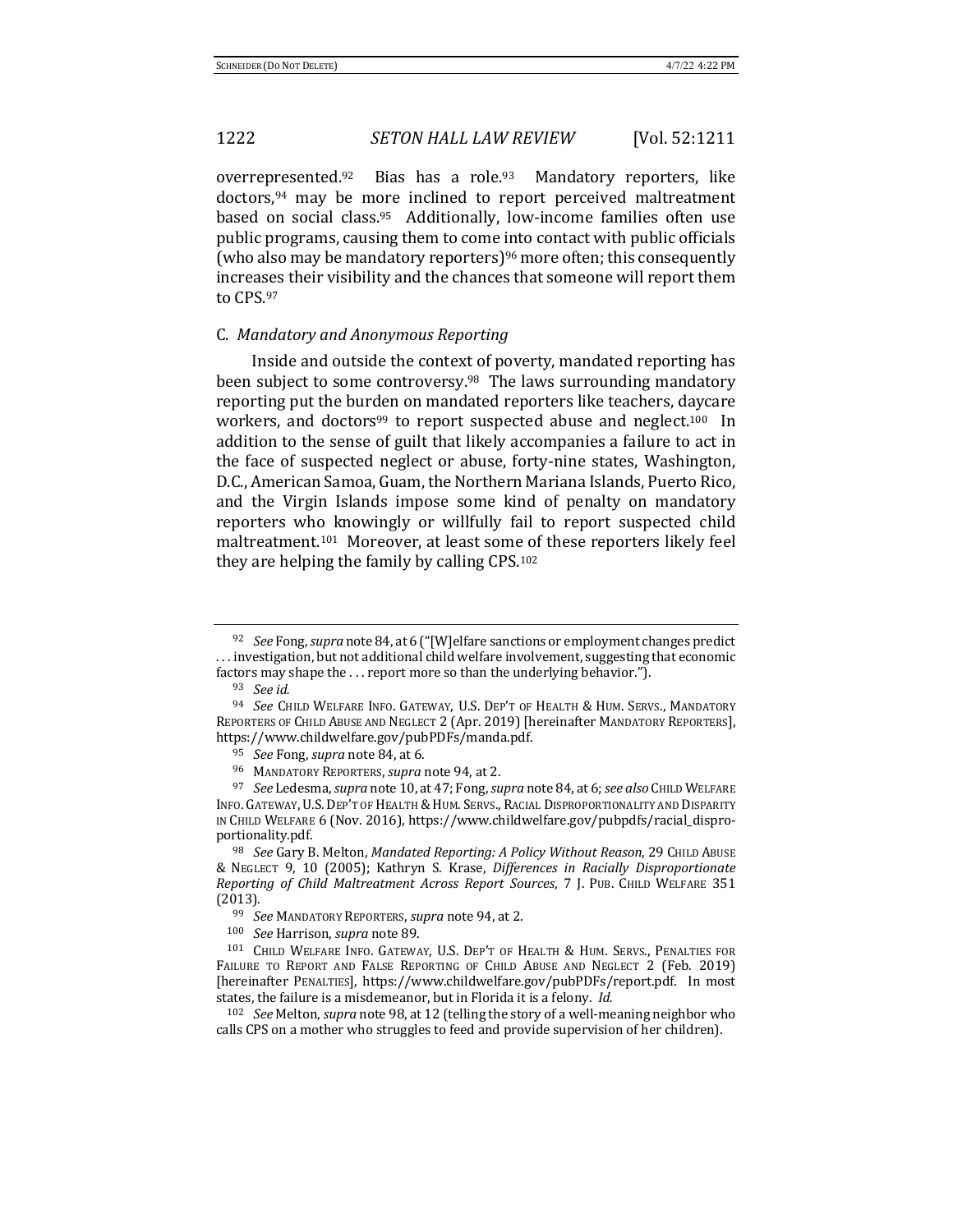Most states allow reporters to remain anonymous if they choose.<sup>103</sup> This means that the reporter does not have to disclose their identity to the hotline.<sup>104</sup> This also presents problems. Though anonymous reports are rare,<sup>105</sup> they are not regulated and are susceptible to abuse.<sup>106</sup> For instance, some perpetrators of domestic violence anonymously make false reports to CPS to assert power and control over their victims.<sup>107</sup> This discredits the victims' ability to parent and subjects them to further trauma through CPS investigations.<sup>108</sup> The fact that the reports are anonymous means CPS does not track them, and therefore neither CPS nor anyone else can stop abusers from repeatedly making false reports.<sup>109</sup> Moreover, there are no penalties for false reporting if the caller is anonymous. $110$ 

But even where calls are not anonymous, false reporting does occur.<sup>111</sup> Though it is a rare occurrence,<sup>112</sup> anyone from disgruntled neighbors, friends, family members, or exes may make a false report in retaliation.113 

### D. *Drug Use*

Drug use and CPS's assumptions about it (for instance, the assumption that drug use causes bad parenting) also affect reporting and CPS involvement. As already mentioned, sometimes substance abuse can lead to neglect.<sup>114</sup> But in many jurisdictions, CPS and courts conflate evidence of drug use with a risk of harm—even where there is

<sup>103</sup> *See* MANDATORY REPORTERS, *supra* note 94, at 4.

<sup>104</sup> CHILD MALTREATMENT, *supra* note 9, at 115.

<sup>105</sup> Only 6.5 percent of reports were from anonymous sources in 2019. *Id.* at 9.

<sup>106</sup> *See* Dale Margolin Cecka, *Abolish Anonymous Reporting to Child Abuse Hotlines*, 64 CATH. U. L. REV. 51, 52 (2014).

<sup>&</sup>lt;sup>107</sup> *See* Keyna Franklin, Melissa Landrau, & Sara Werner, *False and Malicious Reports: Why NY Should End Anonymous Reporting*, RISE (Sept. 1, 2020), https://www.risemagazine.org/2020/09/false-and-malicious-reports-why-ny-should-end-anonymous-reporting/.

<sup>108</sup> *See id.*

<sup>109</sup> *See id.*

<sup>&</sup>lt;sup>110</sup> *See* Cecka, *supra* note 106, at 52. Even if the reports are not anonymous; only twenty-nine states and Puerto Rico have penalties for false reporting. PENALTIES, *supra* note 101, at 3.

<sup>111</sup> *See* CHILD MALTREATMENT, *supra* note 9, at 30.

<sup>112</sup> *See id.*

<sup>113</sup> *See, e.g.*, Kathryn S. Krase, *Social Workers as Mandated Reporters: What Happens If* I'm Wrong? The Immunity Provision, Part IV, THE NEW Soc. WORKER (Winter 2014), https://www.socialworker.com/feature-articles/practice/social-workers-as-mandated-reporters-what-happens-if-im-wrong/; see also Fong, supra note 84, at 6.

<sup>114</sup> CHILD WELFARE INFO. GATEWAY, U.S. DEP'T OF HEALTH & HUM. SERVS., PARENTAL SUBSTANCE USE AS CHILD ABUSE (July 2019), https://www.childwelfare.gov/pubPDFs/parentalsubstanceuse.pdf.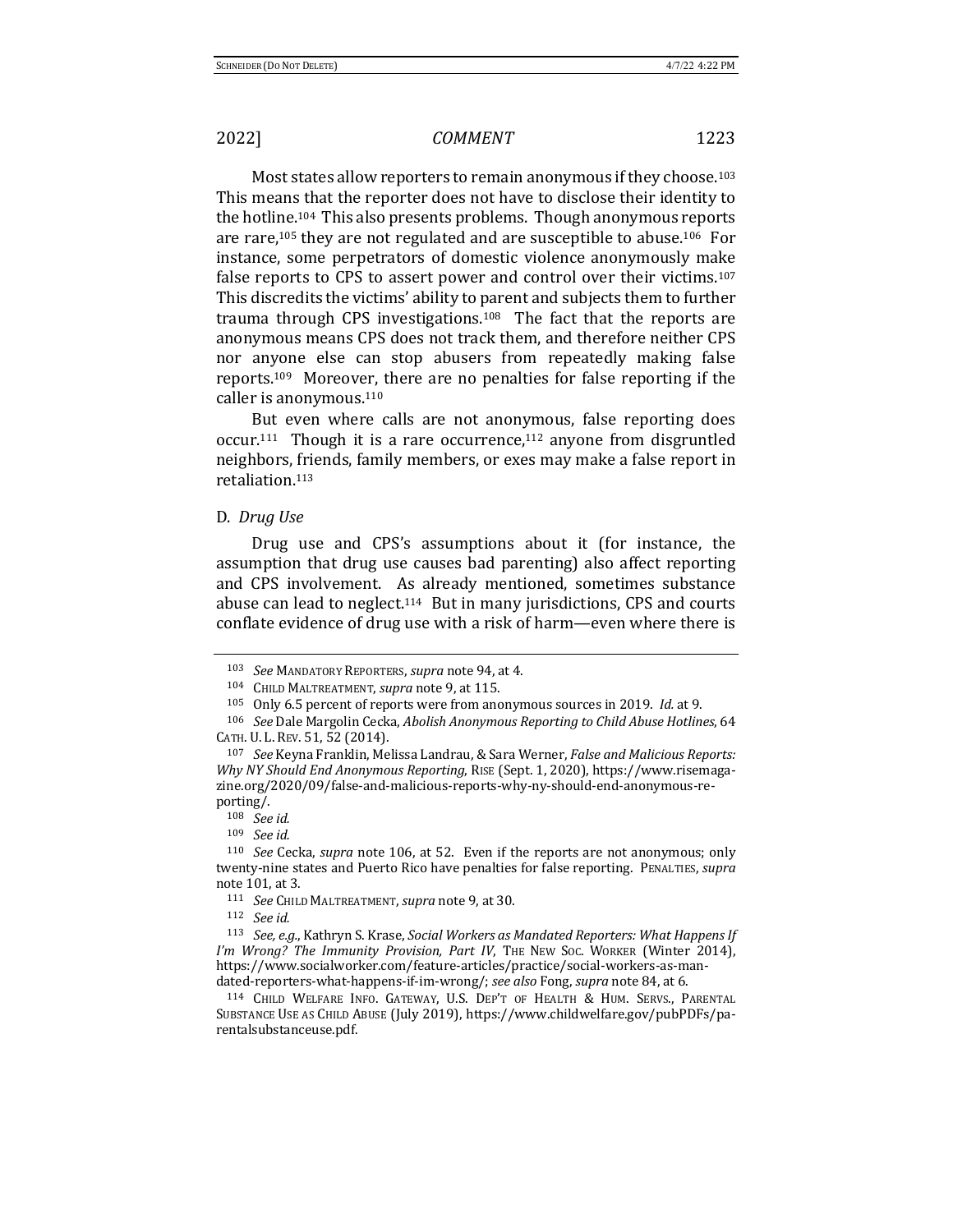no evidence of actual harm.<sup>115</sup> This is despite there being no conclusive study that establishes a link between drug use and maltreatment.<sup>116</sup> This is also a point of disparity; low-income, Black, Native American, and Latinx families use drugs at a rate similar to their wealthier white counterparts,<sup>117</sup> but CPS is more likely to target the former, and people are more likely to report them.<sup>118</sup>

### E. *Surveillance*

Surveillance of certain poor communities of color is another malady of the CPS system.<sup>119</sup> In New York City, for instance, the number of children in foster care has decreased, but investigations concentrated in certain communities have increased.<sup>120</sup> As already discussed, investigations are themselves traumatic. When investigations lead to court-ordered supervision, we see surveillance on an individual level.<sup>121</sup> As Rise Magazine reports, 10,000 families in New York City had to report to the court on family matters in  $2017<sup>122</sup>$  One parent detailed how difficult it was to comply with instructions, which required her to take off work multiple times; it eventually resulted in her losing her job.<sup>123</sup> Similarly, having their names on the child abuse registry if abuse was "indicated"<sup>124</sup> may affect parents' ability to obtain employment.<sup>125</sup>

### F. *Bias and the Discretion of Social Workers*

The foregoing information suggests an explanation for the over four million calls CPS gets every year and how low-income, Black, and Native American families are disproportionately involved in the

<sup>115</sup> *See* Jasmine Harris, *Child Abuse and Cannabis Use: How a Prima Facie Standard Mischaracterizes Parental Cannabis Consumption as Child Neglect*, 41 CARDOZO L. REV. 2761, 2762-63 (2020); *see also* Schulkers v. Kammer, 955 F.3d 520 (6th Cir. 2020); *infra* Part IV.

<sup>&</sup>lt;sup>116</sup> Harris, *supra* note 115, at 2765 (explaining that researchers are unable to determine conclusively that marijuana use is a direct cause of child maltreatment).

<sup>117</sup> GROUND ZERO, *supra* note 54, at 15.

<sup>&</sup>lt;sup>118</sup> REDLEAF, *supra* note 51, at xix (explaining that one study found that prenatal drug use was reported at a rate eleven times higher for Black women than for white women, though actual use was the same).

<sup>&</sup>lt;sup>119</sup> See Surveillance Isn't Safety-How Over-Reporting and CPS Monitoring Stress Families and Weaken Communities, RISE (Sept. 17, 2019) [hereinafter Surveillance Isn't Safety], https://www.risemagazine.org/2019/09/surveillance-isnt-safety/. <sup>120</sup> *Id.*

<sup>121</sup> *See Surveillance Isn't Safety, supra* note 119.

<sup>122</sup>  $Id.$ 

<sup>123</sup> *Id.*; see also Ground ZERO, supra note 54, at 5-7.

 $124$  A disposition of "indicated" abuse or neglect is when maltreatment is suspected, but cannot be substantiated. CHILD MALTREATMENT, *supra* note 9, at 16.

<sup>125</sup> *See* REDLEAF, *supra* note 51, at 38, 40-42.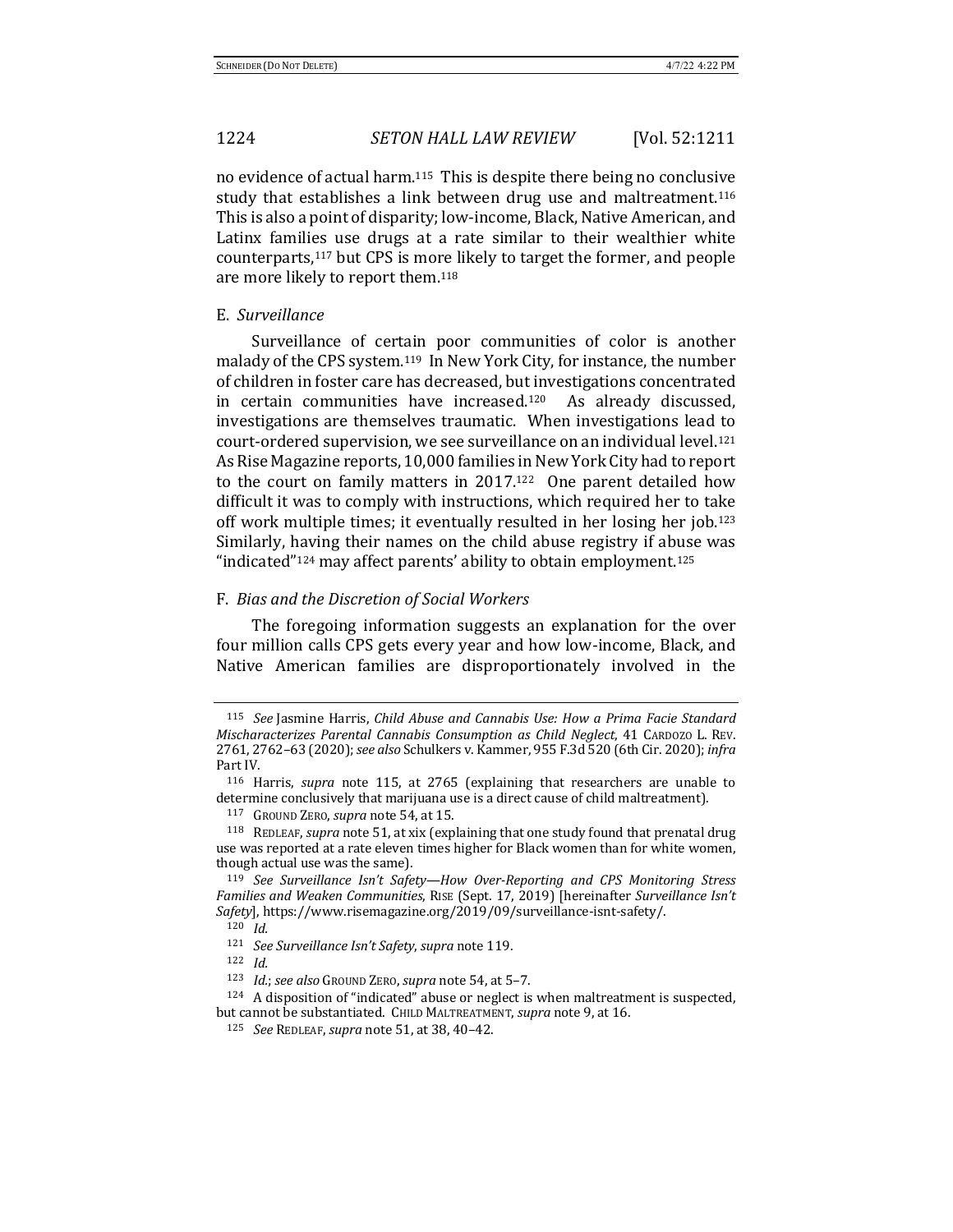system.<sup>126</sup> Of those referrals, over  $45$  percent are screened out for irrelevance or lack of information.<sup>127</sup> Most of the remaining reports are investigated by a caseworker.<sup>128</sup> This is another juncture where biases play a role—specifically, the biases of CPS workers.

Social workers have broad discretion and must use their judgment to determine when children are at risk of harm and the appropriate response.<sup>129</sup> Often, they do so with little factual information in an overwhelmed state, creating "strained decision-making conditions."130 Unfortunately, this presents the opportunity for them to make inferences based on their pre-existing ideas of the families they are investigating.<sup>131</sup> For instance, social workers—most of whom are middle class and white<sup>132</sup>—may tend to compare families to a "norm" that is middle class and white.<sup>133</sup> Thus, stereotypes such as Black mothers as "unfit," Black fathers as "uninvolved,"<sup>134</sup> and low-income families as neglectful<sup>135</sup> are allowed to influence their decisionmaking.<sup>136</sup> While there are several resources designed to mitigate implicit bias in the child welfare system, $137$  scholars suggest that increased testing for implicit bias is needed to address the problem.<sup>138</sup>

<sup>126</sup> *See* CHILD MALTREATMENT, *supra* note 9, at 7. See also Joyce McMillan & Jessica Prince, *Opinion: The Press is Stoking Fears of a Phantom Child-Abuse Crisis*, CITY LIMITS (June 29, 2020), https://citylimits.org/2020/06/29/opinion-the-press-is-stokingfears-of-a-phantom-child-abuse-crisis/, for the assertion that the drop in child neglect and abuse reporting during the COVID-19 lockdown was not due to the fact that the abuse was "hidden," but that most calls pre-lockdown were unmerited.

<sup>127</sup> CHILD MALTREATMENT, *supra* note 9, at 12.

<sup>128</sup> *Id.* at 16.

<sup>129</sup> *See* Cooper, *supra* note 29, at 252; Sankaran, *supra* note 12.

<sup>130</sup> *See* Kathleen Simon, Note, *Catalyzing the Separation of Black Families: A Critique* of Foster Care Placements Without Prior Judicial Review, 51 COLUM. J.L. & Soc. PROBS. 347, 361-62 (2018) (explaining how CPS workers are overworked, under trained, and lacking information).

<sup>131</sup> *See id.* at 362.

<sup>132</sup> *See* Ledesma, *supra* note 10, at 51.

<sup>133</sup> *See id.* at 52.

<sup>134</sup> Simon, *supra* note 130, at 353.

<sup>135</sup> *See* Ledesma, *supra* note 10, at 32.

<sup>&</sup>lt;sup>136</sup> *See id.* at 51-52. For a study on social worker implicit bias, see, for example, Sheila D. Ards et al., *Racialized Perceptions and Child Neglect*, 34 CHILD & YOUTH SERVS. REV. 1480 (2012).

<sup>137</sup> *See, e.g.*, Krista Ellis, *Race and Poverty Bias in the Child Welfare System: Strategies* for Child Welfare Practitioners, AM. BAR Ass'N (Dec. 17, 2019), https://www.americanbar.org/groups/public\_interest/child\_law/resources/child\_law\_practiceonline/ january—-december-2019/race-and-poverty-bias-in-the-child-welfare-system— strategies-f/; Implicit Bias 101: Exploring Implicit Bias in Child Protection, KIRWAN INST., https://kirwaninstitute.osu.edu/implicit-bias-101 (last visited Jan. 13, 2020).

<sup>&</sup>lt;sup>138</sup> *See, e.g.*, Marian S. Harris, *Racial Bias as an Explanatory Factor for Racial Disproportionality and Disparities in Child Welfare, in* 11 RACIAL DISPROPORTIONALITY AND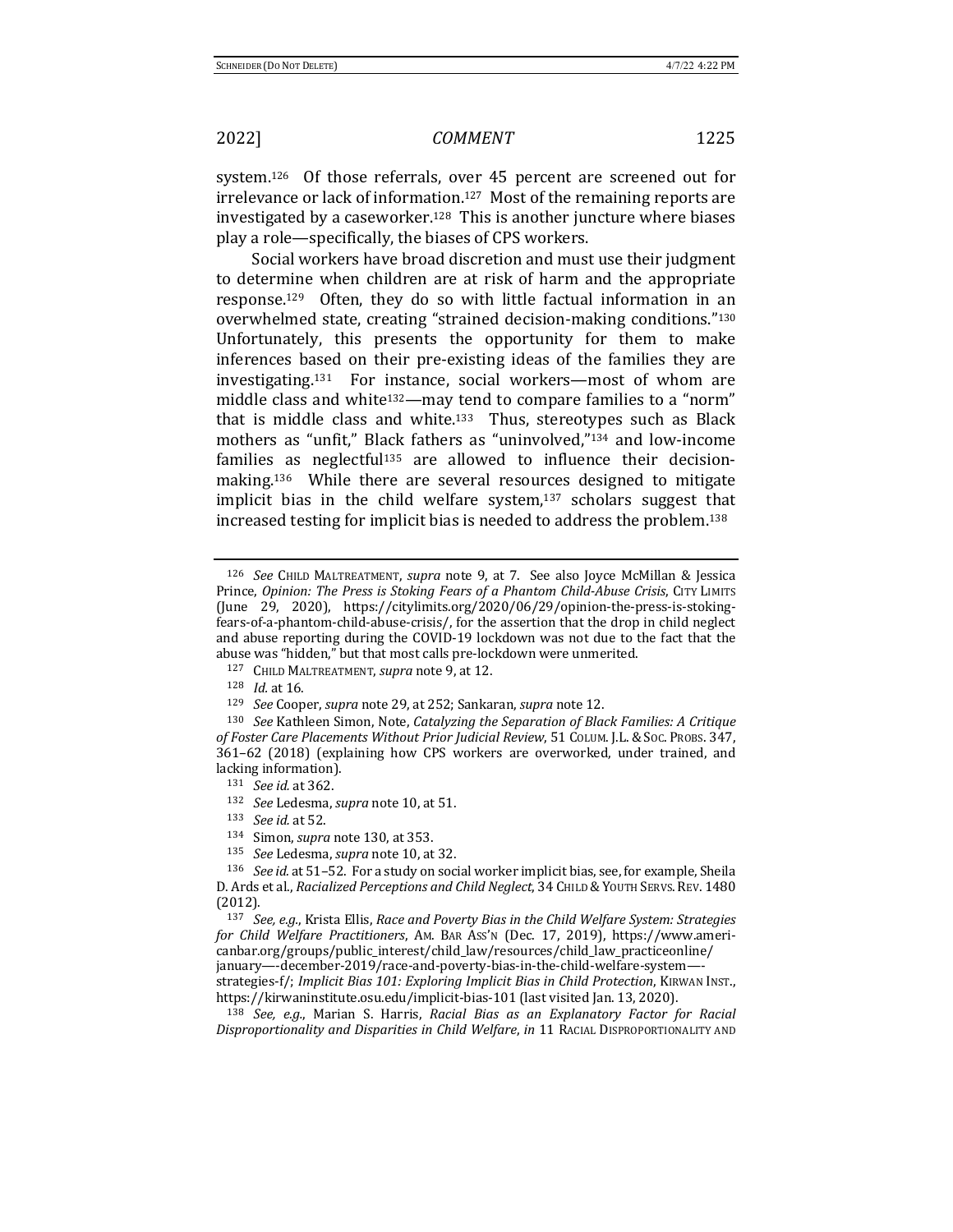Fighting this bias takes place at an individual level as well as a systemic level, which is discussed briefly at the end of this Comment. There are times, however, when a social worker's conduct goes beyond a good faith ignorance of culture and poverty and enters a realm of carelessness and disregard for families.<sup>139</sup> That is the point where deterrable and preventable unconstitutional conduct may occur. This conduct is deterrable because holding social workers liable for intentional conduct may help protect the rights of families. It is preventable because some aspects of the system are undoubtedly to blame.

### III. THE RATIONALE FOR SOCIAL WORKER IMMUNITY

Social workers are entitled to qualified immunity as government officials. Because they also sometimes perform certain functions associated with the judicial process, like initiating proceedings, they may also be entitled to absolute immunity. This Part offers a brief overview of each form of immunity, how they came to apply to social workers, and why or why not such immunity is inappropriate.

## A. *A Brief Overview of Immunity*

Qualified immunity is a judicially created doctrine that protects government officials from civil liability when their conduct does not violate clearly established statutory or constitutional rights of which a reasonable person would have known.<sup>140</sup> In deciding whether an official is entitled to qualified immunity, a court must use a two-prong test: it must decide whether the plaintiff has alleged a violation of a constitutional right and whether that right was clearly established at the time of the defendant's conduct.<sup>141</sup> The court uses its discretion in deciding which of these two prongs to evaluate first.<sup>142</sup> In deciding whether the right was clearly established, the "'law' should not be defined 'at a high level of generality."<sup>143</sup> There must be a "fair warning"

139 *See infra Part IV.* 

142 *Id.* at 236.

DISPARITIES IN THE CHILD WELFARE SYSTEM 141, 154 (Alan J. Dettlaff ed., 2021) (calling for increased testing and moderating of implicit bias using tests such as the Implicit Association Test ("IAT"), Affect Misattribution Procedure ("AMP"), and Implicit Relational Assessment procedure ("IRAP")).

<sup>&</sup>lt;sup>140</sup> *See* Novak, *supra* note 2, at 1; *see also* Joanna C. Schwartz, *The Case Against Qualified Immunity*, 93 NOTRE DAME L. REV. 1797, 1803 (2018) (explaining that the Supreme Court "created qualified immunity" in Pierson v. Ray, 386 U.S. 547 (1967)); Harlow v. Fitzgerald, 457 U.S. 800, 818 (1982).

<sup>141</sup> Pearson v. Callahan, 555 U.S. 223, 232 (2009).

<sup>143</sup> White v. Pauly, 137 S. Ct. 548, 552 (2017) (quoting Ashcroft v. al-Kidd, 563 U.S. 731, 742 (2011)).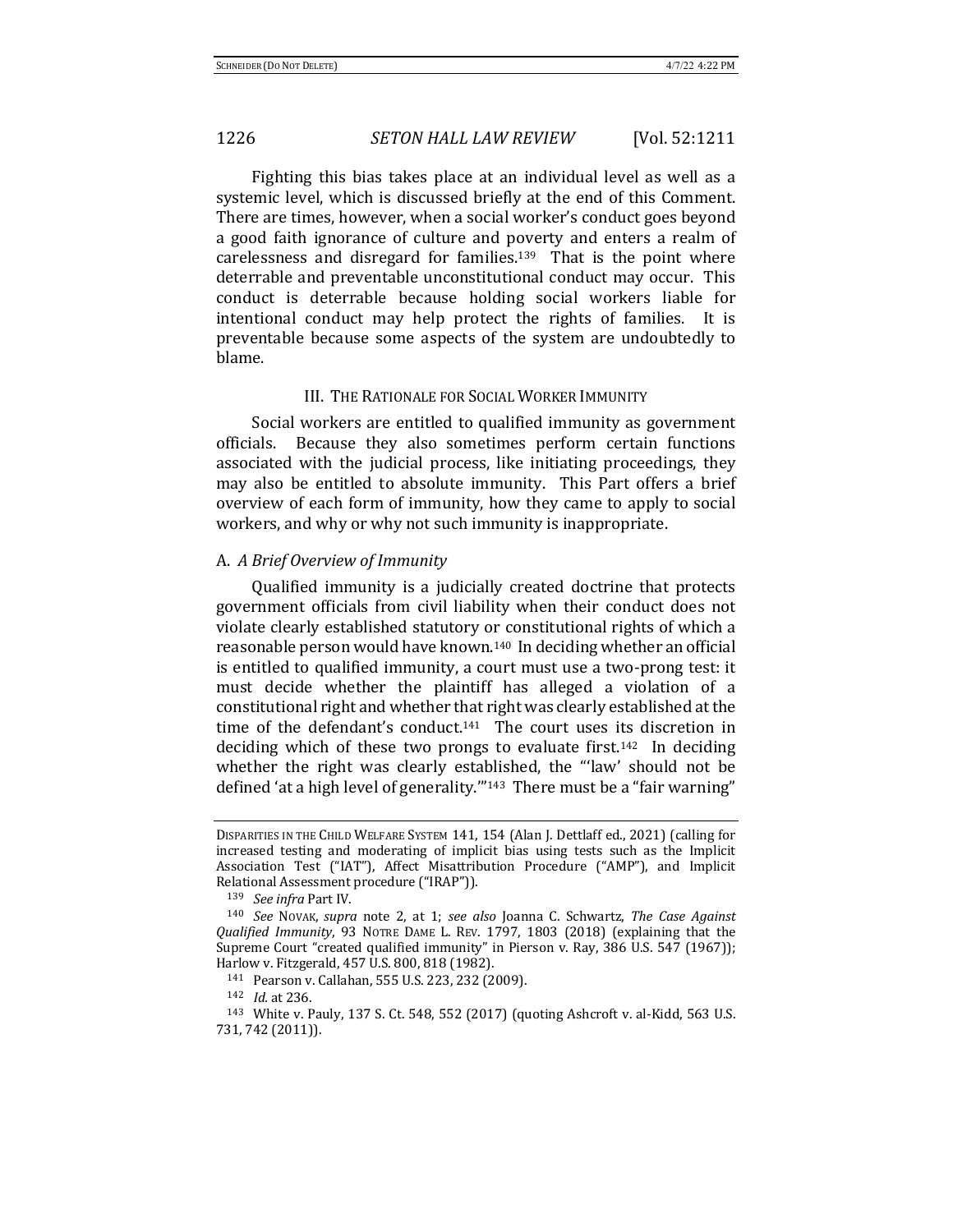that the alleged conduct was unconstitutional.<sup>144</sup> A right is not clearly established just because it would be in another jurisdiction. It must be binding on the court considering the issue, or there must be a consensus of cases of persuasive authority.<sup>145</sup>

What is the rationale behind giving officials such broad immunity? Originally, when the Supreme Court applied qualified immunity to a  $\S$ 1983 claim in *Pierson v. Ray* in 1967, the purpose was to protect officials acting in good faith from liability.<sup>146</sup> In *Harlow v. Fitzgerald*, the Court said qualified immunity prevents costs "to society as a whole" like the expenses of litigation, "diversion of official energy," the "deterrence of able citizens from acceptance of public office," and the danger that the "fear of being sued will 'dampen the ardor of  $\ldots$  [public officials], in the unflinching discharge of their duties." $147$  More recently, the Supreme Court has framed the last rationale as serving to give officials "breathing room" to make judgments.<sup>148</sup>

Absolute or judicial immunity stems from English common law.<sup>149</sup> It is absolute, meaning that even if judges act maliciously or corruptly, they are not liable unless there is a "clear absence of all jurisdiction." $150$ As with qualified immunity, in *Pierson v. Ray*, the Court held that absolute immunity is an available defense in  $\S$  1983 suits.<sup>151</sup> Importantly, when a court applies absolute immunity, it does not do so automatically just because the defendant is a judge; rather, the court looks at the defendant's acts. Absolute immunity applies only to judicial acts—not administrative, legislative, or executive functions that a judge may perform.<sup>152</sup>

<sup>144</sup> Hope v. Pelzer, 536 U.S. 730, 741 (2002).

<sup>145</sup> *See* Wilson v. Layne, 526 U.S. 603, 617 (1999).

<sup>146</sup> *See generally* Pierson v. Ray, 386 U.S. 547 (1967); see Schwartz, supra note 140, at 1803 & n.38.

<sup>&</sup>lt;sup>147</sup> Harlow v. Fitzgerald, 457 U.S. 800, 814 (1982) (quoting Gregoire v. Biddle, 177 F.2d 579, 581 (2d Cir. 1949)).

<sup>148</sup> Ashcroft v. al-Kidd, 563 U.S. 731, 743 (2011).

<sup>&</sup>lt;sup>149</sup> *See* Brittney Kern, Comment, *Giving New Meaning to "Justice for All": Crafting an Exception to Absolute Judicial Immunity*, 2014 MICH. STATE L. REV. 149, 154 (2014) (citing Floyd & Barker, (1607) 77 Eng. Rep. 1305, 1305; 5 Co. Rep. 23, 23); see also Pierson v. Ray, 386 U.S. 547, 553-54 (1967) ("Few doctrines were more solidly established at common law than the immunity of judges from liability for damages for acts committed within their judicial jurisdiction  $\dots$ ."). Absolute immunity also extends to legislators, prosecutors, and witnesses. Kern, *supra*, at 153.

<sup>150</sup> Bradley v. Fisher, 80 U.S. 335, 351 (1871).

 $151$  *Pierson*, 386 U.S. at 554 ("The legislative record [for § 1983] gives no clear indication that Congress meant to abolish . . . common-law immunities.").

<sup>152</sup> *See* Forrester v. White, 484 U.S. 219, 227 (1988).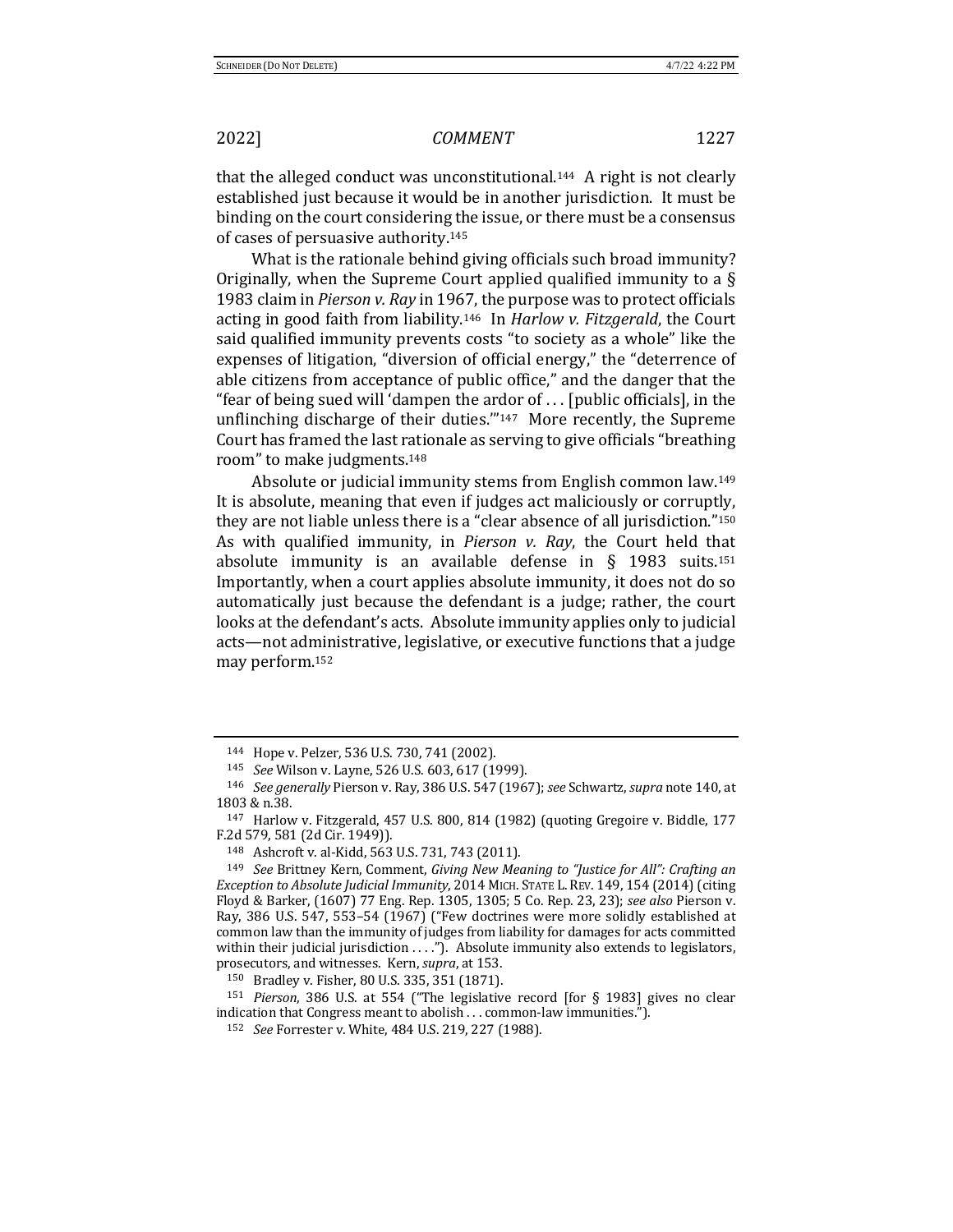It is this functional approach that allowed the expansion of absolute immunity to other officials performing judicial acts.<sup>153</sup> In *Imbler v. Pachtman*, the Supreme Court applied this quasi-judicial immunity to prosecutors sued under  $\S$  1983.<sup>154</sup> The Court held that initiating a prosecution and presenting the State's case were acts "intimately associated" with the judicial process and, therefore, those prosecutorial activities were covered by absolute immunity.<sup>155</sup> The rationale for both judicial and quasi-judicial absolute immunity is the same,<sup>156</sup> and it is similar to the rationale for qualified immunity. The Court in *Imbler* recognized a need for keeping prosecutors from the distraction of litigation and encouraging the exercise of independent judgment.<sup>157</sup> Less than absolute immunity, it said, "would disserve the broader public interest" by preventing "vigorous" performance of prosecutors' duties.<sup>158</sup> It also considered that because prosecutors act under significant time constraints and sometimes with little information, prosecutors inevitably make decisions that might violate the Constitution.<sup>159</sup> It recognized that, like judges, prosecutors had other ways to deter misconduct, like professional discipline or criminal liability.160 

While the Supreme Court has never addressed social worker absolute immunity,<sup>161</sup> several lower courts have applied it.<sup>162</sup> Some of these courts have likened the discretion that social workers have to initiate child protection proceedings to prosecutorial discretion to initiate proceedings.<sup>163</sup> Actions like this are "intimately associated with the judicial process."<sup>164</sup>

163 *See* Johns, *supra* note 153, at 286–87.

164 *Turner*, 2020 U.S. App. LEXIS 23446, at \*9 (citing Pittman v. Cuyahoga Cnty. Dep't of Child. & Fam. Servs., 640 F.3d 716, 725 (6th Cir. 2011)).

<sup>&</sup>lt;sup>153</sup> *See* Margaret Z. Johns, A Black Robe Is Not a Big Tent: The Improper Expansion of Absolute Judicial Immunity to Non-Judges in Civil-Rights Cases, 59 S.M.U. L. REV. 265, 274 (2006); Butz v. Economou, 438 U.S. 478, 514 (1978).

<sup>154</sup> Imbler v. Pachtman, 424 U.S. 409, 438 (1976).

<sup>155</sup> *Id.* at 430-31.

<sup>156</sup> *See id.* at 422–23.

<sup>157</sup> *See id.* at 423.

<sup>158</sup> *Id.* at 427.

<sup>159</sup> *See id.* at 425.

<sup>160</sup> Imbler v. Pachtman, 424 U.S. 409, 429 (1976).

<sup>161</sup> *See* Johns, *supra* note 153, at 288.

<sup>162</sup> *See, e.g.*, Turner v. Lowen, No. 19-6235, 2020 U.S. App. LEXIS 23446, at \*1-2 (6th Cir. July 24, 2020); Costanich v. Dep't of Soc. & Health Servs., 627 F.3d 1101, 1103 (9th Cir. 2010); Hughes v. Long, 242 F.3d 121, 125-26 (3d Cir. 2001); Millspaugh v. Cnty. Dep't of Pub. Welfare 937 F.2d 1172, 1172 (7th Cir. 1991).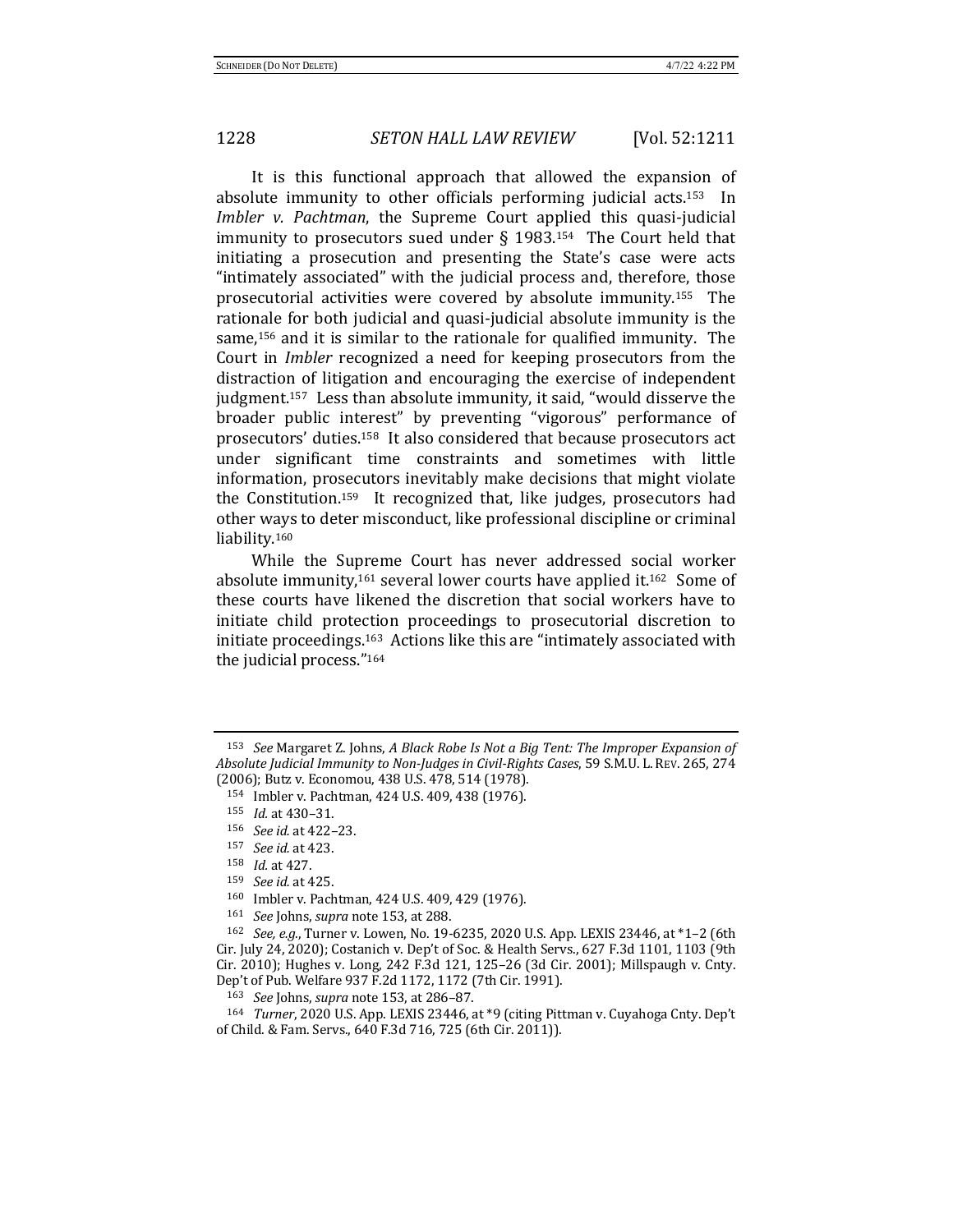### B. *Common Criticisms of Immunity*

Some scholars have criticized qualified immunity as not having a basis in law.<sup>165</sup> Nothing in § 1983—neither the original version<sup>166</sup> nor the statute as it is now—indicates that officials are entitled to immunity.<sup>167</sup> Nor is there a basis in the common law.<sup>168</sup> At the time Congress passed the original version of the statute in 1871, officials who committed illegal acts were liable without regard to subjective intent.<sup>169</sup> In fact, in *Myers v. Anderson*, the Court rejected the argument that an official could assert a good faith defense to a  $\S$  1983 claim.<sup>170</sup> When the Court decided *Pierson v. Ray*,<sup>171</sup> however, it allowed for that defense under § 1983, contradicting its own precedent and common law.<sup>172</sup>

Perhaps more importantly, qualified immunity "hamper[s] the development of constitutional law."<sup>173</sup> The Supreme Court set a narrow definition of "clearly established," and that definition has become even narrower over time.<sup>174</sup> In order to have a clearly established right, there must be binding precedent or a consensus of persuasive authority that involves an official "acting under similar circumstances." $175$  While the Court said that there does not need to be a prior case "directly on point,"<sup>176</sup> it has reversed denials of qualified immunity where there was failure "to identify a case where an officer acting under similar circumstances" violated the Constitution.177 Also hindering the development of constitutional doctrine is the Supreme Court's grant of

<sup>&</sup>lt;sup>165</sup> See William Baude, *Is Qualified Immunity Unlawful?*, 106 CALIF. L. REV. 45, 47 (2018); Schwartz, *supra* note 140, at 1801 (noting that there is no basis for qualified immunity in common law); see also Jay Schweikert, *Qualified Immunity: A Legal, Practical, and Moral Failure*, CATO INST. (Sept. 14, 2020), https://www.cato.org/ publications/policy-analysis/qualified-immunity-legal-practical-moral-failure.

<sup>166</sup> *See* An Act to Enforce the Provisions of the Fourteenth Amendment to the Constitution of the United States, and for Other Purposes, ch. 22,  $\S 1$ , 17 Stat. 13 (1871) (codified as amended at  $42$  U.S.C. § 1983).

<sup>167</sup> *See* 42 U.S.C.S. § 1983 (West 2021); Baude, *supra* note 165, at 49-50.

<sup>168</sup> *See* Schwartz, *supra* note 140, at 1801.

<sup>169</sup> *Id.*

<sup>&</sup>lt;sup>170</sup> *See* Baude, *supra* note 165, at 57-58; Myers v. Anderson, 238 U.S. 368, 378-79 (1915).

<sup>171</sup> *See* Pierson v. Ray, 386 U.S. 547, 557 (1967).

<sup>&</sup>lt;sup>172</sup> *See* Schwartz, *supra* note 140, at 1802 (citing Albert W. Alschuler, Herring v. United States: *A Minnow or a Shark*?, 7 OHIO STATE J. CRIM. L. 463, 504 (2010)).

<sup>173</sup> Schwartz, *supra* note 140, at 1800.

<sup>174</sup> *See id.* at 1814.

<sup>175</sup> *See id.* at 1815-16 (quoting White v. Pauly 137 S. Ct. 548, 552 (2017)).

<sup>176</sup> Mullenix v. Luna, 136 S. Ct. 305, 308 (2015) (citation omitted).

<sup>177</sup> White v. Pauly, 137 S. Ct. 548, 551-52 (2017).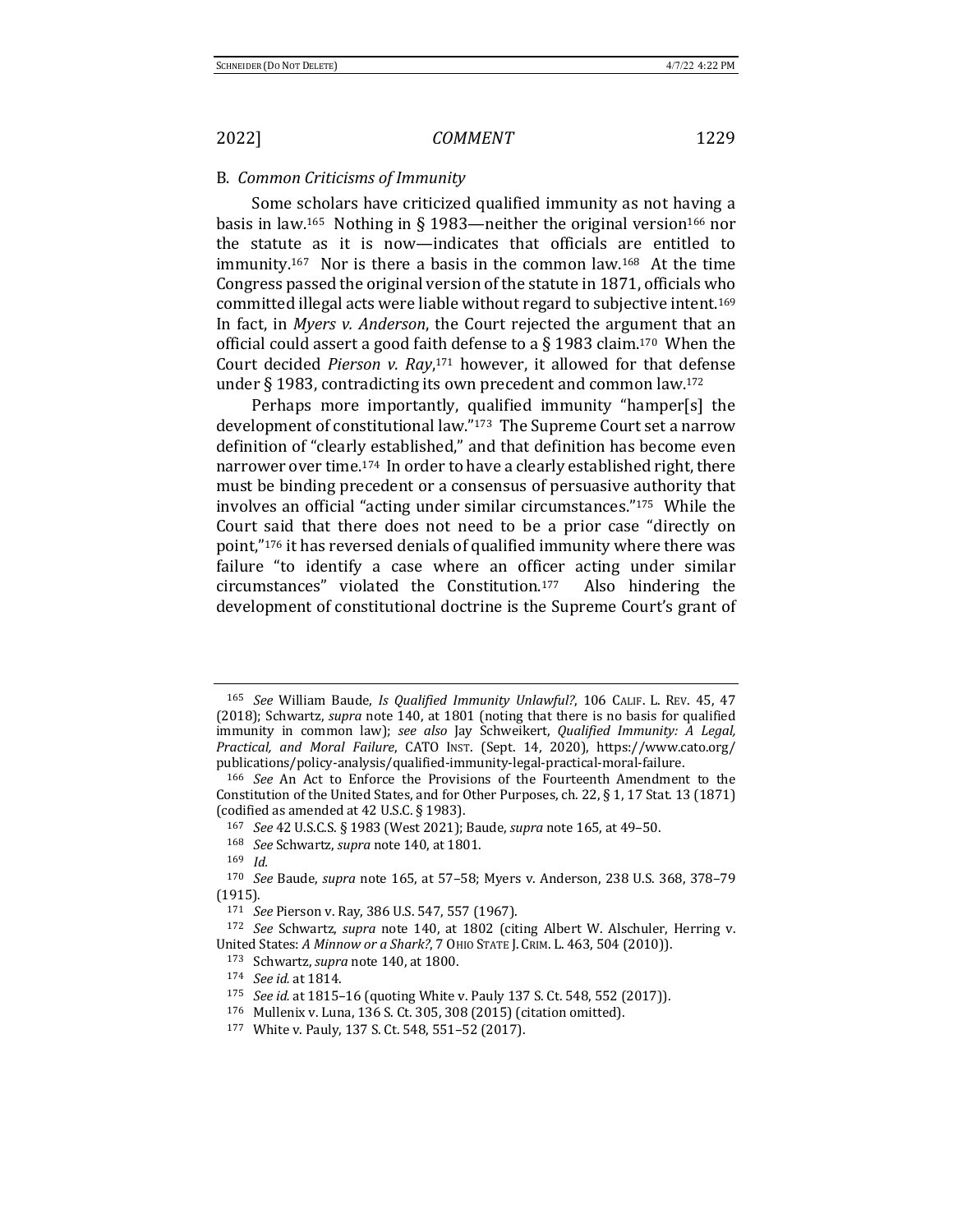discretion in deciding which prong to consider first.<sup>178</sup> If a court decides to analyze whether a right is clearly established first, and finds it was not, it does not have to decide if the officer violated a constitutional right.<sup>179</sup> Thus, even if another plaintiff brings a factually similar case, the right is still not "clearly established" because the conduct in the previous case was not found to be unconstitutional.<sup>180</sup> As law Professor Joanna C. Schwartz has articulated, the combination of a narrow definition of a clearly established law and the discretion of courts to choose which prong to evaluate first creates a "vicious cycle."<sup>181</sup>

In this sense, as Justice Sotomayor dissented in *Mullenix v. Luna*, qualified immunity "renders the protections of the Fourth Amendment hollow."<sup>182</sup> It ultimately signals to officials that they can act first and think later about whether their conduct was constitutional—without any consequences.<sup>183</sup> But, of course, there are consequences for the victims denied justice. Additionally, qualified immunity may discourage people from bringing suits in the first place.<sup>184</sup>

As for absolute quasi-judicial immunity, the fact that prosecutors can avoid liability even when their actions lead to wrongful convictions has been said to add to the "criminal legal machine" that facilitates mass incarceration.<sup>185</sup> While the Supreme Court cited professional discipline and criminal liability as proper deterrents against prosecutorial misconduct, these measures are rarely used against prosecutors.<sup>186</sup>

The Supreme Court itself has not addressed absolute immunity as it applies to social workers, but in dissent to a denial of certiorari, Justice Thomas briefly discussed it.<sup>187</sup> Justice Thomas expressed doubt as to whether social workers' activities were similar to that of prosecutors,

<sup>186</sup> *See* Margaret Z. Johns, *Reconsidering Absolute Prosecutorial Immunity*, 2005 BYU L. REV. 53, 70-71 (2005).

<sup>&</sup>lt;sup>178</sup> *See* Schwartz, *supra* note 140, at 1815 (citing Pearson v. Callahan, 555 U.S. 223, 223–24 (2009)).

<sup>179</sup> *Id.*

<sup>&</sup>lt;sup>180</sup> *Id.* at 1815–16; *see, e.g.*, Schulkers v. Kammer, 955 F.3d 520, 535–36 (6th Cir. 2020) (recognizing that the court did not need to consider whether a constitutional right was violated because it first determined that the law was not clearly established, but deciding to address the question anyway to "promote $[]$  the development of constitutional precedent") (internal quotation marks and citation omitted).

<sup>181</sup> Schwartz, *supra* note 140, at 1815.

<sup>182</sup> Mullenix v. Luna, 577 U.S. 7, 20-21, 26 (2015) (Sotomayor, J., dissenting).

<sup>&</sup>lt;sup>183</sup> *See id.* As Justice Sotomayor wrote, the decision "sanction[ed] a 'shoot first, think later' approach to policing ...." *Id.* at 26.

<sup>184</sup> Schwartz, *supra* note 140, at 1818.

<sup>&</sup>lt;sup>185</sup> *See* Kate Levine & Joanna Schwartz, *Hold Prosecutors Accountable, Too*, Bos. REv. (June 18, 2020), http://bostonreview.net/law-justice/kate-levine-joanna-schwartzhold-prosecutors-accountable-too. 

<sup>187</sup> Hoffman v. Harris, 114 S. Ct. 1631, 1632–33 (1994) (Thomas, J., dissenting).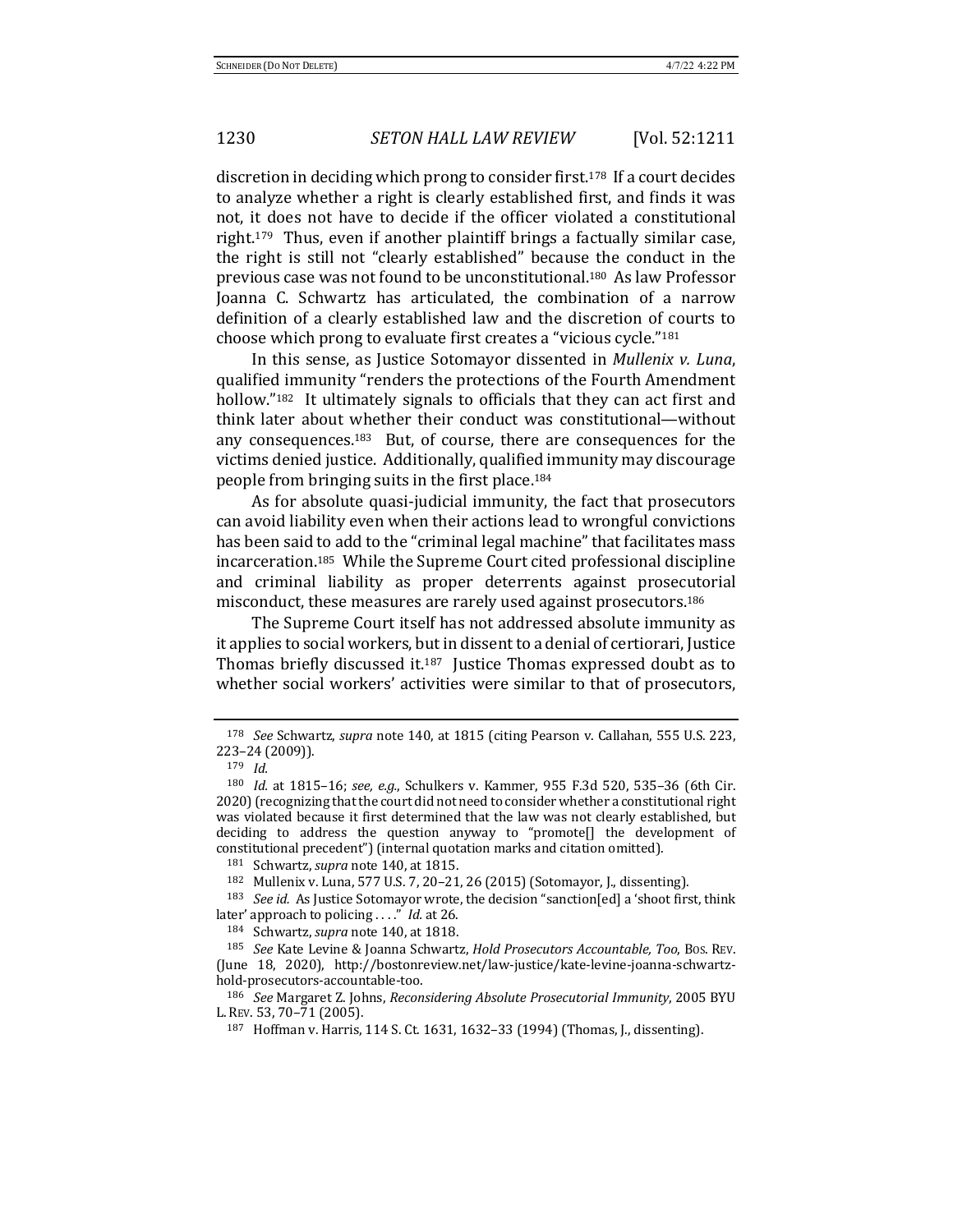while also pointing out that social worker absolute immunity could not stand on its own because it has no basis in common law; the immunity, and indeed social workers, did not exist in 1871 at the time that  $\S$  1983 was first enacted.<sup>188</sup>

## C. *Social Workers and Immunity*

Whether or not qualified and quasi-judicial immunity fulfill their intended goals, their rationales might also apply to social workers. Social workers must make difficult decisions.<sup>189</sup> Perhaps giving them some "breathing room" in that decision-making is in their best interest. Likewise, they might do their jobs best when not distracted by litigation or the threat thereof. Perhaps the threat of liability would "dampen [their] ardor" in performing their duties.<sup>190</sup> Additionally, like prosecutors, they often act under time constraints<sup>191</sup> and with limited information, $192$  which inevitably makes it likely they will, at times, violate the Constitution.

As Justice Thomas indicated, there might be other policy reasons to justify immunity for social workers besides a functional analogy to judges or prosecutors or historical justification.<sup>193</sup> The following discussion addresses some of those reasons.

First of all, a social worker's job is very difficult and is hindered by a lack of resources, including training.<sup>194</sup> Most importantly, social

<sup>&</sup>lt;sup>188</sup> *See id.* (citing Burns v. Reed, 500 U.S. 478, 489 (1991) (Scalia, J., concurring in judgment and dissenting in part); see also Johns, supra note 153, at 285.

<sup>189</sup> *See IAMES PAYNE, PUB. CONSULTING GRP. HUM. SERVS., BEYOND QUICK FIXES: WHAT WILL IT* REALLY TAKE TO IMPROVE CHILD WELFARE IN AMERICA? PAPER TWO: CASEWORKERS ARE FIRST RESPONDERS. THEY DESERVE THE SAME PROFESSIONALIZATION AS OTHER ESSENTIAL PERSONNEL 2 (June 10, 2014), https://www.publicconsultinggroup.com/media/1352/caseworkers\_ are\_first\_responders\_whitepaper.pdf.

<sup>&</sup>lt;sup>190</sup> *See* Harlow v. Fitzgerald, 457 U.S. 800, 814 (1982) (quoting Gregoire v. Biddle, 177 F.2d 579, 581 (2d Cir. 1949)).

<sup>&</sup>lt;sup>191</sup> *See A Day in the Life of a CPS Social Worker: It's a Mess*, THE DOE (Sept. 2020), https://www.thedoe.com/narratives/day-in-life-cps-social-worker ("I regularly clocked 15-plus hour days . . . "); Austin Griffiths et al., "The Stress Is Indescribable": Self-*Reported Health Implications From Child Welfare Supervisors*, 38 CLINICAL SUPERVISORS 183, 190 (2019) (detailing unhealthy eating habits due to skipping lunches and working past dinners).

<sup>192</sup> *See* Gupta-Kagan, *supra* note 44, at 877 (explaining how workers work off of "imperfect information").

<sup>193</sup> Hoffman v. Harris, 114 S. Ct. 1631, 1633 (1994).

<sup>&</sup>lt;sup>194</sup> See Claire Burke, Newly Qualified Social Workers Have No Time for Training, Study Finds, GUARDIAN (Dec. 11, 2012, 3:30 PM) https://www.theguardian.com/social-carenetwork/2012/dec/11/newly-qualified-social-workers-no-time-training; *Families in Crisis: DSS Training Issues Put Children in Danger*, ABC 13 News (June 13, 2018), https://wlos.com/news/local/dss-families-in-crisis-training-issues.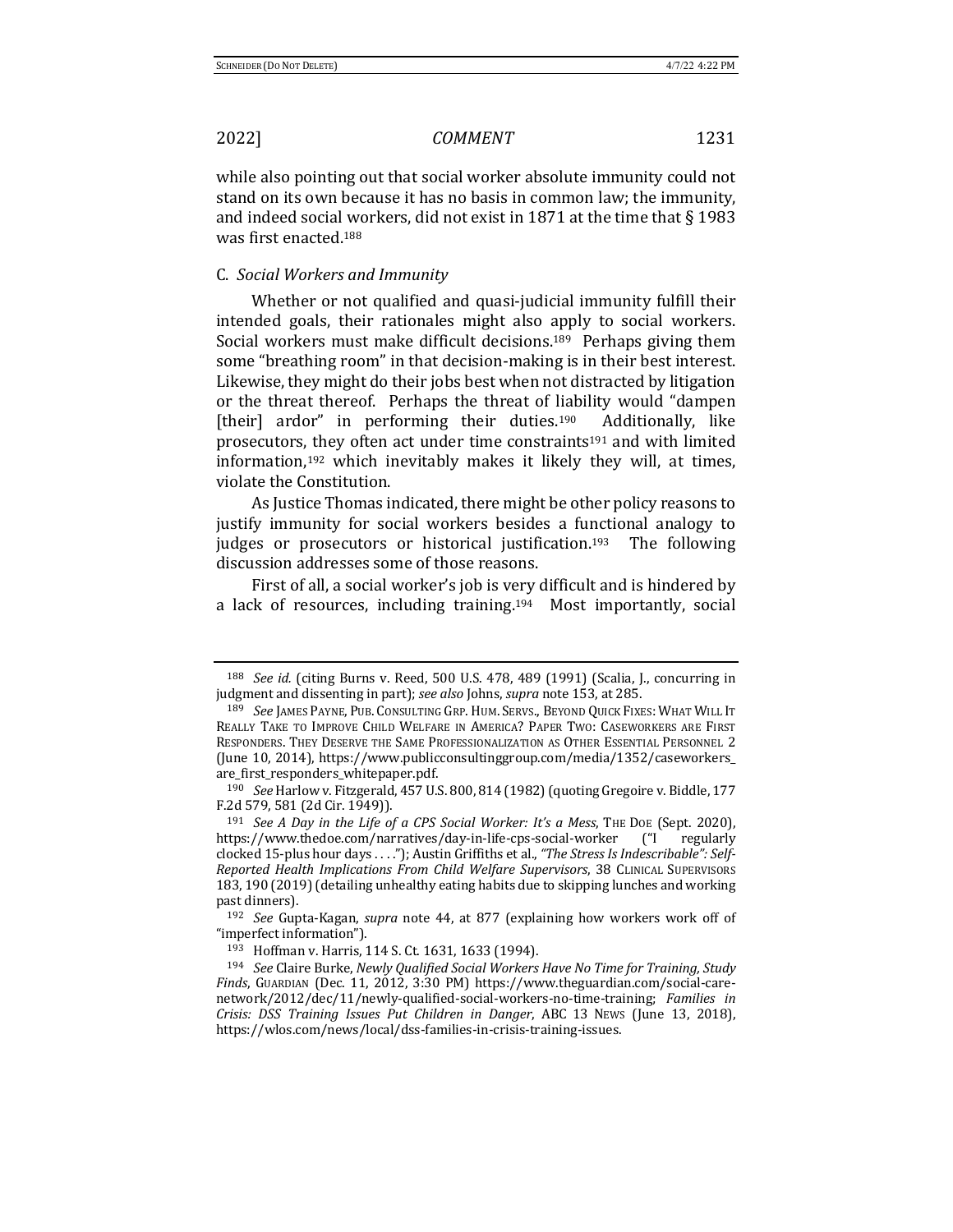workers are overburdened with caseloads often exceeding the recommended number.<sup>195</sup>

Even if the caseloads were within the recommended range, it would not likely make the job much easier. In many ways, social workers function as first responders. On a daily basis, they must make potentially life or death decisions, either over the phone or on a visit to a family.<sup>196</sup> Additionally, they witness the trauma that children and families experience and have to review and relive it repeatedly.<sup>197</sup> With this pressure and exposure to trauma, along with the stress of the system's environment itself,<sup>198</sup> social workers sometimes experience mental health consequences like compassion fatigue,<sup>199</sup> secondary traumatic stress,<sup>200</sup> and burnout.<sup>201</sup> Given the long hours, one could hardly find that the money makes it worth it.<sup>202</sup>

Among the difficult decisions previously mentioned lies perhaps the most difficult of all: the decision of whether to remove a child. Thus, it is worthwhile to address this aspect of the social worker's job in particular. Removals can be traumatic for both children and families, yet sometimes children's safety is so seriously at risk that they must be removed from the home. When social workers face such a difficult decision, does the possibility of immunity have an effect on it?

<sup>199</sup> *See* David Turgoose & Lucy Maddox, *Predictors of Compassion Fatigue in Mental Health Professionals: A Narrative Review*, 23 TRAUMATOLOGY 172, 172 (2017) ("Compassion fatigue [is] the empathic strain and general exhaustion  $\dots$  from dealing with people in distress .... It is characterized by physical and emotional exhaustion and ... reduction in the ability to feel empathy and compassion for others.").

<sup>200</sup> See Stress and the Child Welfare Workforce: Recognizing Signs of Secondary *Traumatic Stress, supra note 198; Brian E. Bride, Prevalence of Secondary Traumatic Stress Among Social Workers*, 53 Soc. Work 63, 63 (2007) ("[Secondary traumatic stress] is the stress resulting from helping or wanting to help a traumatized or suffering person.").

<sup>201</sup> *See* Dnika J. Travis et al., 'I'm So Stressed!': A Longitudinal Model of Stress, Burnout and Engagement among Social Workers in Child Welfare Settings, 46 BRIT. J. Soc. WORK 1076, 1076 (2016) (defining burnout as emotional exhaustion and depersonalization).

 $202$  The annual pay for social workers has a wide range. Annual pay by state ranges from \$37,190 in Mississippi to \$71,590 in Washington, D.C., with the average being \$49,448. Maura Deering, *Social Work Salaries and Hiring Outlook*, Soc. Work GUIDE (Oct. 12, 2020), https://www.socialworkguide.org/salaries/.

<sup>195</sup> PAYNE, *supra* note 189, at 2.

<sup>196</sup> *Id.* at 2.

<sup>197</sup> *Id.* at 3.

<sup>&</sup>lt;sup>198</sup> See Stress and the Child Welfare Workforce: Recognizing Signs of Secondary *Traumatic Stress*, QUALITY IMPROVEMENT CTR. WORKFORCE DEV. (July 2, 2018), https://www.qic-wd.org/blog/stress-and-child-welfare-workforce-recognizing-signssecondary-traumatic-stress (listing "[b]ureaucratic rules, paperwork, work overload, role confusion, high demands with low resources, high levels of office politics, unfair practices, and other forms of negative organizational culture and climate" as sources of stress).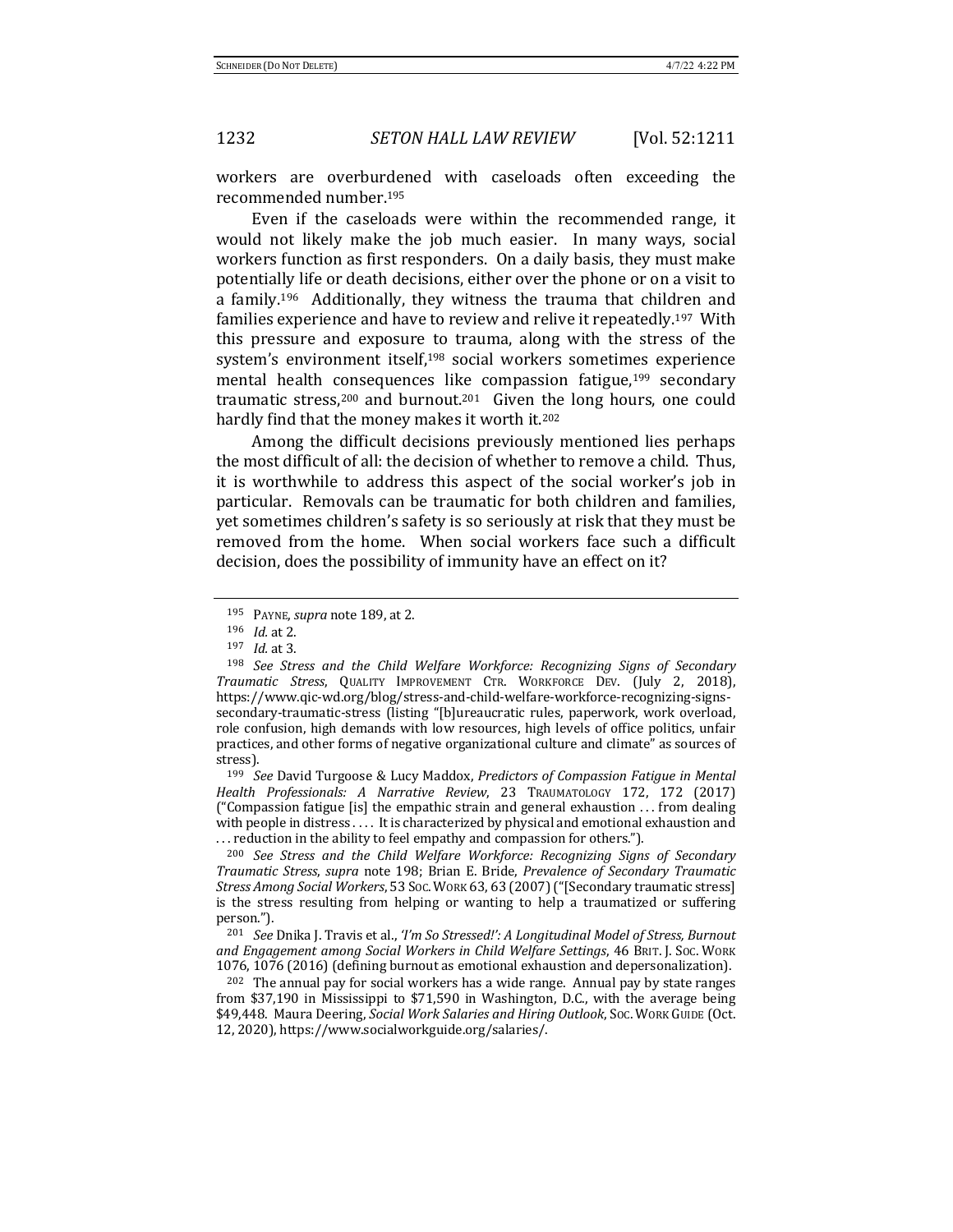In *DeShaney v. Winnebago County Department of Social Services*, the Supreme Court held that social workers could not be held liable under  $\S$ 1983 for leaving a child with abusive parents in the event the child got hurt.<sup>203</sup> The petitioners in that case were Joshua DeShaney, a child whose father had abused and permanently injured him after CPS had failed to remove him from the home, and his mother.<sup>204</sup> CPS social workers knew that the father abused Joshua and ignored many warning signs that Joshua was at risk for serious injury.<sup>205</sup> The petitioners sued CPS under  $\S$  1983 for violating the child's Fourteenth Amendment substantive due process rights.<sup>206</sup> Specifically, the petitioners contended that by failing to protect Joshua, CPS deprived him of his "liberty interest in 'free[dom] from  $\dots$  unjustified intrusions on personal security."<sup>207</sup> The Court rejected the argument that CPS owed him an affirmative duty under the Constitution to protect against private actors' invasion.<sup>208</sup> It held that the State is only responsible for safety and well-being when it takes a person into custody against that person's will.<sup>209</sup> Thus, CPS could not be held liable for failing to remove a child.<sup>210</sup>

Law Professor Rebecca Aviel has argued that the Court's holding in *DeShaney* has made immunity for social workers necessary.<sup>211</sup> She claims that without absolute immunity, social workers have more of an incentive to leave a child in an abusive household than to risk liability for wrongful removal.<sup>212</sup> But this is not necessarily true. Even the Court in *DeShaney* articulated that CPS might have acquired a duty to protect Joshua under state tort law, so petitioners might sue under that cause of  $action<sup>213</sup>$  Moreover, when a caseworker fails to remove a child, the media and the public take notice of it; there is an element of shame.<sup>214</sup>

213 *DeShaney*, 489 U.S. at 201-02.

<sup>&</sup>lt;sup>203</sup> *See* DeShaney v. Winnebago Cnty. Dep't of Soc. Servs., 489 U.S. 189, 202 (1989).

<sup>204</sup> *See id.* at 191–93.

<sup>&</sup>lt;sup>205</sup> *See id.* at 192-93.

<sup>206</sup> *Id.* at 194-95.

 $207$  *Id.* (quoting Ingraham v. Wright, 430 U.S. 651, 673 (1977)) (alteration in original). 208 *See id.* at 195.

<sup>&</sup>lt;sup>209</sup> *See* DeShaney v. Winnebago Cty. Dep't of Soc. Servs., 489 U.S. 189, 199-200 (1989).

<sup>210</sup> *See id.* at 201.

<sup>&</sup>lt;sup>211</sup> Rebecca Aviel, *Restoring Equipoise to Child Welfare*, 62 HASTINGS L.J. 401, 408 (2010).

<sup>212</sup> *See id.* at 406-08, 435.

<sup>&</sup>lt;sup>214</sup> *See, e.g.*, Andrea Ball & Eric Dexheimer, *Dozens of CPS Caseworkers Caught Lying*, Falsifying Documents, Austin Am.-Statesman (Jan. 13, 2015), https://projects.statesman.com/news/cps-missed-signs/wrongdoing.html; Faith Abubey & Lindsey Basye, *800+ Georgia DFCS Workers Disciplined for Violations*, 11ALIVE (Aug. 22, 2019, 4:40 PM), https://www.11alive.com/article/news/investigations/the-reveal/800-georgia-dfcsworkers-disciplined-for-violations/85-37ce7f6d-7c99-4a22-94db-fd711e53e794;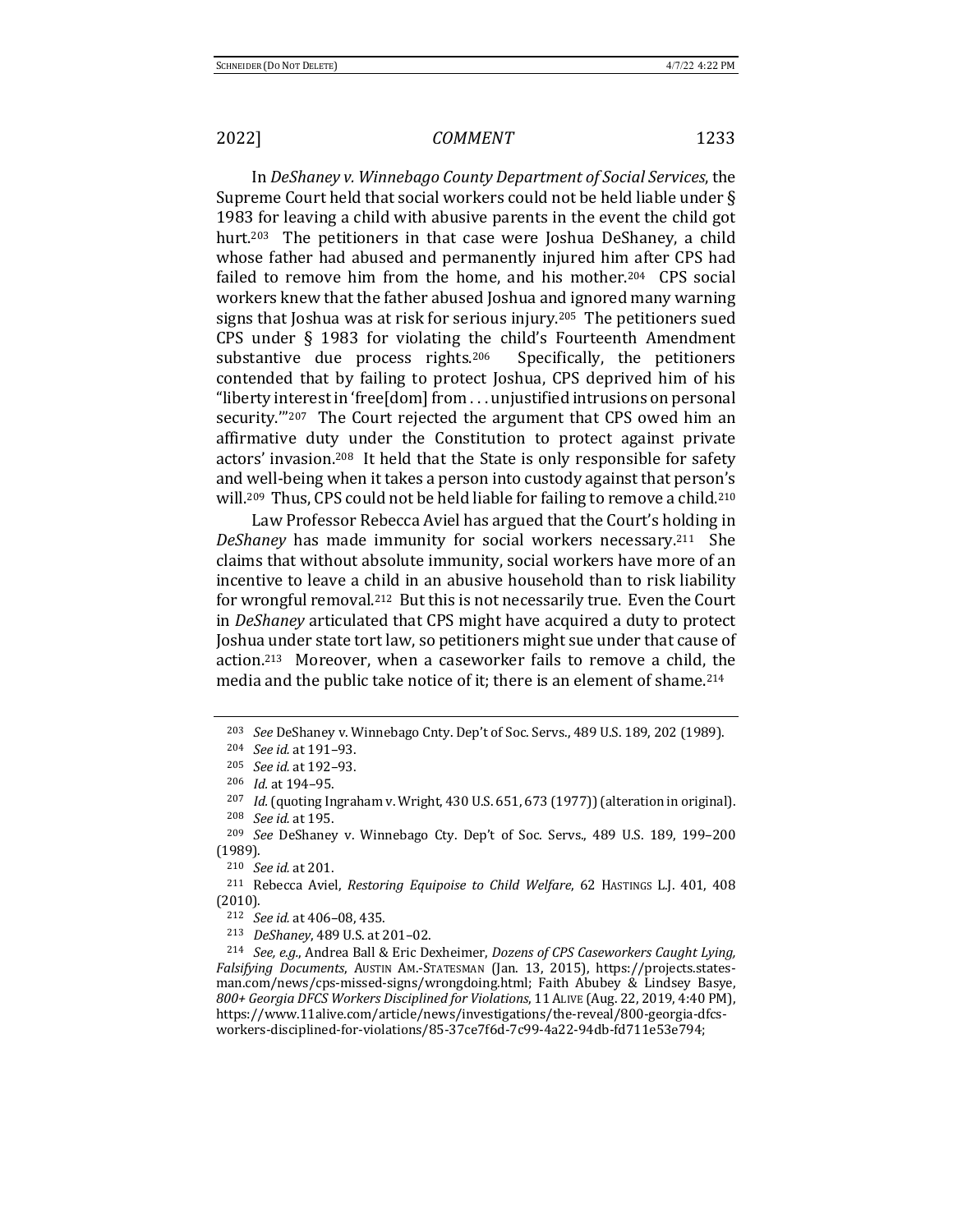But we do not so often see cases of wrongful removals or coercive safety plans in the news. As Diane Redleaf, a family defense attorney and author, writes, " $[n]$ o one wants to take a chance on being on the wrong side of a child abuse story." $215$  Moreover, the horrific abuses we do see in the news, while awful and heartbreaking, are rare.<sup>216</sup> Law Professor Doriane Lambelet Coleman acknowledges cases of horrific abuse but notes that, like those children who suffer from extreme abuse at the hands of their caregivers, children who are the subjects of intrusive examinations and victims of separation also have "names, faces, and stories that ought not be hidden from view."217

Perhaps social worker immunity does make sense, given the doctrine's intended goals. But Part IV discusses how this doctrine plays out in practice to support the conclusion that immunity doctrine must be reformed in tandem with CPS reforms.

## IV. SOCIAL WORKER IMMUNITY IN THE COURTS

Immunity for social workers was discussed by a number of legal writers in the 1990s and  $2000s$ .<sup>218</sup> This is still a relevant and used defense today, and the following cases will show this. In each of these cases, defendant social workers asserted qualified immunity, absolute immunity, or both. Additionally, these cases will provide a look into social worker activities, the impact on families, the flaws in the system, and how immunity hinders progress.

Richard Winton, *An 8-year-old Boy's Death Has Social Workers Wondering, 'Could I Face Criminal Charges?*,*'* L.A. TIMES (Feb. 13, 2017), https://www.latimes.com/local/lanow/la-me-ln-gabriel-fernandez-social-workers-20170213-story.html (describing the criminal charges brought against social workers who failed to remove

Gabriel Fernandez before his mother and her boyfriend murdered him).

<sup>215</sup> REDLEAF, *supra* note 51, at 61.

<sup>&</sup>lt;sup>216</sup> As mentioned briefly in Part I, physical abuse cases make up only 10.3 percent of maltreatment cases. CHILD MALTREATMENT, *supra* note 9, at 49. Compare that percentage to the percentage of neglect cases: 61 percent. *Id.* Also, discussed in Part II, recall that what is often considered "neglect" is simply poverty.

<sup>&</sup>lt;sup>217</sup> Coleman, *supra* note 65, at 446.

<sup>&</sup>lt;sup>218</sup> *See, e.g.,* Alexander, *supra* note 13, at 651; Johns, *supra* note 153, at 266; Austen L. Parrish, Avoiding the Mistakes of Terrell R.: The Undoing of the California Tort Claims Act and the Move to Absolute Governmental Immunity in Foster Care Placement and *Supervision*, 15 STAN. L. & POL'Y REV. 267, 280 (2004); 42 U.S.C. § 1983—Absolute *Immunity—Sixth Circuit Holds That Social Worker Is Not Absolutely Immune From §* 1983 Suit, 114 HARV. L. REV. 1647, 1647 (2001); Susan Lynn Abbott, Note, *Liability of the State* and its Employees for the Negligent Investigation of Child Abuse Reports, 10 ALA. L. REV. 401, 428 (1993); Eric P. Gifford, Comment, 42 U.S.C. § 1983 and Social Worker Immunity: *A Cause of Action Denied*, 26 TEX. TECH L. REV. 1013, 1013 (1995).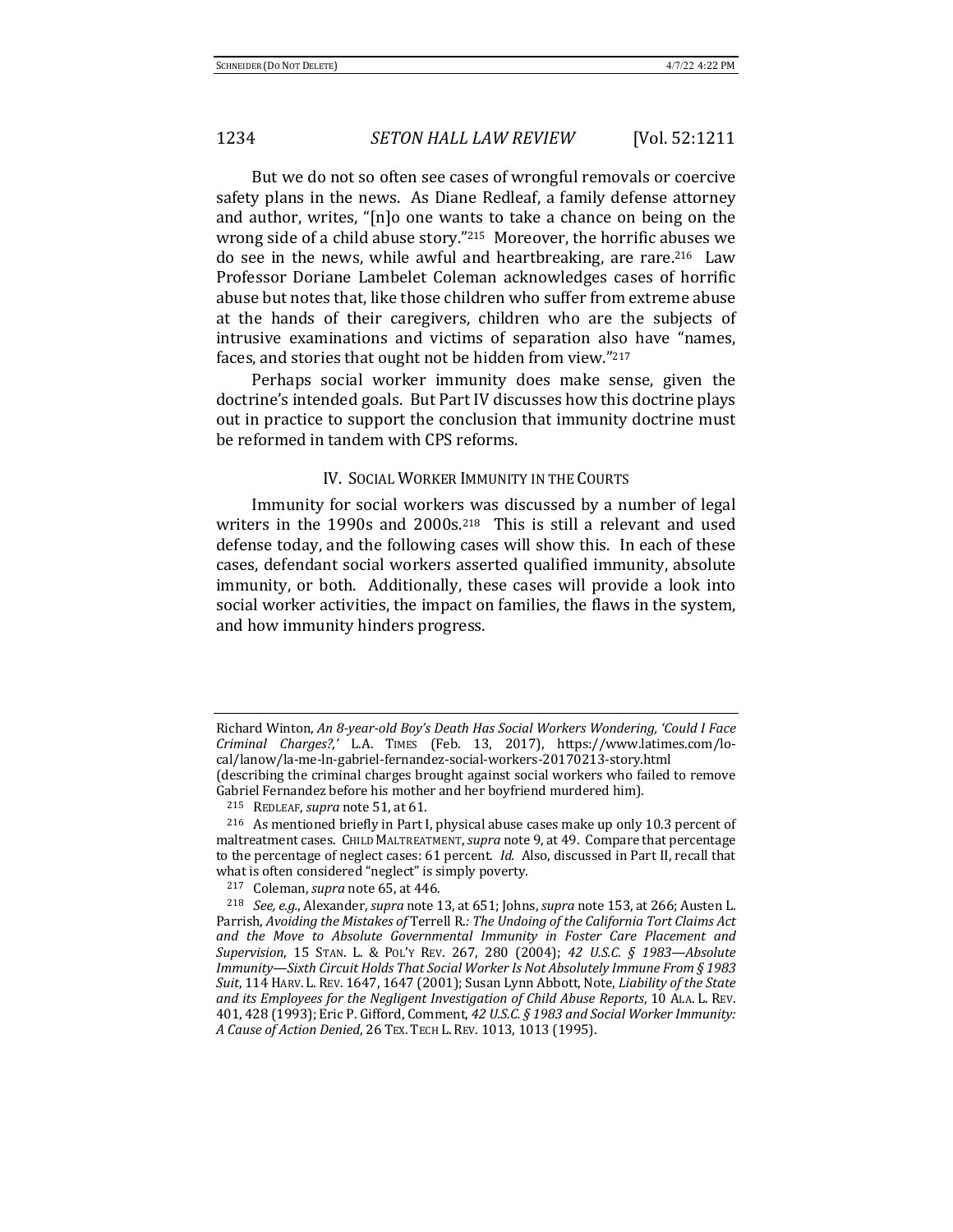### A. *Qualified Immunity*

1. Doe v. Woodward

Four-year-old I.B. was attending a Head Start Program when someone anonymously reported to CPS that there were possible signs of abuse on her body.<sup>219</sup> These signs were "bumps on her face, a nickelsized bruise on her neck, a small red mark on her back, two small cuts on her stomach, and bruised knees."<sup>220</sup> CPS had investigated I.B. and her mother around six times before, all based on what the complaint said were false reports of abuse.<sup>221</sup> This time, a CPS social worker went to I.B.'s preschool without her mother's consent, took her to the nurse's office, removed her clothes, and began taking pictures of her body.<sup>222</sup> The worker photographed I.B.'s buttocks, stomach, and back—over I.B.'s objections.<sup>223</sup> Her mother did not hear of the incident until after CPS determined that the allegations were unsubstantiated, when I.B. told her that she did not like it when the worker "takes all my clothes off."224 When the mother confronted the social worker about the investigation, the social worker denied it. $225$  Two months later, however, she admitted to taking the photographs.<sup>226</sup>

The Does, I.B. and her mother, sued under  $\S$  1983, claiming that the inspection and photographs violated their Fourth and Fourteenth Amendment rights.<sup>227</sup> The lower court dismissed both claims; it determined the Does failed to state a claim under the Fourteenth Amendment and that the social worker was entitled to qualified immunity on the Fourth Amendment claims.<sup>228</sup> The following will address the claim dismissed on the grounds of qualified immunity.

The court limited its analysis to the second prong of qualified immunity<sup>229</sup>—which asks whether the right was clearly established using the discretion the Supreme Court granted in *Pearson v.* 

<sup>&</sup>lt;sup>219</sup> Doe v. Woodard, 912 F.3d 1278, 1285 (10th Cir. 2019); Brief of Appellant at 4, Doe v. Woodard, 912 F.3d 1278 (10th Cir. 2019) (No. 18-1066).

<sup>220</sup> *Doe*, 912 F.3d at 1285.

<sup>&</sup>lt;sup>221</sup> *Id.* at 1285 n.3 (quoting Amended Complaint  $\P$  15, Doe v. Woodard, No. 15-01165, 2015 U.S. Dist. LEXIS 123616 (Sept. 16, 2015)).

<sup>222</sup> *Id.*

<sup>&</sup>lt;sup>223</sup> *Id.* at 1285-86; Brief of Appellant at 4, Doe v. Woodard, 912 F.3d 1278 (10th Cir. 2019) (No. 18-1066).

<sup>&</sup>lt;sup>224</sup> *Doe*, 912 F.3d at 1286 (internal citation omitted).

<sup>225</sup> *Id.*

<sup>226</sup> *Id.*

<sup>227</sup> *Id.*

<sup>228</sup> *Id.* at 1288.

<sup>229</sup> *Id.* at 1293.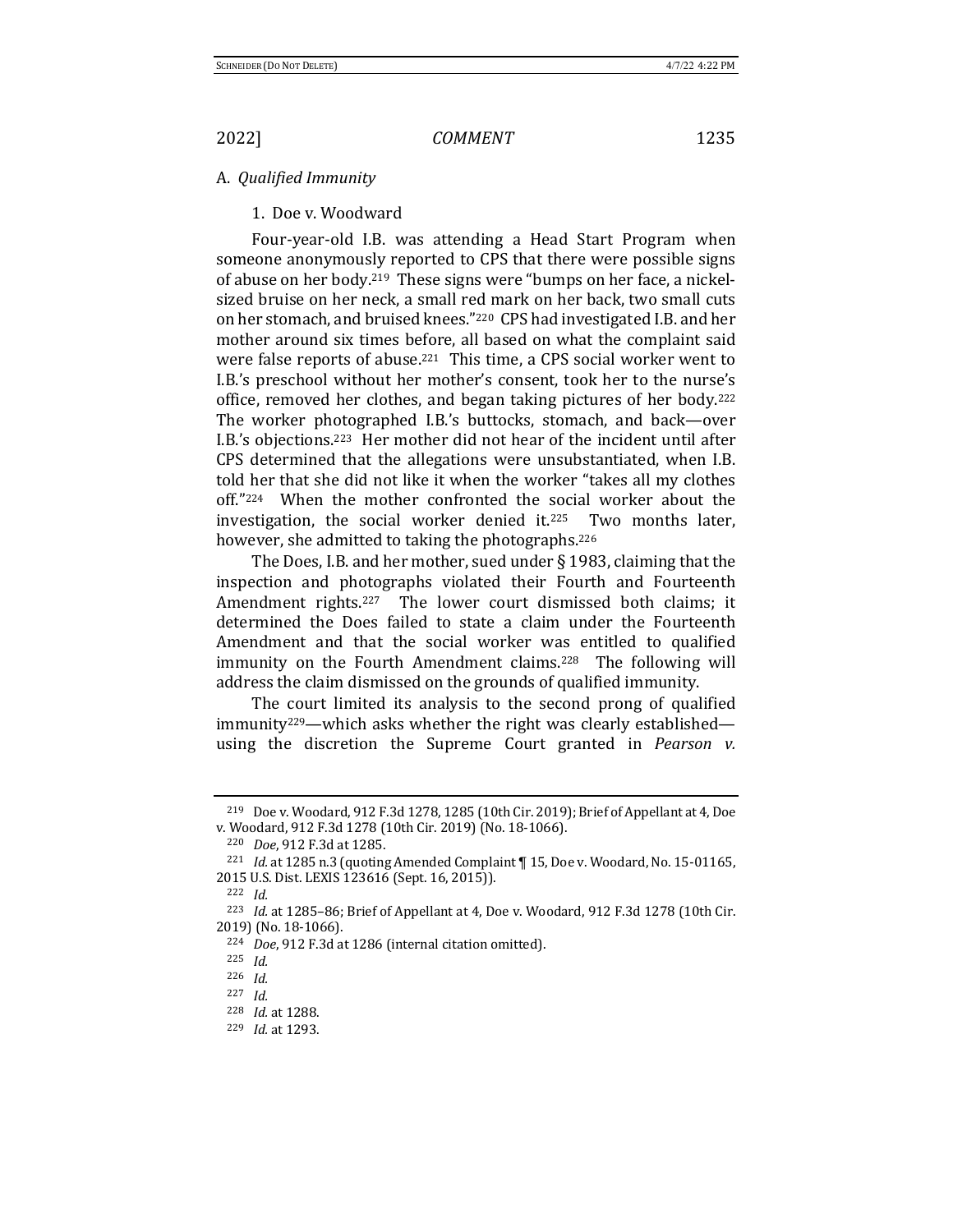Callahan.<sup>230</sup> This discretion allowed the court to assess whether the right was clearly established without addressing the constitutionality of the conduct.<sup>231</sup>

The particular issue here, which is not uncommon in CPS immunity suits, $232$  was the in-school interview without parental consent or a warrant.<sup>233</sup> Where a search and seizure takes place without a warrant, it is per se unreasonable.<sup>234</sup> The Supreme Court, however, has recognized certain exceptions to the rule that a warrantless search is per se unreasonable: consent of the person being searched, if they have the capacity to consent, or consent by a person authorized to consent on their behalf; exigent circumstances; or special needs.<sup>235</sup> Here, the question was whether it was clearly established that the special needs exception did not apply to in-school searches pursuant to child abuse investigations.<sup>236</sup> The Supreme Court recognized the special needs exception in *New Jersey v. T.L.O.*, where it found school officials did not need a warrant before searching a student's purse for drugs because it would put an undue burden on schools.<sup>237</sup> The exception applies if "special needs<sup>[]</sup> beyond the normal need for law enforcement" make the requirements for a warrant and probable cause impracticable.<sup>238</sup> If the special needs exception did apply, the court would hold the social worker to a lower standard of reasonableness: the search would need to be justified at its inception and reasonable in its scope given the circumstances.239

The Does attempted to use four cases to show that the law was clearly established.<sup>240</sup> In *Franz v. Lytle*, a police officer investigating child abuse who examined a child's private areas without a warrant was

<sup>230</sup> *See* 555 U.S. 223, 236 (2009); *see also supra* Section III.A.

<sup>&</sup>lt;sup>231</sup> See supra Section III.B.

 $232$  *See, e.g.*, Schulkers v. Kammer, 955 F.3d 520, 530 (6th Cir. 2020); Capp v. Cnty. of San Diego, 940 F.3d 1046, 1051 (9th Cir. 2019).

 $233$  Doe v. Woodard, 912 F.3d 1278, 1290 (10th Cir. 2019). There is currently a circuit split as to whether in-school interviews by CPS concerning abuse constitute "special needs." See Baxter, *supra* note 18, at 146. The exception applies "when 'special needs, beyond the normal need for law enforcement, make the warrant and probable-cause requirement impracticable." Bd. of Educ. v. Earls, 536 U.S. 822, 829 (2002) (quoting Griffin v. Wisconsin, 483 U.S. 868, 873 (1987)).

<sup>&</sup>lt;sup>234</sup> *Doe*, 912 F.3d at 1290 (quoting Roska *ex rel.* Roska v. Peterson, 328 F.3d 1230, 1248 (10th Cir. 2003) (quoting Katz v. United States, 389 U.S. 347, 357 (1967))).

<sup>235</sup> *Id.*

<sup>236</sup> *See id.* at 1291–92.

<sup>&</sup>lt;sup>237</sup> *See* 469 U.S. 325, 340 (1985).

<sup>&</sup>lt;sup>238</sup> *Earls*, 536 U.S. at 829 (internal quotations omitted).

<sup>&</sup>lt;sup>239</sup> *T.L.O.*, 469 U.S. at 341 (1985) (citing Terry v. Ohio, 392 U.S. 1, 20 (1968)).

<sup>&</sup>lt;sup>240</sup> Doe v. Woodard, 912 F.3d 1278, 1294 (10th Cir. 2019).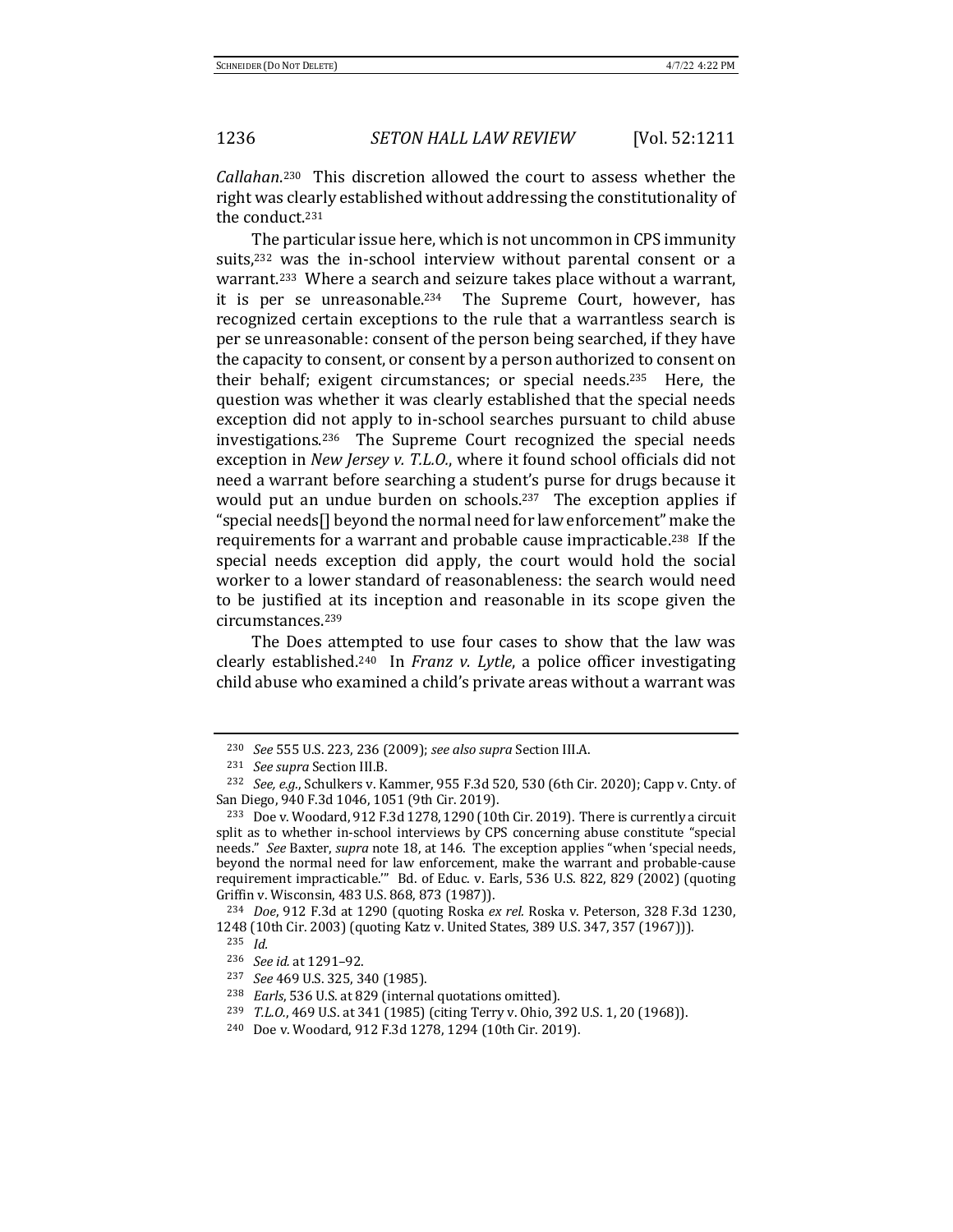found to have violated the Fourth Amendment.<sup>241</sup> In *Dubbs v. Head Start*, *Inc.*, a school's genital examinations and blood tests, performed supposedly in order to comply with federal regulations and without parental consent, were found to be unconstitutional under either standard.<sup>242</sup> The court in *Dubbs* also asserted that there is no social worker exception to the Fourth Amendment,<sup>243</sup> which would seem to suggest that the special needs exception would not apply. The third case the Does cited was *Roska v. Peterson*, in which the court found the special needs exception did not apply when a social worker entered a home to remove a child.<sup>244</sup> Lastly, the Does cited *Ferguson v. City of Charleston*, a Supreme Court case, which they argued held that excessive entanglement with law enforcement renders the special needs exception inapplicable.<sup>245</sup>

The court distinguished each of these cases, holding that they do not put a reasonable social worker on notice that undressing and photographing a child without parental consent violated the Fourth Amendment.<sup>246</sup> Franz did not put a reasonable social worker on notice because "a police search is not a social worker search."<sup>247</sup> Dubbs did not put a reasonable social worker on notice because the examinations were more invasive and not examinations for child abuse.<sup>248</sup> *Roska* did not put a reasonable social worker on notice because the social worker in that case did not enter the child's home.<sup>249</sup> Lastly, *Ferguson* did not put a reasonable social worker on notice because "*Ferguson* says nothing about social workers searching and photographing a child at school because of suspected child abuse or whether such conduct is unacceptably entangled with law enforcement to qualify for special needs analysis."250

<sup>&</sup>lt;sup>241</sup> *See id.* at 1292 (citing Franz v. Lytle, 997 F.2d 784 (10th Cir. 1993)).

<sup>&</sup>lt;sup>242</sup> *See id.* (citing Dubbs v. Head Start, Inc., 336 F.3d 1194, 1214-15 (10th Cir. 2003)).

<sup>&</sup>lt;sup>243</sup> *See* Dubbs v. Head Start, Inc., 336 F.3d 1194, 1205 (10th Cir. 2003) (citing Ferguson v. City of Charleston, 532 U.S. 67, 76 n.9 (2001)).

<sup>&</sup>lt;sup>244</sup> *See Doe*, 912 F.3d at 1292 (citing Roska v. Peterson 328 F.3d 1230, 1242 (10th Cir. 2003)).

 $245$  *See id.* at 1294; Ferguson v. City of Charleston, 532 U.S. 67, 84 (2001) (holding that drug tests used in state pregnancy ward were not under the special needs exception because of coordination with law enforcement).

<sup>246</sup> *See Doe*, 912 F.3d at 1294.

<sup>247</sup> *Id.*

<sup>248</sup> *See id.*

<sup>249</sup> *See id.*

<sup>&</sup>lt;sup>250</sup> *Id.* at 1294-95. *But see* Roe v. Texas Dep't of Protective & Regul. Servs., 299 F.3d 395, 406 (5th Cir. 2002) (holding that the special needs exception did not apply to a social worker examination for child abuse, emphasizing the overlap of social workers with law enforcement); see also Baxter, supra note 18, at 135-36 (explaining the involvement in child abuse investigations).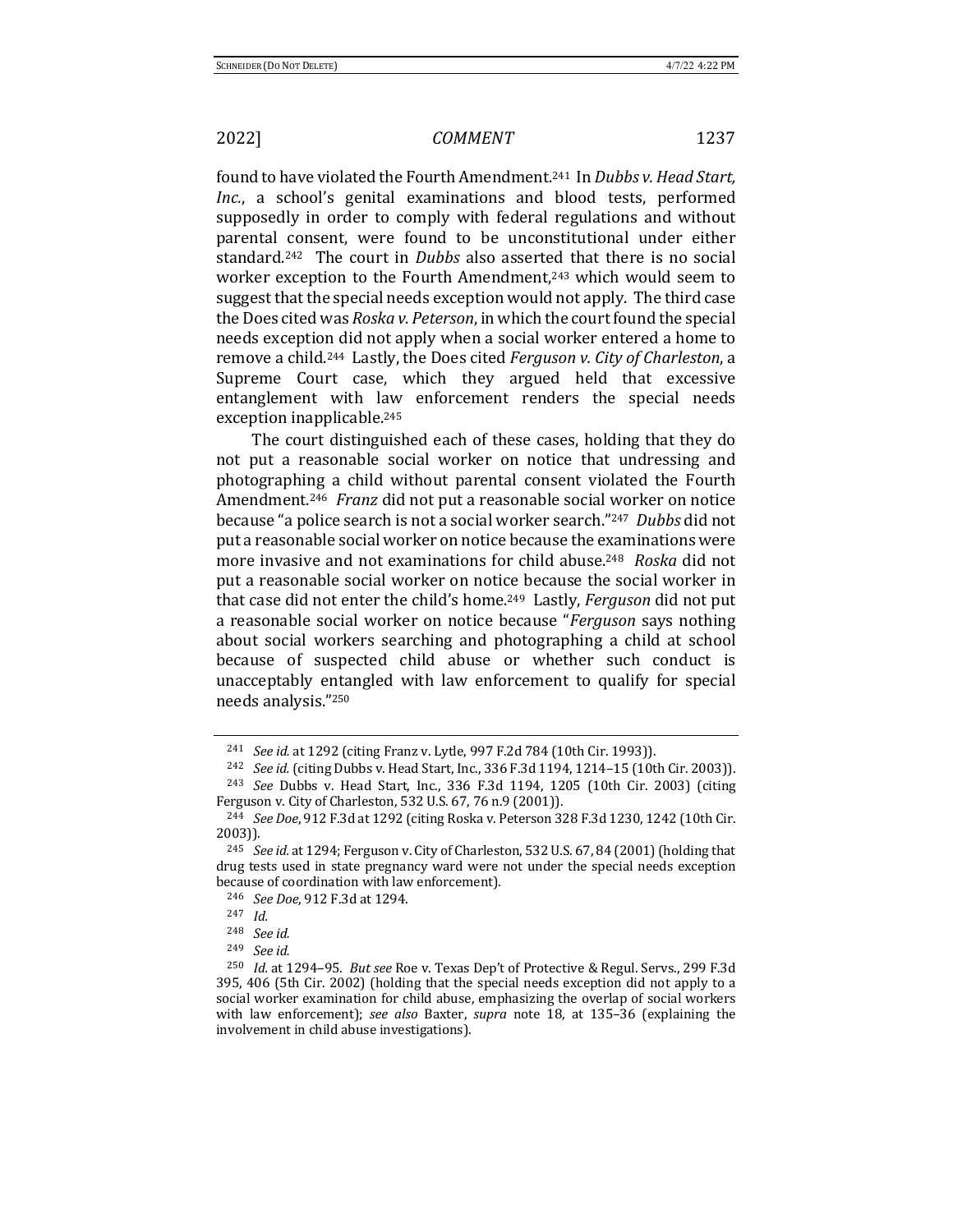The dissent offered one more case, Safford Unified School District *No.* 1 v. Redding, in which the special needs exception did not apply to a school's search of a student's underwear for drugs.<sup>251</sup> The dissent argued that this Supreme Court case, along with *Dubbs*, put the social workers on notice that searching intimate areas, in general, required a warrant, consent, or exigent circumstances.<sup>252</sup> The majority, however, dismissed this argument as defining clearly established law at "a high degree of generality."<sup>253</sup>

*Doe v. Woodard* illustrates several themes of this Comment—in both the court's handling of the case and the facts of the case. First, the court used the Supreme Court's narrow definition of clearly established at the expense of justice for I.B. and her mother. 254 Second, this decision is practically useless as future precedent because it only examined the second prong of the qualified immunity analysis—the clearly established prong. Because of the discretion the Supreme Court granted in *Pearson v. Callahan*, the Tenth Circuit did not have to address whether the conduct was unconstitutional.<sup>255</sup> This means that if a similar case is presented in this circuit in the future, the plaintiff's Fourth Amendment right to a warrant and probable cause would still not be clearly established. Not only did the court fail to decide if this particular search was unconstitutional, but it also failed to clear the haze surrounding the application of the special needs exception to child abuse investigations in the Tenth Circuit. Therefore, social workers there may feel free to continue on this potentially unconstitutional path with no consequences.

Turning to the facts of the case, we can see that some of the characteristics that place families at risk of excessive and unwarranted state intervention are present here. First, I.B. attends a Head Start program, a federally funded preschool for low-income families.<sup>256</sup> As discussed in Part II, this means that mandatory reporters like teachers and social workers are more likely to surveil and report them to CPS.<sup>257</sup> Second, the Does are victims of repeated false reports of child abuse. This report, in particular, was anonymous. False reports, while rare, are harmful for people like the Does because although they are false, they

<sup>&</sup>lt;sup>251</sup> *See* Doe v. Woodard, 912 F.3d 1278, 1303-04 (10th Cir. 2019) (Briscoe, J., dissenting) (citing Safford Unified Sch. Dist. No. 1 v. Redding, 557 U.S. 364 (2009)).

<sup>&</sup>lt;sup>252</sup> *See id.* at 1302-03.

<sup>&</sup>lt;sup>253</sup> *Id.* at 1298 (quoting Kisela v. Hughes, 138 S. Ct. 1148, 1152 (2018)).

<sup>&</sup>lt;sup>254</sup> *See id.* at 1289.

<sup>&</sup>lt;sup>255</sup> *See* Pearson v. Callahan, 555 U.S. 223, 236 (2009); see also supra Section III.A.

<sup>&</sup>lt;sup>256</sup> *See About the Office of Head Start*, OFF. OF HEAD START, https://www.acf.hhs.gov/ ohs/about (last visited Feb. 3, 2022).

<sup>&</sup>lt;sup>257</sup> *See* Fong, *supra* note 84, at 6.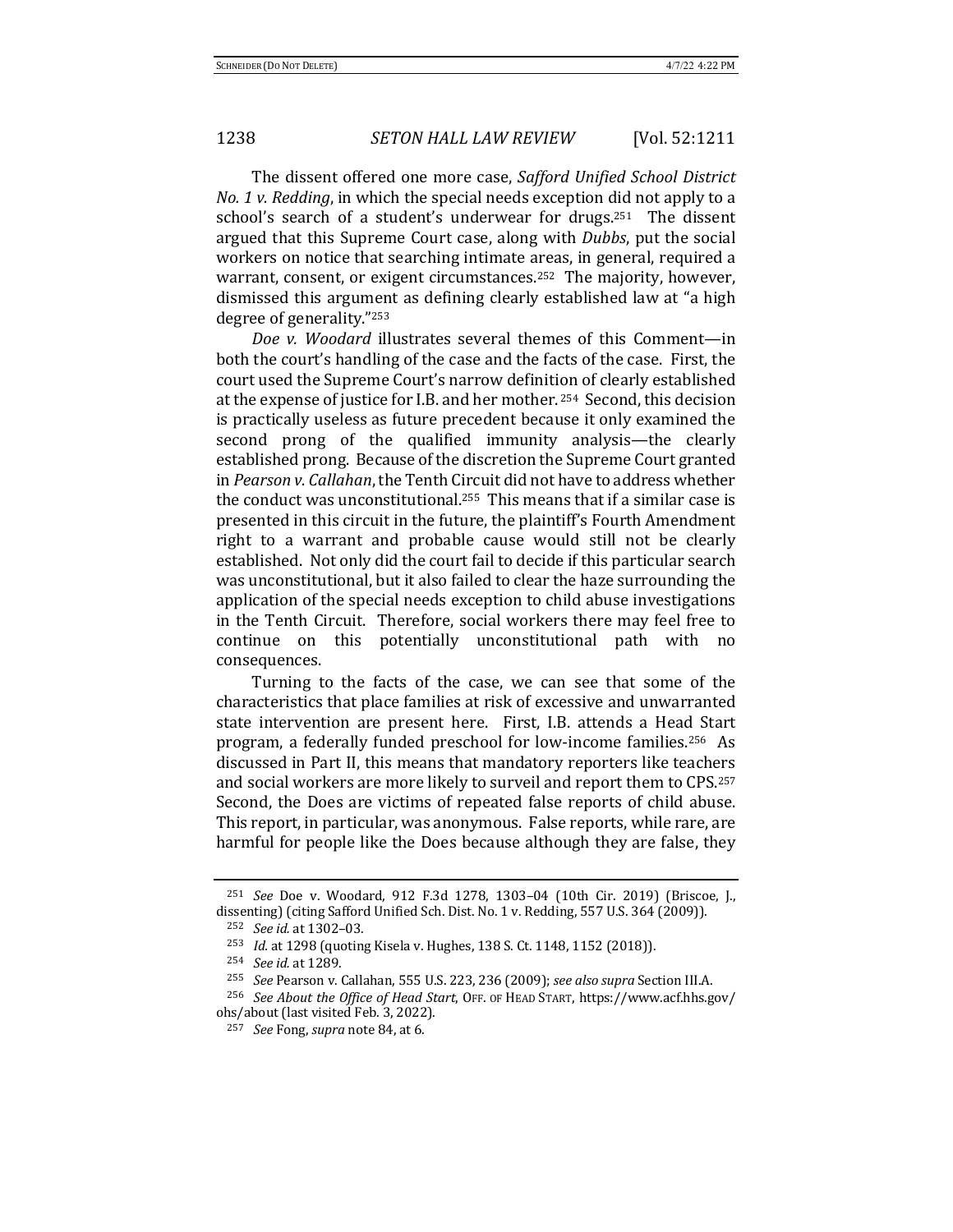still result in investigations. While the six previous CPS investigations did not result in a  $\S$  1983 lawsuit, the absence of such a lawsuit does not indicate those investigations were any less traumatic for I.B. and her mother.

2. Schulkers v. Kammer

Holly Schulkers, ready to give birth to her fifth child, checked into the hospital for labor induction.<sup>258</sup> Without notifying her, the hospital performed a urine drug test that resulted in a "presumptive positive" for opiates.<sup>259</sup> This set the stage for what probably turned out to be the hardest two months of the Schulkers family's life. After the birth of her child, the hospital social worker told Holly about the positive test and that her newborn's umbilical cord would be tested for opiates.<sup>260</sup> Holly told the social worker that she had taken some prescription cough medicine and eaten some poppyseed chips soon before but had never used opiates.<sup>261</sup> Despite this, the social worker did not perform a confirmatory test on Holly.<sup>262</sup> Instead, before receiving the results from the umbilical cord test, she charted Holly as having a positive drug screen and a substance use disorder.<sup>263</sup> The social worker then put in a report with Kentucky's Cabinet for Health and Family Services ("CHFS").<sup>264</sup> The CHFS intake social worker opened a case to investigate the abuse and neglect of the five children that Holly cared for because she thought the children were at "risk of harm." $265$  Risk of harm, according to Kentucky's standards of practice, is present where the caretaker exhibits a pattern of conduct that renders the caretaker "incapable of caring for the immediate and ongoing needs of the child due to incapacity due to alcohol or other drugs."266

Three social workers took the case: one was a supervisor, one was still in training, and we do not know much about the other.<sup>267</sup> The three of them, both in speech and through a "Prevention Plan" (which is the term this jurisdiction uses for "safety plan"),<sup>268</sup> made it clear that Holly

<sup>&</sup>lt;sup>258</sup> Schulkers v. Kammer, 955 F.3d 520, 526 (6th Cir. 2020).

<sup>259</sup> *Id.*

<sup>260</sup> *Id.* at 526-27.

<sup>&</sup>lt;sup>261</sup> *Id.* at 526.

<sup>262</sup> *Id.* at 527.

<sup>263</sup> *Id.* 

<sup>264</sup> Schulkers v. Kammer, 955 F.3d 520, 527 (6th Cir. 2020).

<sup>265</sup> *Id.*

<sup>266</sup> *Id.*

<sup>&</sup>lt;sup>267</sup> *Id.* at 528. The third social worker's last name is not available. *Id.* at 528 n.3.

<sup>&</sup>lt;sup>268</sup> See Ky. Dep't for Cmty. Based Servs., Standards of Practice Online Manual: 7.4 CPS

PREVENTION PLANNING, https://manuals.sp.chfs.ky.gov/chapter7/42/Pages/74cps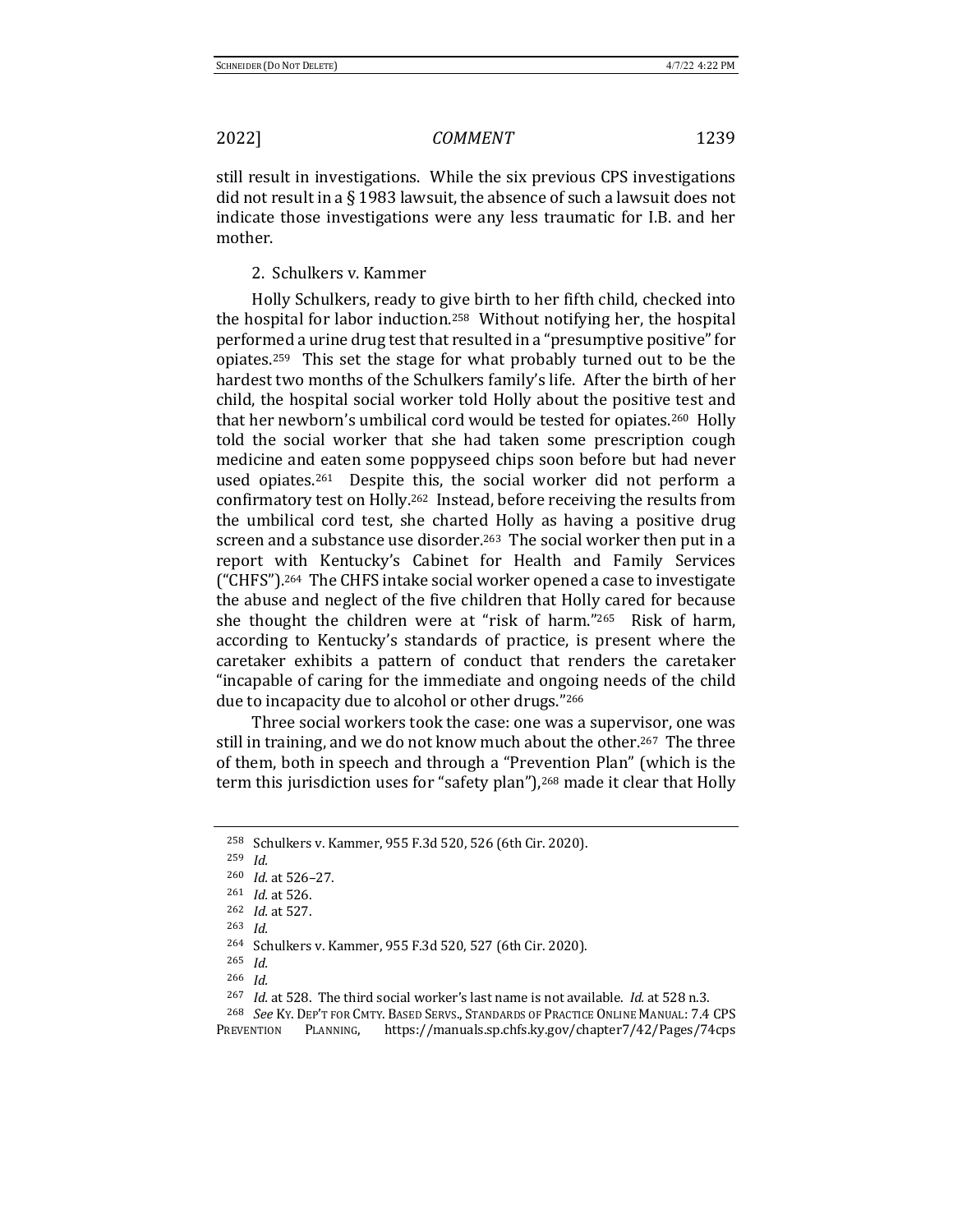could not be with her children unsupervised until the hospital returned more test results.<sup>269</sup> The trainee explained that if she did not follow the safety plan, CHFS would remove all five of the children.<sup>270</sup> The safety plan itself said that if the preventative services were not effective, the planned arrangement would be foster care.<sup>271</sup> In fact, there was no arrangement for foster care, and CHFS stamped this language on every safety plan.<sup>272</sup> The day after Holly gave birth, both a second urine test and the umbilical cord test returned negative results.<sup>273</sup> Despite this, after discharge, the Schulkers remained subject to the safety plan requiring supervision of Holly at all times.<sup>274</sup> Under the belief that failure to comply with the plan would result in the removal of their children, the Schulkers followed the orders while requesting that they be released.<sup>275</sup> Holly's husband even had to take off work in order to supervise her.<sup>276</sup>

Soon after Holly's discharge, the trainee and another worker went to the four children's schools to interview them without parental consent or knowledge—or a warrant.<sup>277</sup> They took the children into a room alone with them and shut the door.<sup>278</sup> The children went home "terrified" they would be taken away from their parents.<sup>279</sup>

For the next two months, the Schulkers were subject to the plan, despite further negative tests, requests from the family and their counsel to be released, and direction to the supervisor from her superior to release them.<sup>280</sup>

The Schulkers sued the social workers under  $\S$  1983 for violations of the Fourth and Fourteenth Amendments. They claimed that the inschool interviews were seizures violating the Fourth Amendment and that the imposition of the Prevention Plan without procedural protections or suspicion of abuse or neglect violated their due process

<sup>269</sup> *See Schulkers*, 955 F.3d at 528.

preventionplanning.aspx (last visited Feb. 6, 2022). See *supra* Part II for information on safety plans.

<sup>270</sup> *Id.*

<sup>271</sup> *Id.*

<sup>272</sup> *Id.* at 528-29.

<sup>273</sup> *Id.* at 529.

<sup>274</sup> *Id.* at 530.

<sup>275</sup> Schulkers v. Kammer, 955 F.3d 520, 529 (6th Cir. 2020).

<sup>276</sup> *Id.* at 530.

<sup>277</sup> *Id.*

<sup>278</sup> *Id.*

<sup>279</sup> *Id.*

<sup>280</sup> *Id.* at 531.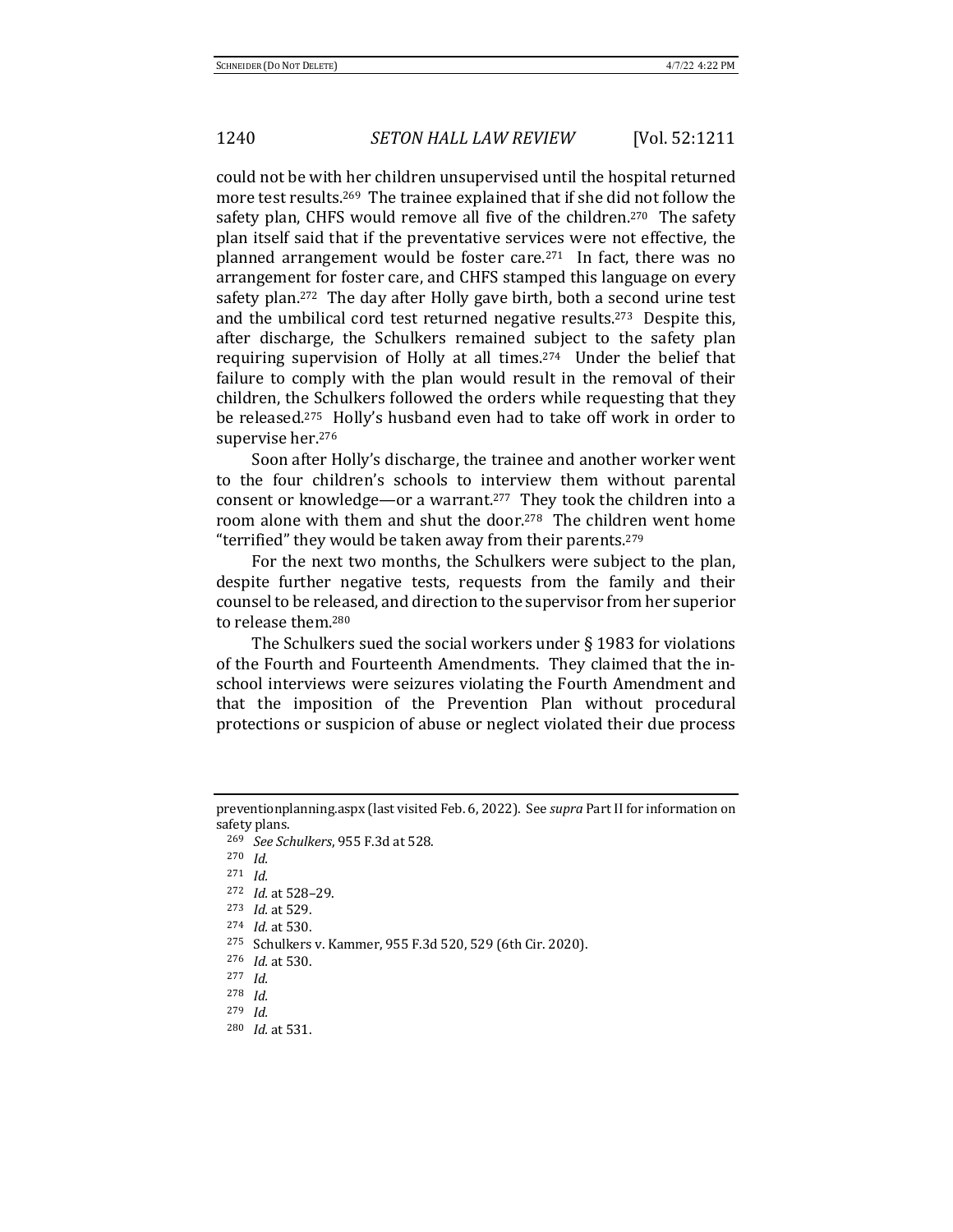rights under the Fourteenth Amendment.<sup>281</sup> The district court denied qualified immunity to the social workers, and they appealed.<sup>282</sup>

The Sixth Circuit first considered the Fourth Amendment claims and ultimately determined there was not a clearly established right violated in the in-school interviewing of the children.<sup>283</sup> The court discussed Supreme Court precedent and its own precedent; it noted that the Supreme Court has never held that in-school interviews for child abuse investigations violated the Fourth Amendment.<sup>284</sup>

The court then turned to its own precedent. In 2015, the Sixth Circuit decided *Barber v. Miller*,<sup>285</sup> which was factually similar to *Schulkers*. There, the court, in determining whether the social worker investigating abuse was entitled to qualified immunity, found that their warrantless in-school interview did not violate a clearly established right.<sup>286</sup> In other words, there was no prior precedent that deemed the social worker's conduct unconstitutional. Thus, the court in *Barber* elected not to consider the second prong—whether it was constitutional<sup>287</sup>—and granted qualified immunity to the social worker.<sup>288</sup> By doing so, it doomed itself to the same outcome in future cases—including the *Schulkers* case.<sup>289</sup> After the *Barber* decision, the court could not find a clearly established right against warrantless inschool interviews because *Barber* did not clearly establish it. Therefore, the court in *Schulkers* found the social workers were entitled to qualified immunity.<sup>290</sup> But the court in *Schulkers* took the analysis a step further by considering the constitutionality prong even after deciding the right was clearly established.<sup>291</sup>

The Sixth Circuit decided that the social workers' warrantless inschool interviews pursuant to child abuse investigations were

<sup>&</sup>lt;sup>281</sup> Schulkers v. Kammer, 955 F.3d 520, 531 (6th Cir. 2020).

<sup>&</sup>lt;sup>282</sup> *Id.* at 532.

<sup>283</sup> *Id.* at 533.

<sup>&</sup>lt;sup>284</sup> *Id.* at 534; *see also* Camreta v. Greene, 563 U.S. 692, 697–98 (2011) (refusing to decide on the Ninth Circuit's determination that warrantless seizure and interrogation of a child in school violated Fourth Amendment due to the claim later becoming moot). The Ninth Circuit then vacated the corresponding portion of its opinion. Greene v. Camreta, 661 F.3d 1201, 1201 (9th Cir. 2011).

<sup>285</sup> Barber v. Miller, 809 F.3d 840 (6th Cir. 2015).

<sup>286</sup> *Id.* at 845.

<sup>287</sup> *Id.*

<sup>&</sup>lt;sup>288</sup> *Id.* at 847.

<sup>289</sup> Schulkers v. Kammer, 955 F.3d 520, 535 (6th Cir. 2020).

<sup>&</sup>lt;sup>290</sup> *See id.* at 535-36.

<sup>&</sup>lt;sup>291</sup> *Id.* at 536 (quoting Pearson v. Callahan, 555 U.S. 223, 224 (2009)) ("[W]e decide to reach [the constitutionality] question now in order to 'promote[] the development of constitutional precedent.""). It is unclear why the *Barber* court did not also follow the Supreme Court's guidance.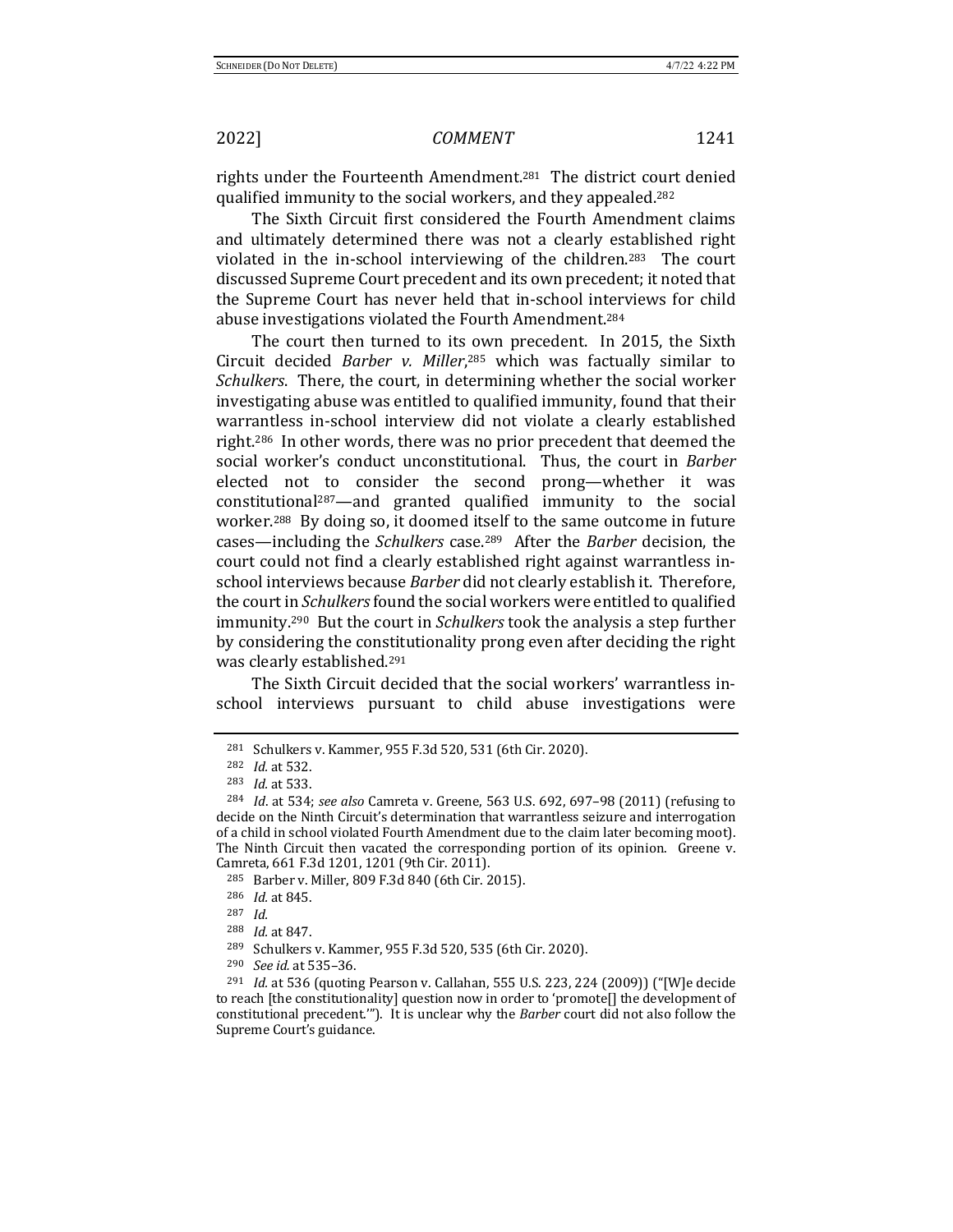unconstitutional.<sup>292</sup> Following the typical procedure for determining Fourth Amendment search and seizure violations, it held that the children would not have felt free to leave.<sup>293</sup> In determining reasonableness, the Sixth Circuit, like the Tenth Circuit in *Doe*, considered the special needs exception.<sup>294</sup> Here, however, the court did not decide what standard of reasonableness would apply because the social workers' conduct failed under either test.<sup>295</sup>

The court next considered the claims for Fourteenth Amendment substantive and procedural due process violations. The court found that the Prevention Plan requiring Holly's supervision violated Holly's Fourteenth Amendment right to family integrity because there was no suspicion of abuse.<sup>296</sup> It stressed that, while the children were never removed, the plan interfered with the "parent-child relation."297 Therefore, the defendants were on notice that the plan would violate a clearly established constitutional right. As for the procedural due process claim, the court recognized that the Schulkers' signing of the safety plan was based solely on the threats of removal made by the social workers and indicated on the face of the document; thus, their signing of the plan did not relieve the defendants from affording the Schulkers procedural protection before interfering with their Fourteenth Amendment right.<sup>298</sup>

While not relevant to the qualified immunity analysis, it is worth pointing out that the Schulkers' story is one of many like it<sup>299</sup>—although not all of those stories are heard. Diane Redleaf notes that safety plans of this type often violate procedural due process because they offer families no opportunity to object and have a neutral decision-maker decide.<sup>300</sup> Like the Schulkers, these families would not dare to question CPS workers or refuse to cooperate at the risk of CPS taking their children away.<sup>301</sup>

<sup>292</sup> *Id.*

<sup>293</sup> *Id.* at 536-37.

<sup>294</sup> *Id.* at 537.

<sup>295</sup> Schulkers v. Kammer, 955 F.3d 520, 538 (6th Cir. 2020).

<sup>&</sup>lt;sup>296</sup> *Id.* at 542 (citing Troxel v. Granville, 530 U.S. 57, 68-69 (2000)).

<sup>&</sup>lt;sup>297</sup> *Id.* (quoting Kottmyer v. Maas, 436 F.3d 684, 689 (6th Cir. 2006)).

<sup>298</sup> *Id.* at 543.

<sup>&</sup>lt;sup>299</sup> *See, e.g.*, Gupta-Kagan, *supra* note 44; REDLEAF, *supra* note 51, at 2; Diane Redleaf, After the Hotline Call, ATLANTIC (Jan. 27, 2019), https://www.theatlantic.com/ideas/archive/2019/01/problem-child-protective-services/580771/.

<sup>300</sup> *See* REDLEAF, *supra* note 51, at 42.

 $301$  *See id.* at 2 ("Like 99.9 percent of parents faced with a demand for a safety plan, [this mother and father] would do anything to keep their children safe from removal by CPS. They cooperated fully.").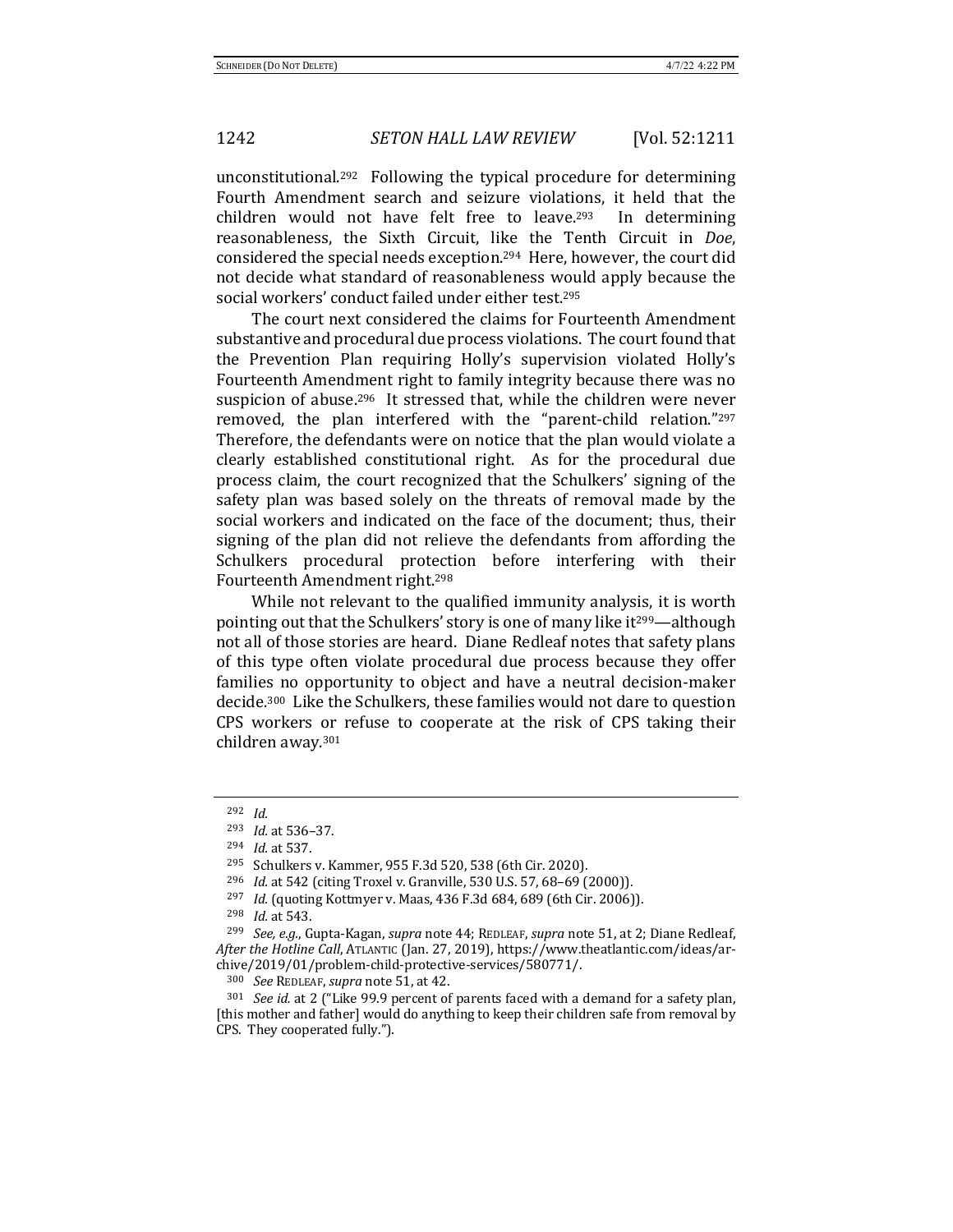Unfortunately, cooperating tends to be difficult for the families. In this case, only the mother had to be supervised when with the children.<sup>302</sup> But if the plan requires that neither parent be alone with the children, the burden falls on extended family—most often grandparents.303

Turning to the qualified immunity analysis, the court took a step that the *Doe* court was unwilling to. In *Schulkers*, the court, though finding that the law surrounding warrantless in-school interviews was not clearly established,<sup>304</sup> decided to address the constitutionality of the in-school interviews in this case "to 'promote[] the development of constitutional precedent."<sup>305</sup> It acknowledges that it did not have to<sup>306</sup> and in fact, chose not to in the previous case discussing that issue.<sup>307</sup> But this is one way for lower courts to take qualified immunity reform matters into their own hands.<sup>308</sup>

In both *Schulkers* and *Doe*, we are provided small but meaningful glimpses into the minds of the children. In *Doe*, the court's rendition of the facts tells us that I.B. did not like it when the social worker took all her clothes off.<sup>309</sup> In *Schulkers*, the court tells us that the children were "terrified."<sup>310</sup> Both of these facts reiterate the concern that mere investigations are traumatic for children and families. $311$ 

3. Capp v. County of San Diego

The facts of this case are relatively simple. Jonathan Capp shared custody of his two children with their mother.<sup>312</sup> CPS received a call that Jonathan was neglecting and emotionally abusing the children.<sup>313</sup> The social worker asked to speak with Jonathan.<sup>314</sup> At this meeting, he first learned of the in-school interviews that CPS had conducted with his

<sup>302</sup> Schulkers v. Kammer, 955 F.3d 520, 530 (6th Cir. 2020).

<sup>&</sup>lt;sup>303</sup> *See* REDLEAF, *supra* note 51, at 23 (telling how a couple, whose safety plan required that neither of them be alone with their children, had one of their mothers take care of the children).

<sup>304</sup> *Schulkers*, 955 F.3d at 535.

<sup>&</sup>lt;sup>305</sup> *Id.* at 536 (quoting Pearson v. Callahan, 555 U.S. 223, 236 (2009)) (alteration in original).

<sup>306</sup> *Id.* at 536.

<sup>307</sup> *See* Barber v. Miller, 809 F.3d 840, 845 (6th Cir. 2015).

<sup>308</sup> *See* Schwartz, *supra* note 140, at 1836.

<sup>309</sup> Doe v. Woodard, 912 F.3d 1278, 1286 (10th Cir. 2019).

<sup>310</sup> Schulkers v. Kammer, 955 F.3d 520, 530 (6th Cir. 2020).

<sup>&</sup>lt;sup>311</sup> *See* Coleman, *supra* note 65, at 418.

<sup>312</sup> Capp v. Cnty. of San Diego, 940 F.3d 1046, 1050 (9th Cir. 2019).

<sup>313</sup> *Id.* at 1051.

<sup>314</sup> *Id.*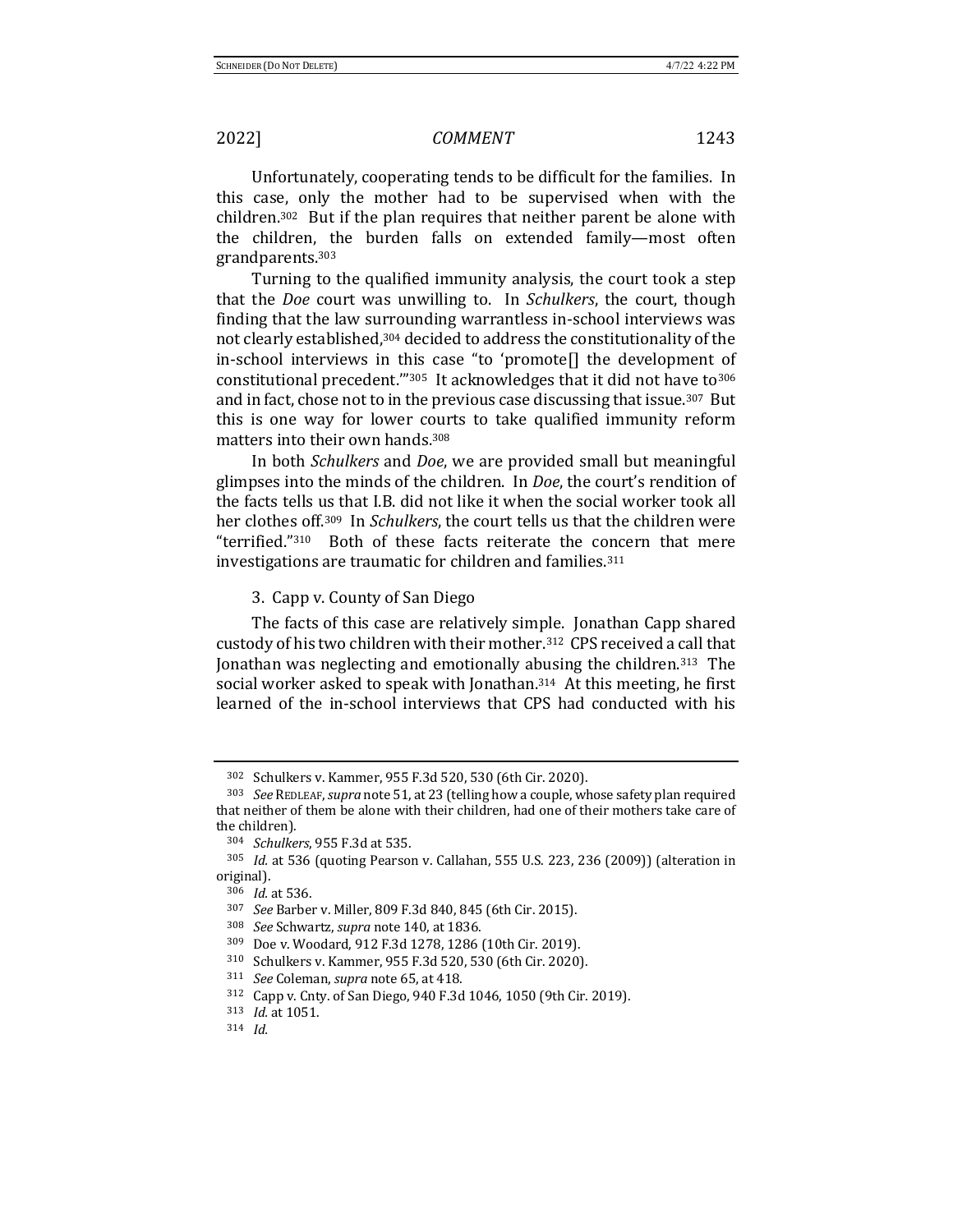children.<sup>315</sup> When he asked the social worker to explain the allegations against him, she refused then left.<sup>316</sup> Jonathan, a lawyer, sent a strongly worded letter to CPS, calling the interview "Kafkaesque" and the allegations "*bogus and extremely offensive*," and threatening to sue.<sup>317</sup> Not long after, he learned that the CPS worker had instructed his ex-wife to file in court to take custody from him.<sup>318</sup>

Jonathan and his children brought suit under  $\S$  1983 for violations of their First, Fourth, and Fourteenth Amendments rights.<sup>319</sup> The court found that the instruction that Jonathan's children should not see him anymore was retaliatory and, therefore, violated the First Amendment.<sup>320</sup> While not finding a case with similar circumstances, the court concluded that "[a] reasonable official would have known that taking the serious step of threatening to terminate a parent's custody of his children, when the official would not have taken this step absent her retaliatory intent, violates the First Amendment."321

The Fourth Amendment claim, like in *Doe* and *Schulkers*, was based on the in-school interviews of the children.<sup>322</sup> The court ultimately concluded that Jonathan did not provide enough information to allege a Fourth Amendment violation.<sup>323</sup> But the court also articulated that even if it did, the law was not clearly established in that area, so the court would be "bound" to grant the social worker qualified immunity.<sup>324</sup> The right was not clearly established because—while the Ninth Circuit did decide in *Greene v. Camreta* that a social worker's seizure and interview of a child without a warrant, exigent circumstances, or parental consent was unconstitutional<sup>325</sup>—the Supreme Court vacated that ruling after finding recent facts rendered it moot.<sup>326</sup> The court in *Capp* was then bound to find that the defendants had qualified immunity and said nothing more about the constitutionality of the interviews.<sup>327</sup>

This case has similarities to the cases previously discussed in this Comment. Like both *Doe* and *Schulkers*, *Capp* involves a school

<sup>315</sup> *Id.*

<sup>316</sup> *Id.*

<sup>&</sup>lt;sup>317</sup> *Id.* (emphasis in original).

<sup>318</sup> Capp v. Cnty. of San Diego, 940 F.3d 1046, 1051 (9th Cir. 2019).

<sup>319</sup> *Id.* at 1052.

<sup>320</sup> *Id.* at 1058.

<sup>321</sup> *Id.* at 1059.

<sup>322</sup> *Id.*

<sup>323</sup> *Id.*

<sup>324</sup> Capp v. Cnty. of San Diego, 940 F.3d 1046, 1059 (9th Cir. 2019).

<sup>325</sup> *Id.* at 1059-60 (citing Greene v. Camreta, 588 F.3d 1011, 1030 (9th Cir. 2009)).

<sup>326</sup> *See* Camreta v. Greene, 563 U.S. 692, 694-95 (2011).

<sup>327</sup> *Capp*, 940 F.3d at 1060.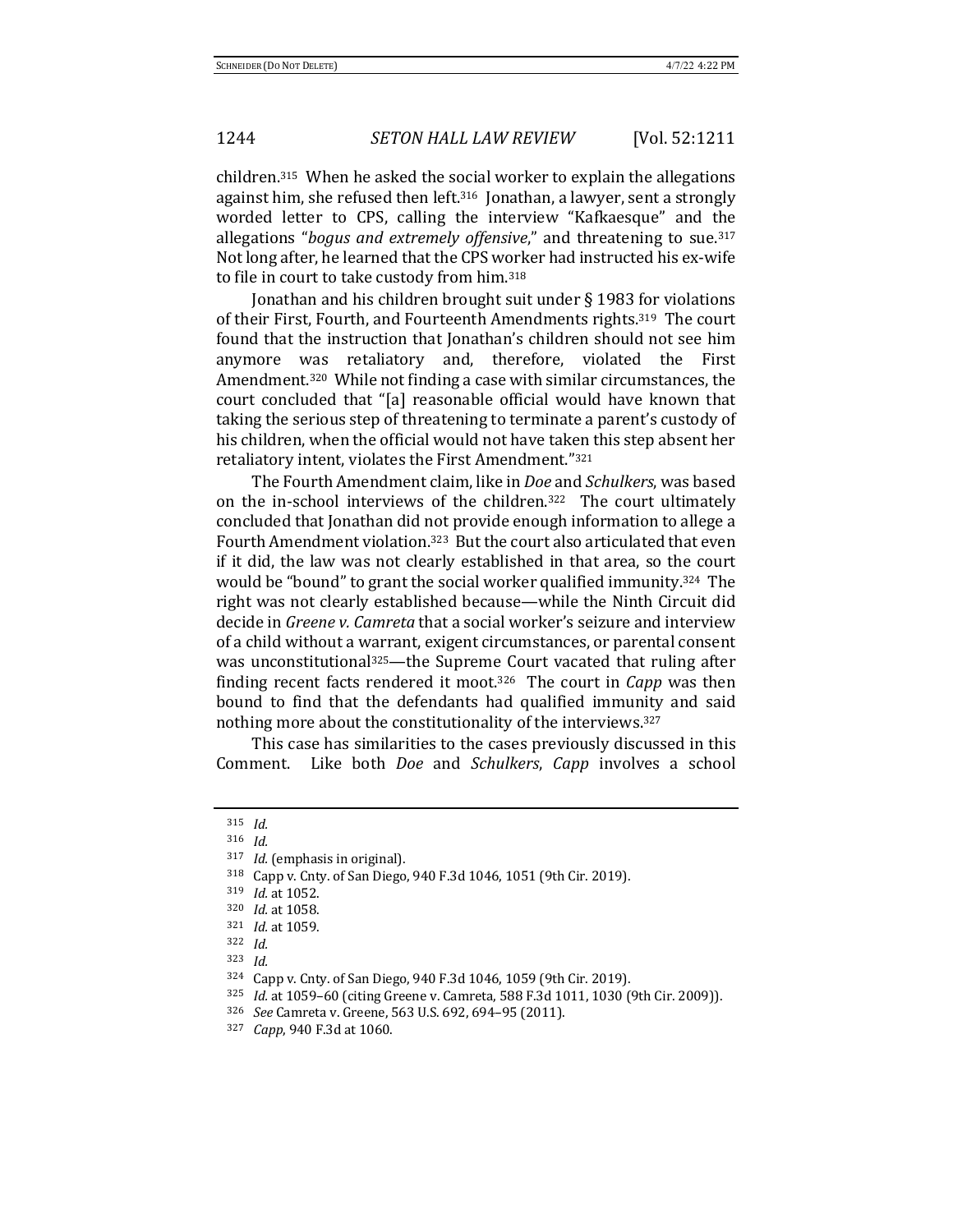interview without parental consent. As in *Doe*, *Capp* leaves the constitutionality question open. As in *Schulkers*, the court in *Capp* seems to use a more general definition of clearly established than *Doe*. One important difference, however, is that Jonathan Capp is a very different plaintiff from either the Does or the Schulkers. He is a white, male, highly educated lawyer.<sup>328</sup> He had no problem questioning the social worker, and he had no problem writing a letter threatening to sue.<sup>329</sup> It is safe to infer that he knew his rights. So many parents, like the Schulkers, however, dare not question CPS.

### B. *Absolute Immunity*

### 1. Turner v. Lowen

After her three-month-old son's leg began to swell, Keshia Turner took him to the hospital.<sup>330</sup> X-rays and a nurse's examination revealed that her son (referred to as RBT) had "thirty-three fractures in his ribs, legs, and shoulder blade[s]." $331$  The nurse instructed Keshia and her husband Roy to go to their local Sheriff's office, where they were assigned a CPS social worker.<sup>332</sup> Rather than keeping RBT in the local children's hospital where he was born, the social worker insisted that he be transferred to another hospital two-and-a-half hours away.<sup>333</sup> When Keshia and Roy objected, the social worker threatened to have RBT removed.<sup>334</sup> The doctor at the new hospital, a child abuse specialist who was also a defendant in this case, failed to complete a physical examination of RBT and instead relied on his medical records, interviews with the parents, and what information the social worker gave her.<sup>335</sup> Even after considering that the fractures could be the result of brittle bones disease, which can develop in premature infants like RBT, she concluded that RBT was physically abused and needed protection "from further harm."<sup>336</sup> The social worker filed an *ex parte* petition with the juvenile court for immediate removal of RBT, which

<sup>&</sup>lt;sup>328</sup> See Jonathan C. Capp, Esq., L. OFFS. OF JONATHAN C. CAPP, http://persinjuryattorney.com/attorney-profile/jonathan-c-capp-esq/ (last visited Nov. 11, 2020).

<sup>329</sup> *See Capp*, 940 F.3d at 1051.

<sup>330</sup> Turner v. Lowen, No. 19-6235, 2020 U.S. App. LEXIS 23446, at \*2 (6th Cir. July 24, 2020).

<sup>331</sup> *Id.* at \*2, \*4-5.

<sup>332</sup> *Id.* at \*2-3.

<sup>333</sup> *Id.* at \*3.

<sup>334</sup> *Id.*

<sup>335</sup> *See id.* at \*3–4.

<sup>336</sup> Turner v. Lowen, No. 19-6235, 2020 U.S. App. LEXIS 23446, at \*4-5 (6th Cir. July 24, 2020).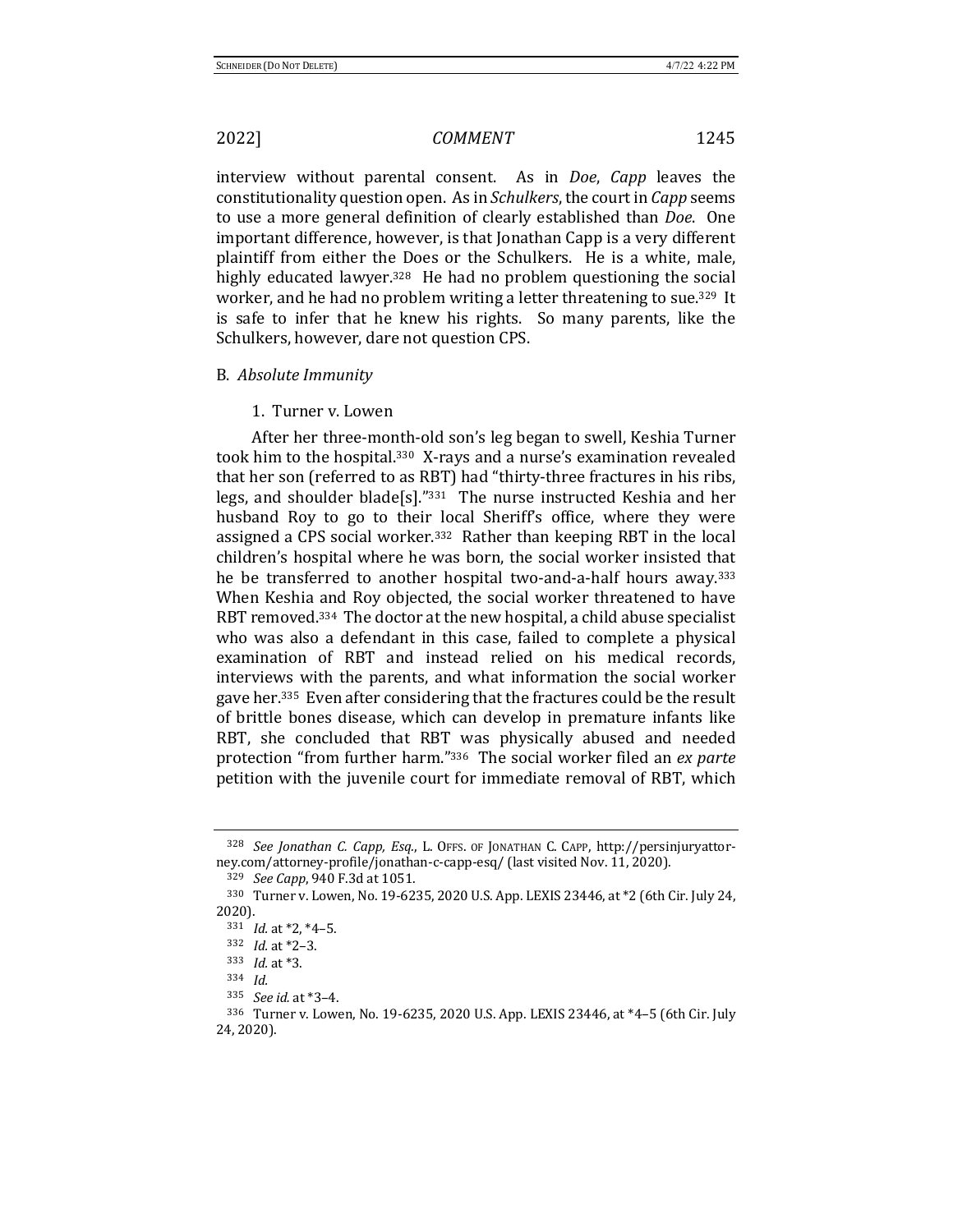the court granted.<sup>337</sup> The Turners requested further testing for brittle bones disease.<sup>338</sup> Their new social worker informed them that CPS would do no further testing, then substantiated the case, indicating that Keshia had abused her son.<sup>339</sup> Time passed, and Keshia had another son, who CPS also removed via a granted *ex parte* petition for emergency removal.<sup>340</sup> After this tragedy, Keshia and Roy sought the opinions of two different experts, who both concluded that RBT suffered from brittle bones disease and that the disease was the cause of his injuries.<sup>341</sup> The social worker took no action after learning of either expert's determination.<sup>342</sup> Two years later, after a Tennessee circuit court determined that the injuries were the result of disease and not abuse, the Turners finally got their children back.<sup>343</sup> RBT was around three years old. 

The sons brought suit against the doctor and the social workers under  $\S$  1983, claiming violations of the Fourth and Fourteenth Amendments.<sup>344</sup> They alleged that the social workers failed to conduct an appropriate investigation and withheld exculpatory evidence from the court, leading to a seizure without probable cause.<sup>345</sup> The district court dismissed the case after granting absolute immunity to the social workers.346

In affirming, the Sixth Circuit explained that, as discussed, "[t]he scope of immunity enjoyed by social workers is remarkably broad."347 As long as the social worker is acting as a legal advocate, the court can grant absolute immunity—even for "knowing and intentional misrepresentations."<sup>348</sup> Here, the brothers alleged that the first worker intentionally omitted exculpatory evidence from the petition for removal and that, once CPS removed them, the second social worker failed to provide the court with the omitted exculpatory information and to investigate RBT's injuries adequately.<sup>349</sup> For the first social worker,

<sup>337</sup> *Id.* at \*5.

<sup>338</sup> *Id.*

<sup>339</sup> *Id.*

<sup>340</sup> *Id.* at \*6.

<sup>341</sup> *Id.* at \*6-7.

 $342$  Turner v. Lowen, No. 19-6235, 2020 U.S. App. LEXIS 23446, at  $*6-7$  (6th Cir. July 24, 2020).

<sup>343</sup> *Id.* at \*7.

<sup>344</sup> *Id.*

<sup>345</sup> *Id.* at \*7-8.

<sup>346</sup> *Id.* at \*8.

<sup>347</sup> *Id.* at \*9.

 $348$  Turner v. Lowen, No. 19-6235, 2020 U.S. App. LEXIS 23446, at  $*9$  (6th Cir. July 24, 2020) (citing Barber v. Miller, 809 F.3d 840, 844 (6th Cir. 2015)).

 $349$  *Id.* at  $*10-11$ .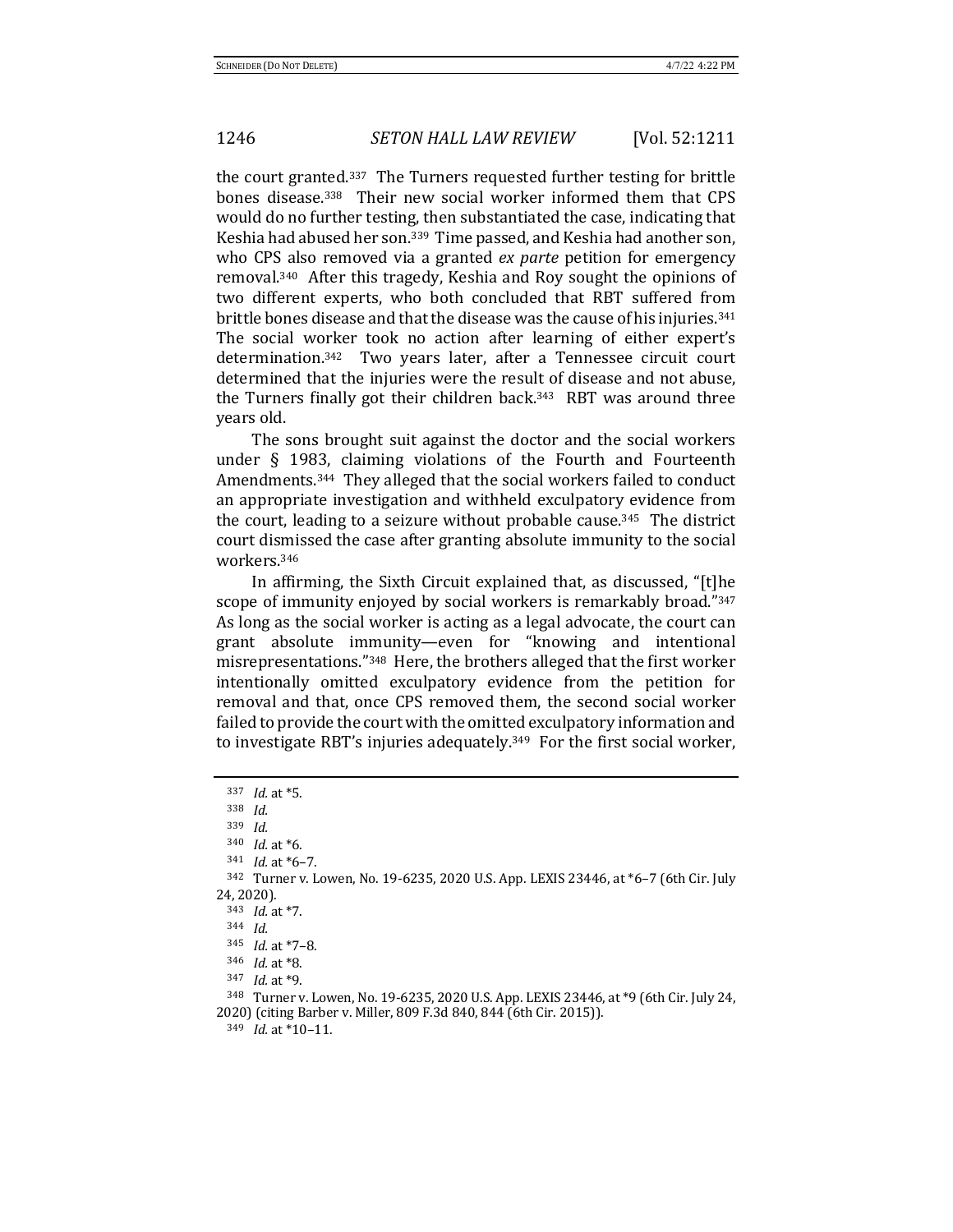the court determined that the petition and decision to rely on the doctor's assessment were associated enough with the judicial process to warrant quasi-judicial immunity.<sup>350</sup> For the second social worker, the court likewise determined that when social workers act in an advisory role in recommending to the court whether a child should return home, that role is also "intimately related to the judicial phase of the child custody proceedings."351

The family was therefore left without recourse. If the decision to withhold information in a petition to remove is covered by absolute immunity, and the decision to recommend to the court that the child not return home is covered by absolute immunity, then how would this family be able to obtain justice and redress for the wrongs they suffered? They took RBT out of his parents' care for three years; his younger brother just under two. RBT had a metabolic bone disease the entire time. CPS's intervention turned what was already a nightmare into an even worse nightmare.

The story that unfolds in *Turner v. Lowen* is unfortunately common.<sup>352</sup> The parent, noticing an injury, rightfully brings the child to the hospital or doctor's office.<sup>353</sup> The personnel there, being mandatory reporters and likely thinking it is better to err on the side of caution, notify CPS.<sup>354</sup> CPS is then involved in that family, often, as in *Turner*, making a bad situation worse. $355$  It is here that we see the importance of believing families.

The stories in these cases, as the statistics and literature in Parts I and II explain, happen—whether the families sue or not. But holding social workers accountable when families bring suit against them helps the whole system by setting an example and encouraging the development of both constitutional law and CPS policies.

<sup>350</sup> *Id.* at \*11.

<sup>351</sup> *Id.* (quoting Rippy ex rel. Rippy v. Hattaway, 270 F.3d 416, 422-23 (6th Cir. 2001)).

<sup>352</sup> *See*  LaQuana Chappelle, *'They Will Not Win*,*'* RISE (Jan. 18, 2017), https://www.risemagazine.org/2017/01/they-will-not-win/ (telling the story of a mother whose children were removed after she took her infant to the hospital for a head injury she did not know the cause of); Editorial, *Pediatrician Group Wrong to Blame Reporting on Child Abuse*, HOUS. CHRON. (Jan. 23, 2020), https:// www.houstonchronicle.com/opinion/editorials/article/Pediatrician-group-wrong-toblame-reporting-on-14995477.php; Redleaf, *supra* note 299.

<sup>353</sup> Redleaf, *supra* note 299.

<sup>354</sup> *Id.*

<sup>355</sup> *Id.*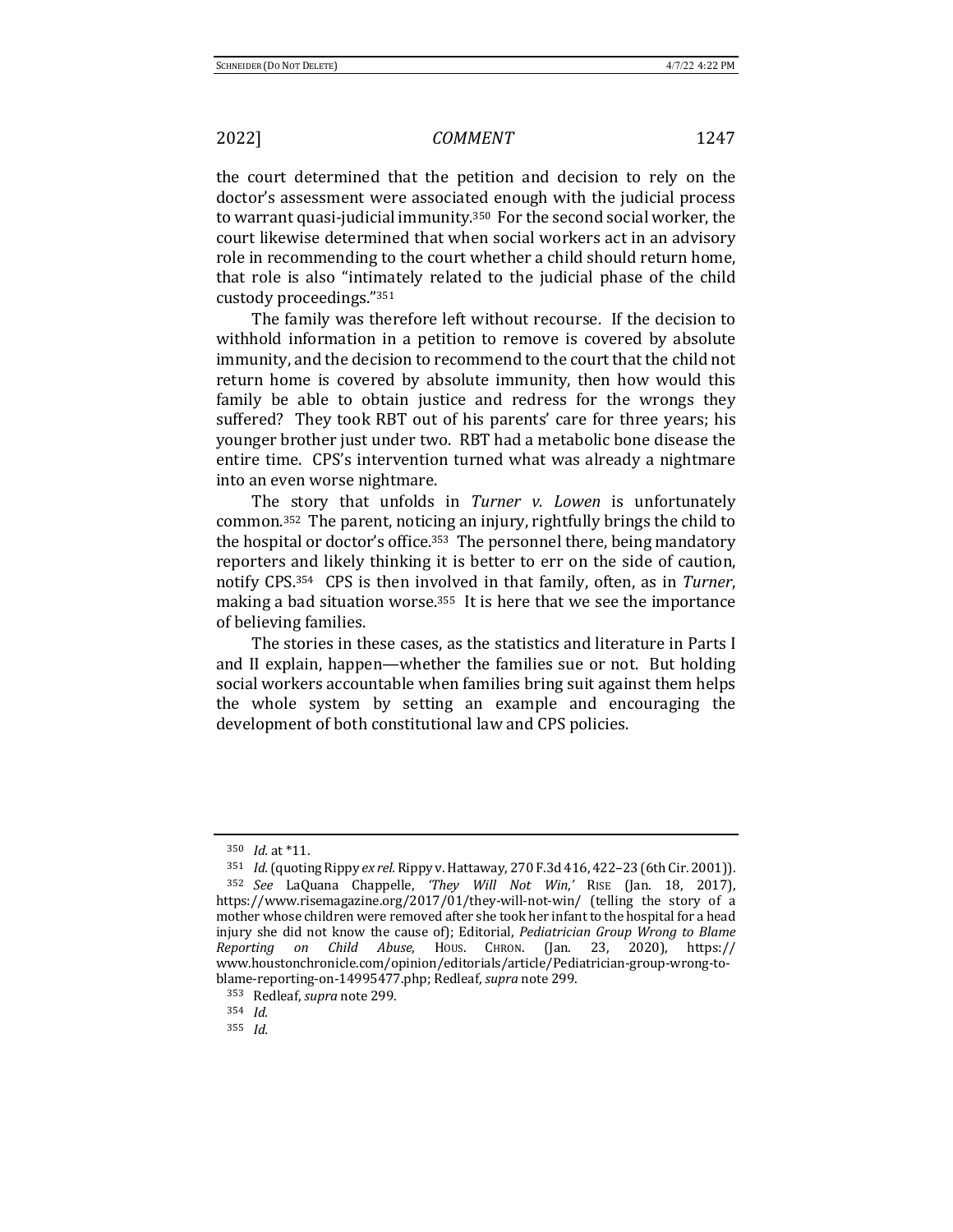### V. CONSIDERATIONS FOR IMMUNITY AND CPS REFORM

Perhaps, given the rationales of immunity, social workers are perfect candidates: they have terrible work environments, have to make life or death decisions, experience trauma—the trauma of others as well as their own—and do so with little training or resources. But this assertion assumes that immunity fixes things; it does not. This Comment argues that holding social workers accountable to some degree for constitutional violations will deter deliberate misconduct and discourage an "invade the family's privacy now, think later" approach. As Rebecca Aviel acknowledged, social worker immunity is not CPS's most pressing issue.<sup>356</sup> That is why this Comment proposes reforms for both immunity doctrine and the CPS system that would make invasions of family integrity less frequent.

## A. Both Qualified and Absolute Immunity Need to be Clearer and *Narrower*

Scholars point out that qualified immunity has no real basis in law.<sup>357</sup> Nor does it accomplish, at least for law enforcement, its stated goals. $358$  But there should be a stronger pushback for abolishing qualified and absolute immunity for social workers. As already discussed, social workers are overworked, underpaid, and deal with a lot of stress. They have difficult jobs. Many would argue, rightfully so, that the system is to blame, not the individual social worker. Yet, as the cases discussed in this Comment show, this broad grant of immunity denies justice to traumatized families even for unreasonable conduct. Should the mother and daughter in *Doe* be prevented from recovering damages after the social worker performed such an uncomfortable and invasive investigation of the child's body? $359$  Below are several reforms that may protect families like the Does.

First, absolute immunity need not be absolute to accomplish its intended goals. If courts retain immunity for social workers when they perform acts associated with the judicial process, they must impose some limits. One option is the denial of immunity where the plaintiff shows bad faith. For example, California Government Code Section 820.21 denies state civil immunity to social workers who maliciously

<sup>&</sup>lt;sup>356</sup> *See* Aviel, *supra* note 211, at 407.

<sup>&</sup>lt;sup>357</sup> *See* Baude, *supra* note 165, at 47; Schwartz, *supra* note 140, at 1801; Schweikert, supra note 165.

<sup>&</sup>lt;sup>358</sup> Schwartz, *supra* note 140, at 1800 ("[Qualified immunity] almost never shields government officials from costs and burdens associated with discovery and trial in filed cases."). 

<sup>&</sup>lt;sup>359</sup> *See* Section IV.A.1.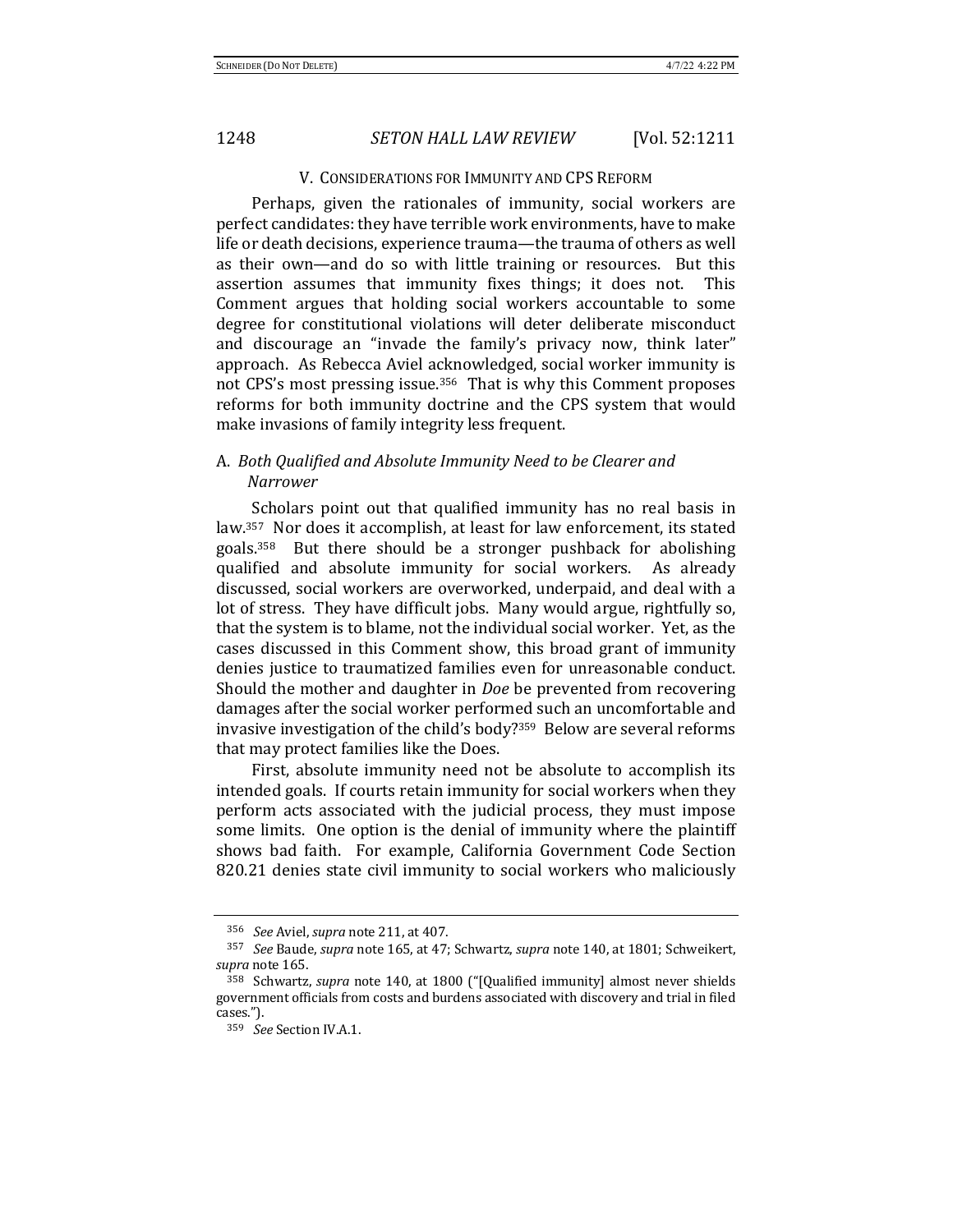commit perjury, fabricate evidence, fail to disclose exculpatory evidence, or obtain testimony under duress, fraud, or undue influence.<sup>360</sup> This statute, while not applicable to  $\S$  1983 claims, cabins public officials' immunity under California Government Code Section 820.2 for discretionary activities.<sup>361</sup> California enacted it in response to concern surrounding a trial court's grant of absolute immunity to a social worker whose acts resulted in a child's removal.<sup>362</sup> Applying similar constraints for immunity in  $\S$  1983 claims would deter conduct like that in *Turner*,<sup>363</sup> where the workers failed to disclose exculpatory evidence that would have reunited the family.

As some commentators have pointed out in a prosecutorial context, applying qualified immunity in lieu of absolute immunity is enough to protect defendants from frivolous lawsuits, and thus, there is no need for absolute immunity.<sup>364</sup> Courts may also limit qualified immunity by considering subjective intent, an approach the Court rejected in *Harlow* v. Fitzgerald.<sup>365</sup> This would allow consideration of good or bad faith where such evidence is available. While not perfect, it would deter conduct performed in bad faith and grant victims access to justice. It also would protect those social workers acting without malice or on a supervisor's authority.

At the very least, a broader and more articulate "clearly established" definition would be appropriate.<sup>366</sup> Joanna Schwartz suggests a "higher level of factual generality" that allows recognition for "obvious constitutional violations" without reference to another factually similar case.<sup>367</sup> This might have affected the outcome in *Doe*, where the court found no clearly established law from a case with similar facts. $368$  The dissent argued that the previous cases were sufficient to put the social worker on notice that her conduct—

<sup>360</sup> CAL. GOV'T CODE § 820.21 (Deering 1996).

<sup>&</sup>lt;sup>361</sup> *See* CAL. Gov't Code § 820.2 (1963); Williams v. Cnty. of Monterey, No. 19-cv-01811-BLF, 2019 U.S. Dist. LEXIS 180058, at \*14-19 (N.D. Cal. Oct. 17, 2019) (discussing state law immunity).

<sup>362</sup> *See* Hardwick v. Cnty. of Orange, 844 F.3d 1112, 1119 (9th Cir. 2017).

 $363$  Turner v. Lowen, No. 19-6235, 2020 U.S. App. LEXIS 23446, at  $*6$ ,  $*9-11$  (6th Cir. July 24, 2020).

<sup>364</sup> See Margaret Z. Johns, *Unsupportable and Unjustified: A Critique of Absolute Prosecutorial Immunity*, 80 FORDHAM L. REV. 509, 534 (2011); Johns, *supra* note 186, at 136– 38.

<sup>365</sup> *See* Harlow v. Fitzgerald, 457 U.S. 800, 816–18 (1982); *see also* Schwartz, *supra* note 140, at 1834 (arguing that, given qualified immunity's policy goals, "[i]t makes no sense to ignore evidence of government officials' subjective intent").

<sup>366</sup> *See* Schwartz, *supra* note 140, at 1834.

<sup>367</sup> *Id.*

<sup>368</sup> *See* Doe v. Woodard, 912 F.3d 1278, 1299 (10th Cir. 2019).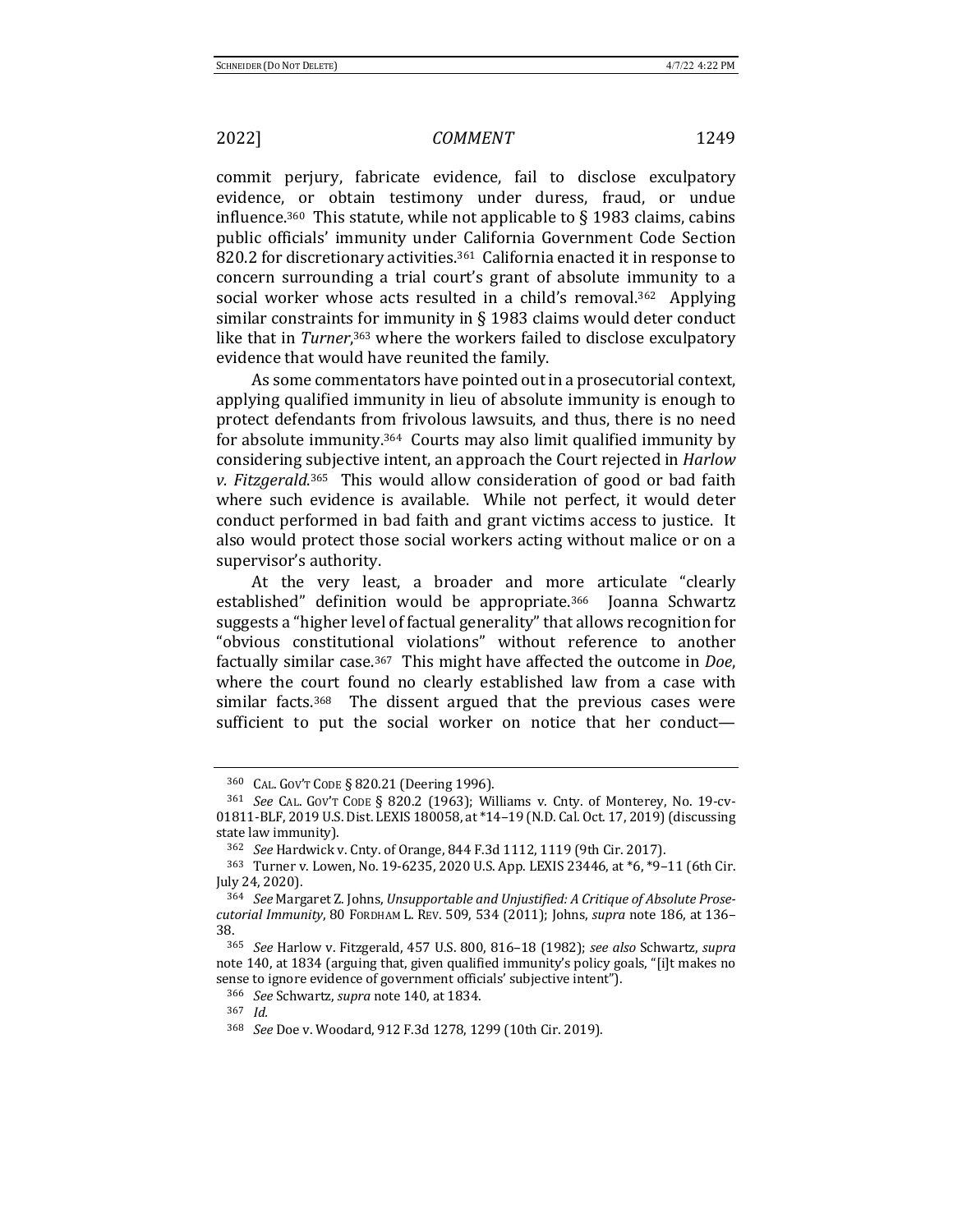examining the child's private areas—was unconstitutional even under the reasonableness standards of the special needs exception.<sup>369</sup> Perhaps, under a broader standard like the one Schwartz suggests, that argument might have been successful.

Schwartz points out that qualified immunity is useless in the law enforcement context because departments often indemnify defendants.<sup>370</sup> But perhaps indemnification of social workers by CPS would be beneficial in certain situations. For instance, it might be appropriate in cases where the social worker is following CPS policy or norms or is otherwise acting in good faith. $371$  This would give social workers the breathing room that is so crucial to the Supreme Court's qualified immunity rationale because they would not be personally liable. Rather, it would put the burden on CPS. At the same time, parents and children can have their  $\S$  1983 claims go to trial. Their voices would be heard, their injuries would be redressed, and someone would be held accountable. Because this allows the removal of qualified immunity, constitutional law could develop. The court would have to decide if social workers violated a constitutional right; if they did, it sets a precedent for courts, social workers, and CPS to follow. This would also motivate CPS to make changes to the system's structure or policies to prevent violations of constitutional rights in the first place.

## B. *CPS Can Adopt Policies That Are Less Invasive*

Abolishing immunity would allow for the development of the law, setting precedent for courts and examples for social workers. For the sake of social workers and the families they serve, however, reform cannot stop there. The root of the infringement on the rights of families is the system itself.

Before considering changes in the CPS system, it is important to acknowledge that abolition of the child welfare system may be the only way to truly solve the problems of family regulation.<sup>372</sup> But, as the Center for the Study of Social Policy explains, that is a slow, piece-bypiece dismantling of the system accompanied by the building of supports in communities and families that replace CPS and accomplish

<sup>369</sup> *Id.* at 1302-05 (Briscoe, J., dissenting).

<sup>370</sup> *See* Schwartz, *supra* note 140, at 1804-06.

<sup>&</sup>lt;sup>371</sup> *See, e.g.*, Schulkers v. Kammer, 955 F.3d 520, 548 (6th Cir. 2020) (showing that defendants argue that their conduct was "reasonable and in accordance with their own policies").

<sup>&</sup>lt;sup>372</sup> See Sharon M. McDaniel, *White Privilege in Child Welfare: What Racism Looks Like*, IMPRINT (June 23, 2020, 11:50 PM), https://imprintnews.org/opinion/white-privilegein-child-welfare-what-racism-looks-like/44662; Roberts, *supra* note 5.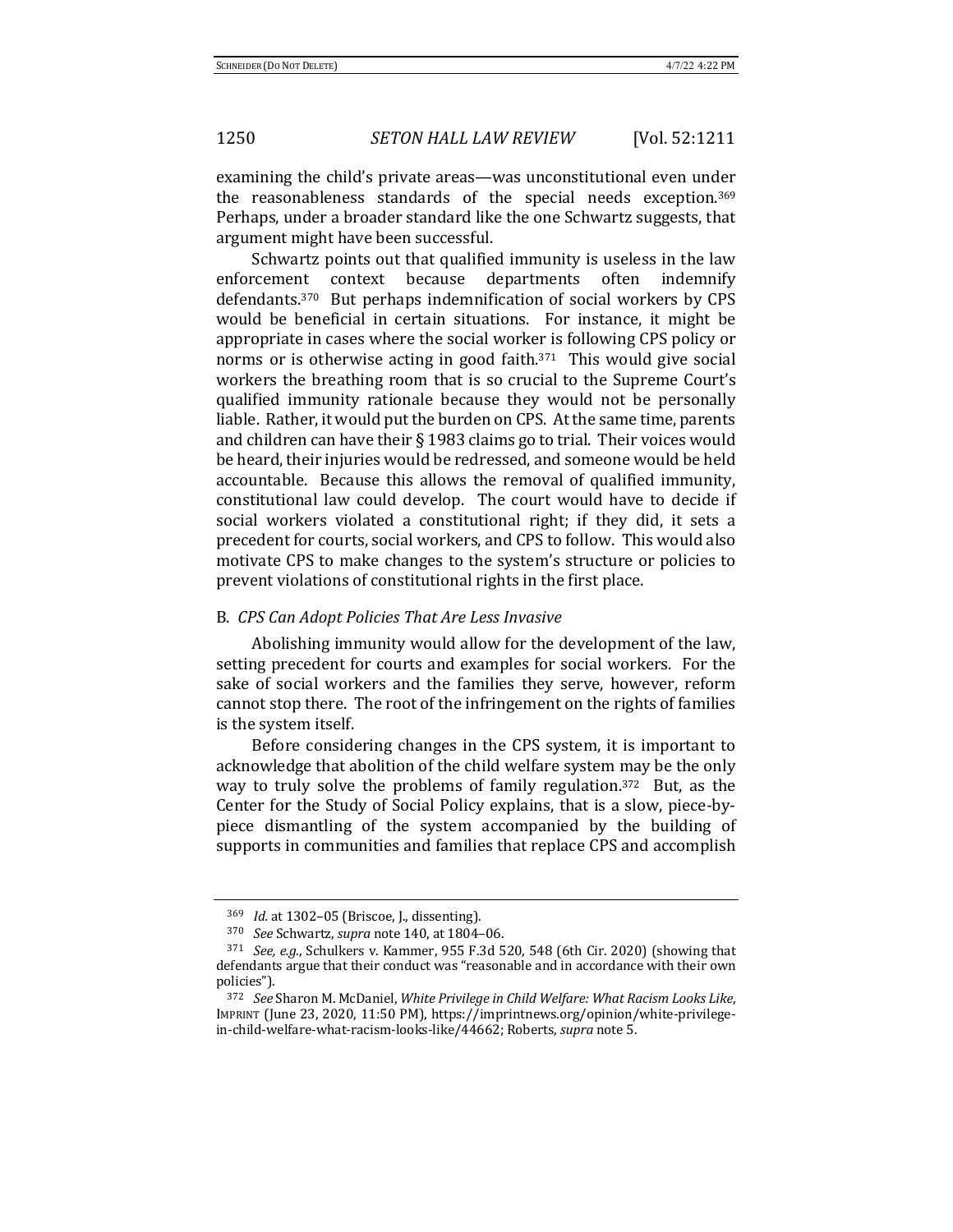what CPS never could: making families safe, happy, and healthy.<sup>373</sup> That work is outside of the scope of this Comment, but there are reforms that, in the meantime, CPS departments can implement to improve the system for those already in it.<sup>374</sup>

In fighting implicit bias, experts point to exposure to "countertypical associations."<sup>375</sup> This is exposure to people of different groups towards whom the implicit bias might be directed.<sup>376</sup> Applied to the child welfare context, this could mean making the workforce more diverse, from social workers to those in higher positions of authority. Law Professor Tanya Asim Cooper also points out the need for cultural competency, which is responding respectfully and effectively to people of different cultures and backgrounds in a way that recognizes their values and preserves dignity.<sup>377</sup>

Along this line, the decision-making process can be standardized with "culturally relevant guidelines" pertaining to what constitutes abuse and neglect to minimize error.<sup>378</sup> Social workers need to have less discretion. Many of the issues relating to the constitutional violations discussed here stem from the difficult decisions they need to make: to substantiate a case or not; what "services" to provide the family; whether or not the child is in immediate danger and should be removed; and whether or not the child can return home. These are decisions that cause stress for both the worker and the family. They are also exactly where implicit and explicit biases play a huge part, resulting in the disproportionate number of people of color and low-income individuals in the system.<sup>379</sup> Providing a more structured and standardized approach, perhaps through supervisors, will help mitigate these issues. It should be acknowledged, however, that there are risks in eliminating discretion completely.

Of course, having a more standardized decision-making process will not be useful if social workers continue to work in an overwhelmed environment. Cooper lists lack of sufficient social work staff and heavy

<sup>373</sup> *See What Does it Mean to Abolish the Child Welfare System as We Know It?*, CTR. STUDY OF Soc. Pol'y (June 29, 2020), https://cssp.org/2020/06/what-does-it-mean-toabolish-the-child-welfare-system-as-we-know-it/. 

<sup>374</sup> *See id.*

<sup>375</sup> Jerry Kang et al., *Implicit Bias in the Courtroom*, 59 UCLA L. Rev. 1124, 1169 (2012). <sup>376</sup> *See id.* at 1170 (encouraging the diversifying of the courtroom, as well as

neighborhoods and friendship circles to fight bias in the legal system).

<sup>377</sup> *See* Cooper, *supra* note 29, at 269 (quoting CHILD WELFARE INFO. GATEWAY, U.S. DEP'T OF HEALTH & HUM. SERVS., ADDRESSING RACIAL DISPROPORTIONALITY IN CHILD WELFARE 5 (2011)).

<sup>&</sup>lt;sup>378</sup> *Id.* (quoting CHILD WELFARE INFO. GATEWAY, U.S. DEP'T OF HEALTH & HUM. SERVS., ADDRESSING RACIAL DISPROPORTIONALITY IN CHILD WELFARE 8 (2011)).

<sup>379</sup> *See* Sankaran, *supra* note 12.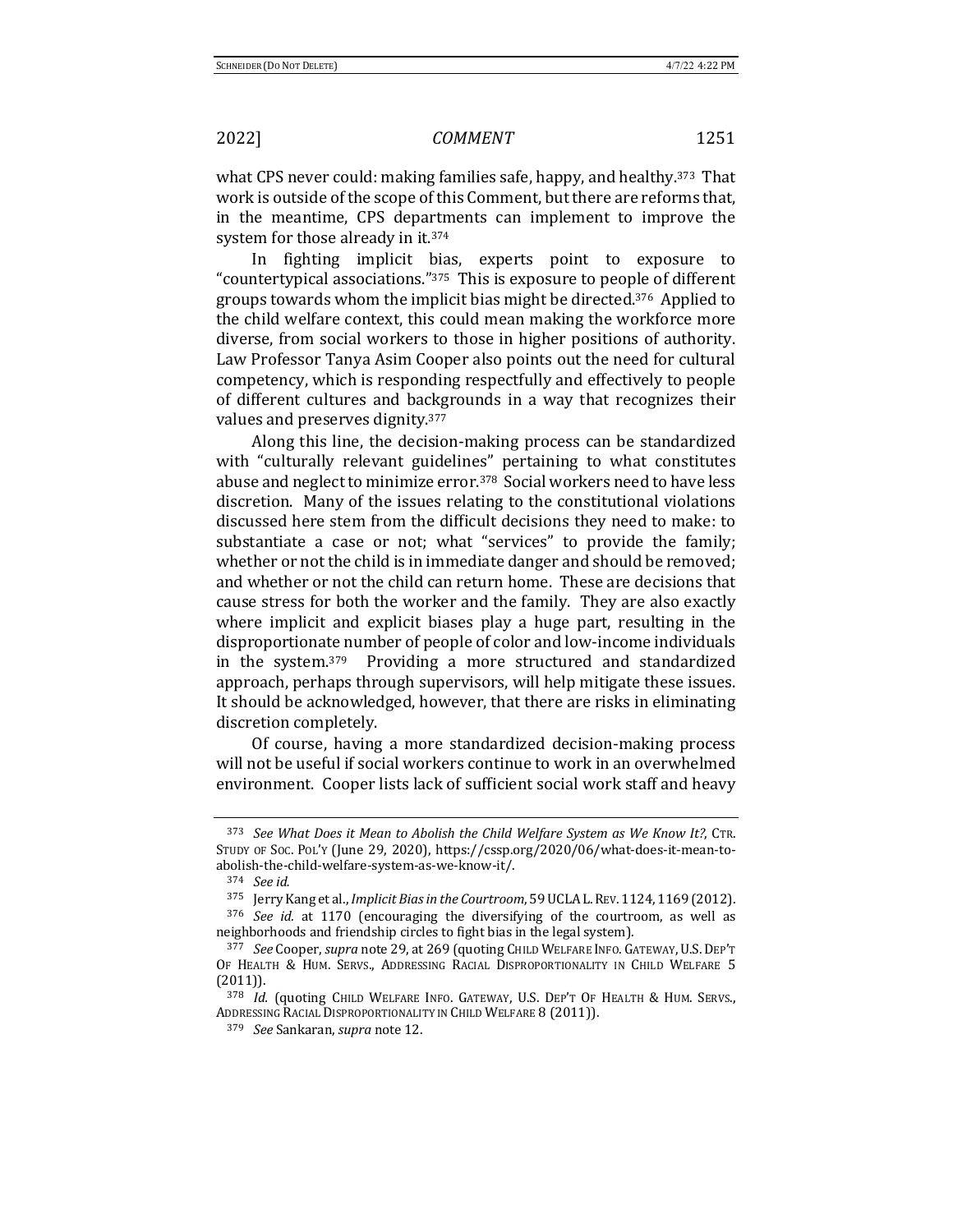caseloads of workers as two factors contributing to unintended biases.380

Perhaps to help ease the burden on social workers and the system itself, CPS could narrow its scope.<sup>381</sup> In other words, CPS could be reserved for well-grounded reports of physical or sexual abuse or serious forms of neglect (such as refusal of life-saving medical treatment).<sup>382</sup> Reports of neglect and administration of services for whatever treatment or resources families may need should be delegated to other departments better equipped to handle them.<sup>383</sup> Michael Wald has suggested a system expanding the Women, Infants, and Children and Early Head Start Programs to provide needed services to at-risk families without the stigma of CPS or court involvement or the threat of child removal.<sup>384</sup> Since most reports are for neglect, this would free up social workers and CPS resources to adequately assess and care for serious threats to child safety. Better yet, this noncoercive offering of direct services to families would contribute to the prevention of abuse and neglect in the first place, as would a child allowance.<sup>385</sup> Where there is less opportunity for the coercion and secrecy of CPS, there is less opportunity for a violation of constitutional rights.

### VI. CONCLUSION

The CPS system's intrusions into children's and families' lives contradict its intended purpose: to keep children and families safe and healthy. Acting for the system, but with little control over it, are social workers. They are put in positions that allow them to violate the constitutional rights of families. Victims of the CPS system whose rights have been violated may sue under  $\S$  1983, yet qualified and absolute immunity prevents their cases from going to trial. Families deserve to have the barrier of immunity removed and their stories heard. Yet CPS social workers deserve an improved working environment that does not constantly burden them with the discretion to carry out such violations.

<sup>380</sup> Cooper, *supra* note 29, at 253.

<sup>381</sup> *See* Wald, *supra* note 70, at 53.

<sup>382</sup> *Id.*

<sup>383</sup> *Id.*

<sup>384</sup> *Id.* at 60-63.

<sup>385</sup> *See* Roberts, *supra* note 5. Indeed, the expanded Child Tax Credit—which was implemented in response to the COVID-19 pandemic as part of the American Rescue Plan and which Congress failed to extend past its initial one-year duration—was estimated to have kept 3.8 million children out of poverty in November 2021. Ben Casselman, *Child Tax Credit's Extra Help Ends, Just as Covid Surges Anew*, N.Y. TIMES (Jan. 2, 2022), https://www.nytimes.com/2022/01/02/business/economy/child-taxcredit.html.